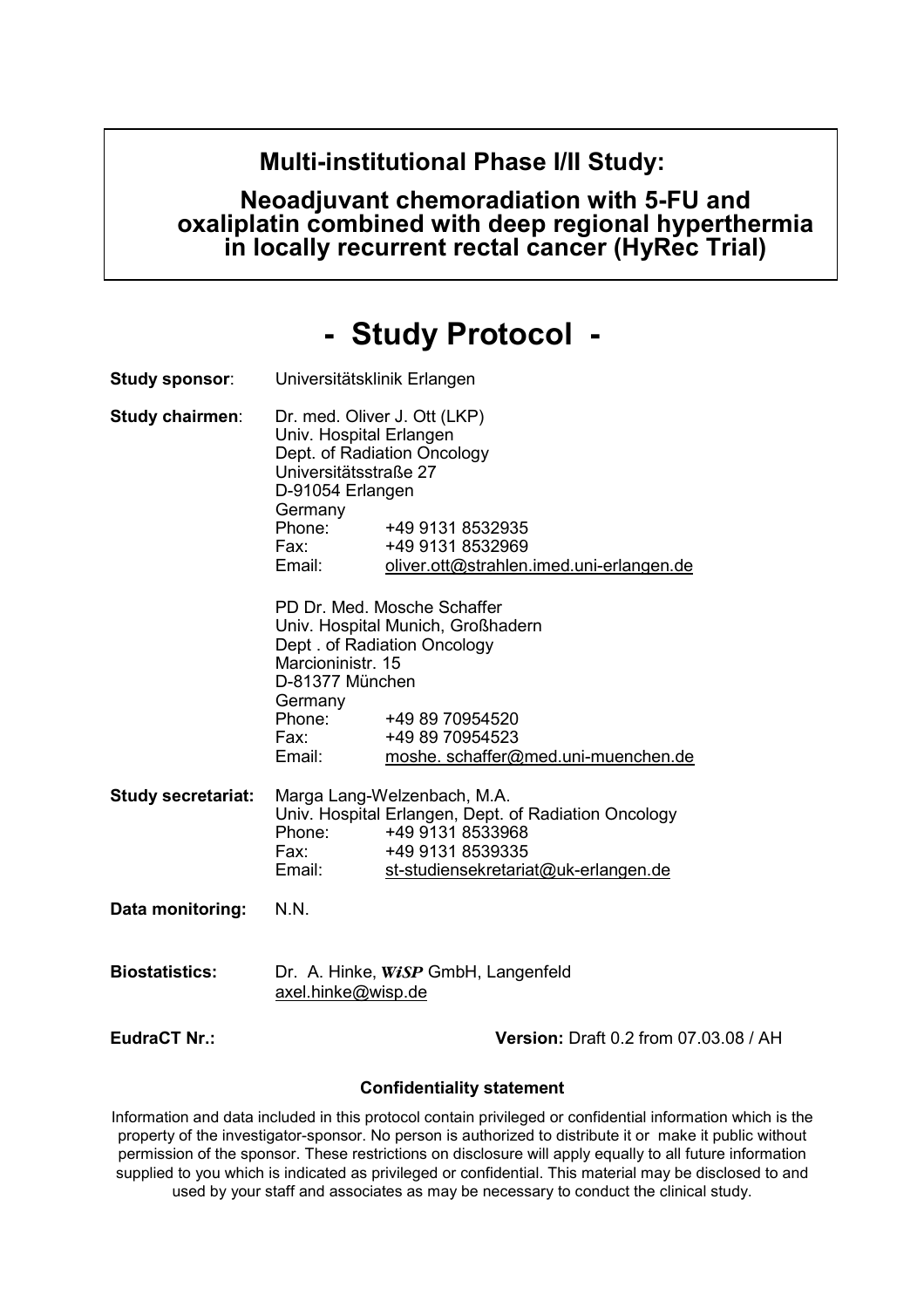# **TABLE OF CONTENTS**

| $\mathbf{1}$            |       |  |
|-------------------------|-------|--|
|                         | 1.1   |  |
|                         | 1.1.1 |  |
|                         | 1.1.2 |  |
|                         | 1.2   |  |
|                         | 1.2.1 |  |
|                         | 1.2.2 |  |
|                         | 1.3   |  |
| $\overline{2}$          |       |  |
|                         | 2.1   |  |
|                         | 2.2   |  |
| $\mathbf{3}$            |       |  |
|                         | 3.1   |  |
|                         | 3.2   |  |
|                         | 3.3   |  |
| $\overline{\mathbf{4}}$ |       |  |
|                         | 4.1   |  |
|                         | 4.2   |  |
| 5 <sup>1</sup>          |       |  |
|                         | 5.1   |  |
|                         | 5.2   |  |
|                         | 5.2.1 |  |
|                         | 5.2.2 |  |
|                         | 5.2.3 |  |
|                         | 5.2.4 |  |
|                         | 5.2.5 |  |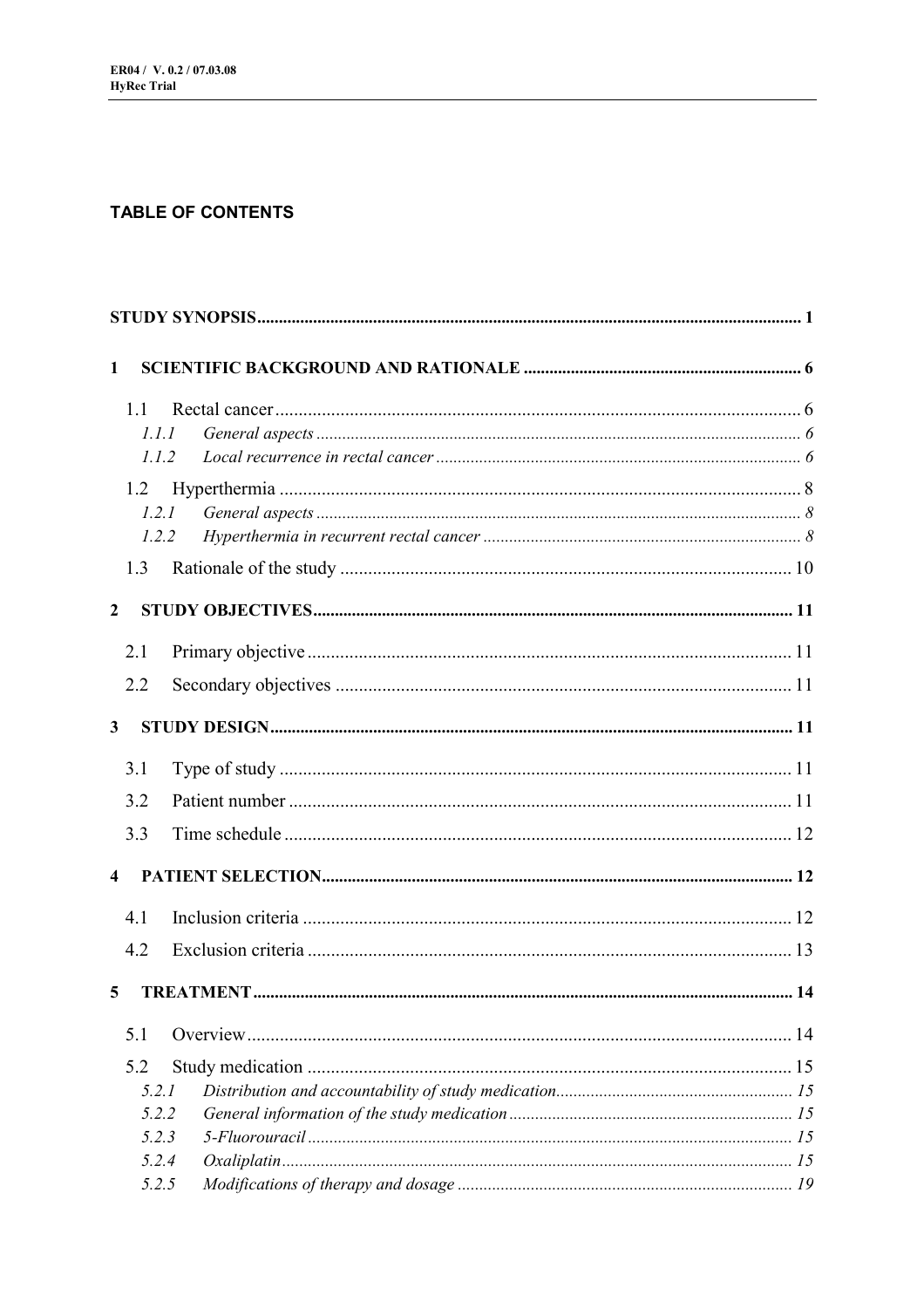| 5.3 |                |  |
|-----|----------------|--|
|     | 5.3.1<br>5.3.2 |  |
|     |                |  |
| 5.4 | 5.4.1          |  |
|     | 5.4.2          |  |
| 5.5 |                |  |
|     |                |  |
| 5.6 |                |  |
|     | 5.6.1<br>5.6.2 |  |
|     | 5.6.3          |  |
|     | 5.6.4          |  |
| 5.7 |                |  |
| 5.8 |                |  |
|     |                |  |
| 5.9 |                |  |
| 6   |                |  |
| 6.1 |                |  |
| 6.2 |                |  |
| 6.3 |                |  |
| 6.4 |                |  |
| 6.5 |                |  |
| 6.6 |                |  |
|     | 6.6.1          |  |
|     |                |  |
|     | 6.6.3          |  |
|     | 6.6.4          |  |
| 6.7 |                |  |
|     | 6.7.1          |  |
|     | 6.7.2<br>6.7.3 |  |
|     | 6.7.4          |  |
|     | 6.7.5          |  |
|     | 6.7.6          |  |
|     | 6.7.7          |  |
| 7   |                |  |
|     |                |  |
| 7.1 |                |  |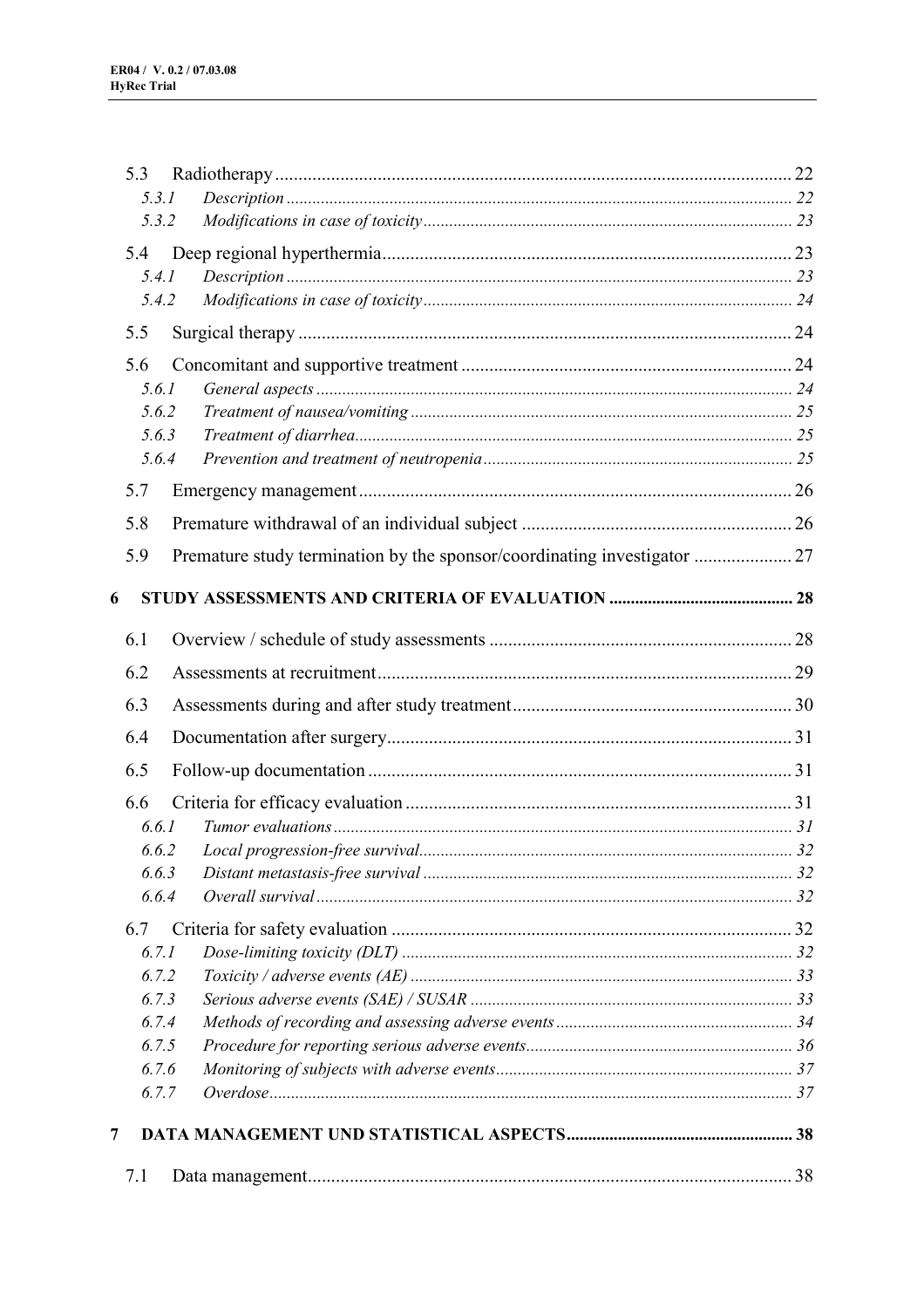| 7.2    |  |
|--------|--|
| 7.2.1  |  |
| 7.2.2  |  |
| 7.2.3  |  |
| 7.2.4  |  |
| 7.2.5  |  |
| 8      |  |
| 8.1    |  |
| 8.2    |  |
| 9      |  |
| 10     |  |
| 11     |  |
| 11.1   |  |
| 11.2   |  |
| 11.3   |  |
|        |  |
| 11.4.1 |  |
| 11.4.2 |  |
| 11.4.3 |  |
|        |  |
|        |  |
| 11.6   |  |
|        |  |
| 11.8   |  |
| 11.9   |  |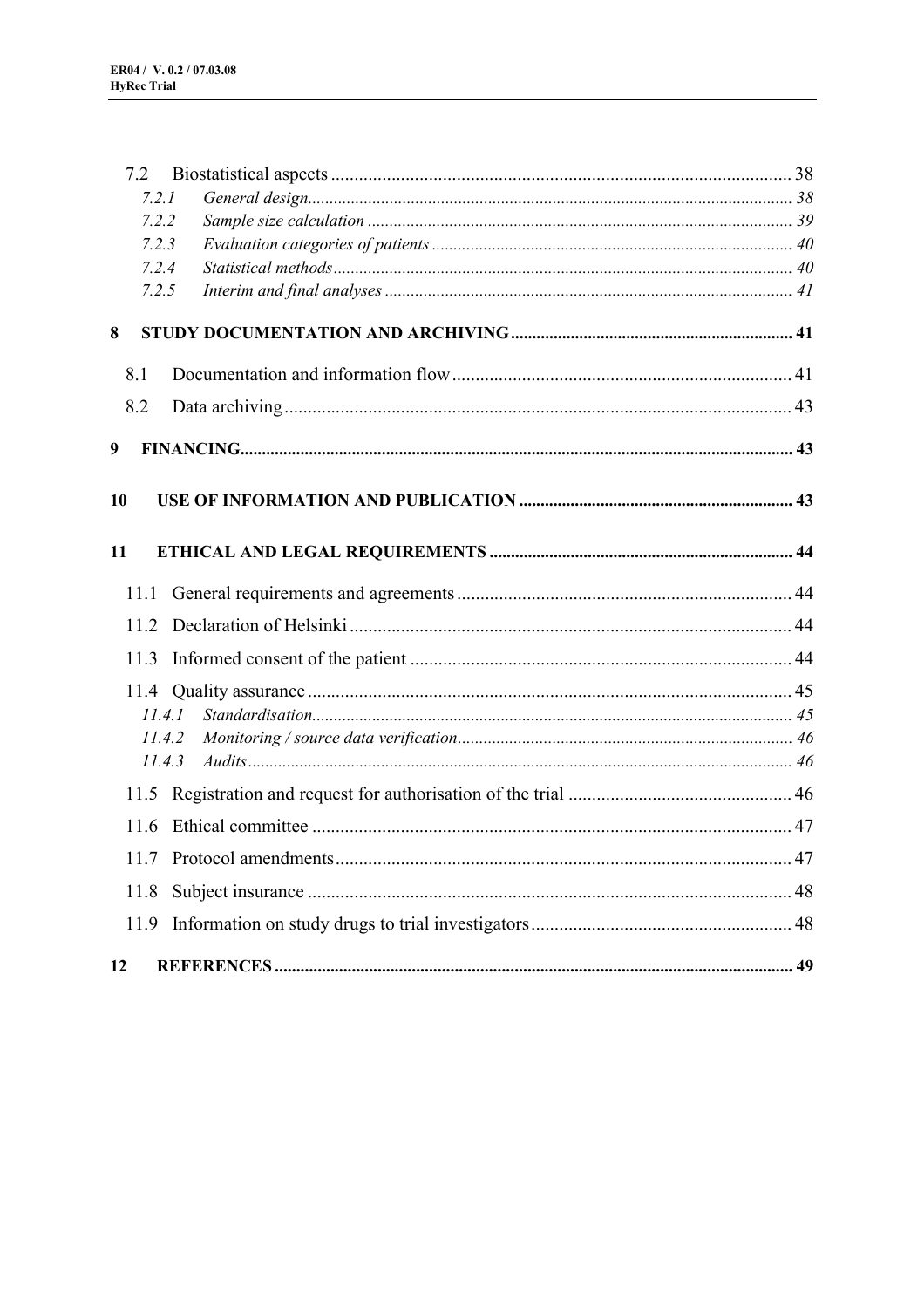## **APPENDICES**

- 1 RECIST Criteria
- 2 Performance status scale (ECOG)
- 3 NCI CTCAE V. 3
- 4 Patient information
- 5 Patient informed consent form
- 6 Fachinformationen (SmPC)
- 7 Declaration of Helsinki
- 8 CRF
- 9 Ethical committee approval
- 10 (Request for) authorisation (BfArM)
- 11 Subject insurance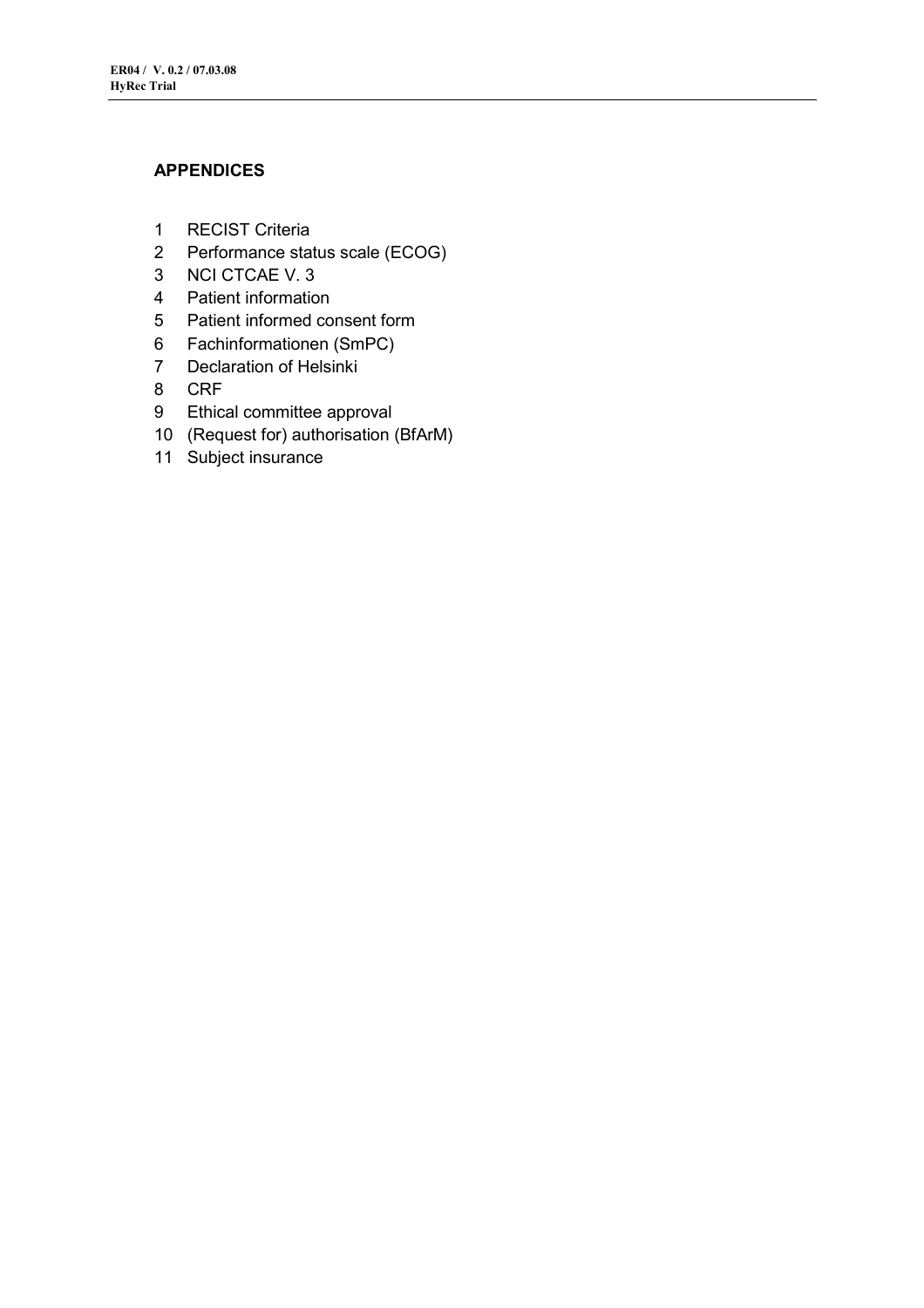# **STUDY SYNOPSIS**

| <b>Protocol title</b>      | Neoadjuvant chemoradiation with 5-FU and oxaliplatin<br>combined with deep regional hyperthermia in locally recurrent<br>rectal cancer (HyRec-Trial) |  |  |  |
|----------------------------|------------------------------------------------------------------------------------------------------------------------------------------------------|--|--|--|
| Study design / phase       | Multi-institutional phase II study                                                                                                                   |  |  |  |
| Objective of the study     | To decide upon the feasibility of a multimodal regimen<br>consisting of radiochemotherapy and hyperthermia                                           |  |  |  |
| <b>Primary endpoints</b>   | • Feasibility rate (i.e. rate of patients not experiencing dose-<br>limiting toxicity [DLT])                                                         |  |  |  |
|                            | • Number of hyperthermia applications by patient                                                                                                     |  |  |  |
| <b>Secondary endpoints</b> | • Local progression-free survival                                                                                                                    |  |  |  |
|                            | Distant metastasis-free survival                                                                                                                     |  |  |  |
|                            | • Overall survival                                                                                                                                   |  |  |  |
|                            | • Response rate (RECIST criteria)                                                                                                                    |  |  |  |
|                            | • Rate of curative resections (R0)                                                                                                                   |  |  |  |
|                            | Rate of acute and late toxicity according to NCI CTC, and<br>$\bullet$<br>postoperative morbidity                                                    |  |  |  |

#### **Flow chart**

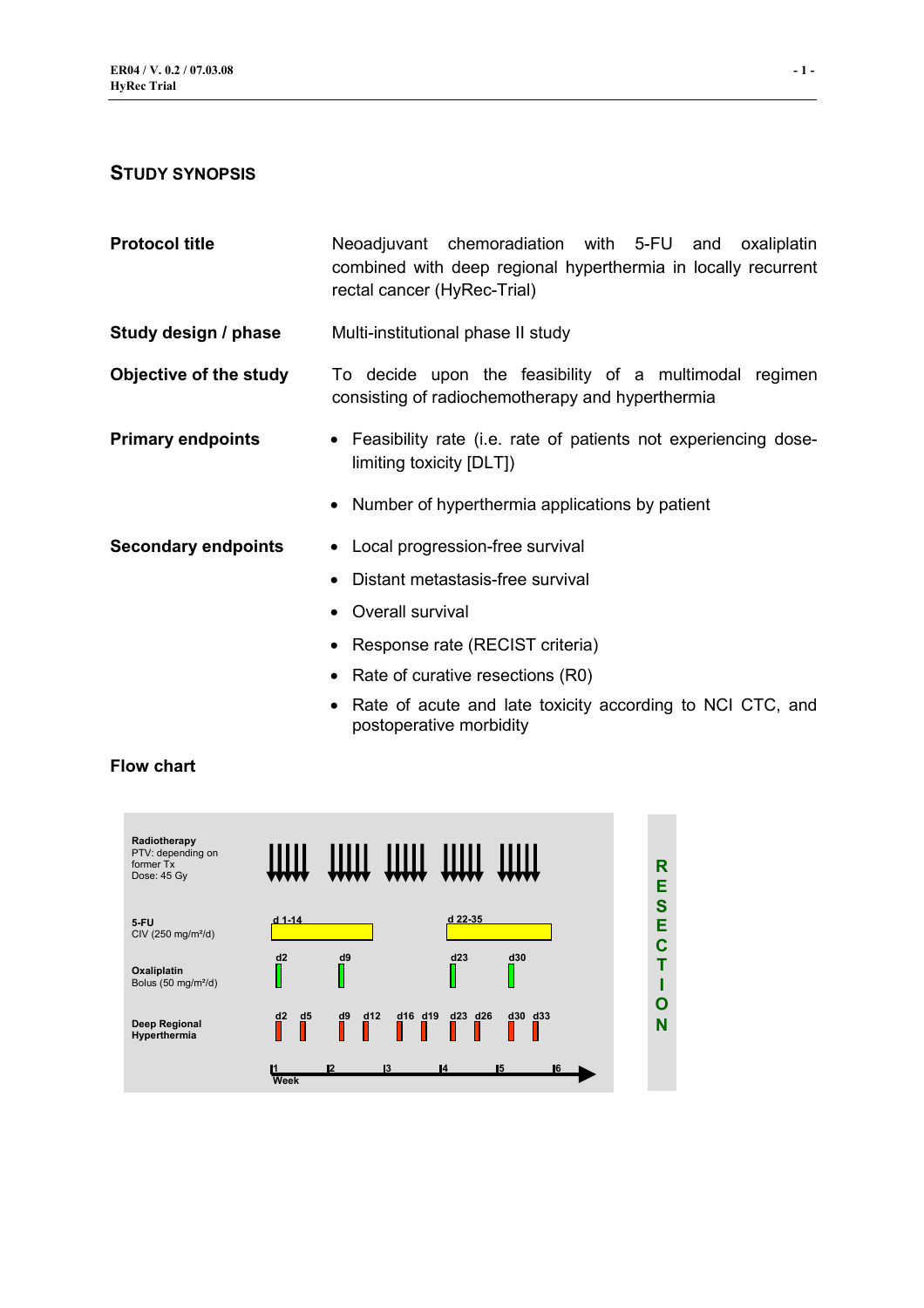| <b>Inclusion Criteria</b>      | Age $\geq$ 18 years                                                                                                                                                                                                      |
|--------------------------------|--------------------------------------------------------------------------------------------------------------------------------------------------------------------------------------------------------------------------|
|                                | Life expectancy $\geq$ 2 years                                                                                                                                                                                           |
|                                | Histologically confirmed locally recurrent (resectable or<br>non-resectable) adenocarcinoma of the rectum                                                                                                                |
| ٠                              | ECOG-performance status < 2                                                                                                                                                                                              |
|                                | Sufficient bone marrow function:                                                                                                                                                                                         |
|                                | $WBC > 3.5 \times 10^9$ /l<br>Neutrophil granulocytes $> 1.5 \times 10^9$ /I<br>Platelets > $100 \times 10^9$ /I<br>Hemoglobin > 10 g/dl                                                                                 |
| $\bullet$                      | Sufficient liver function:                                                                                                                                                                                               |
|                                | Bilirubin $< 2.0$ mg%                                                                                                                                                                                                    |
|                                | SGOT, SGPT, alkaline phosphatase, gGT less<br>than 3 times upper limit of normal                                                                                                                                         |
|                                | Serum creatinine < 1,5 mg%, glomerular filtration rate ><br>50 ml/min                                                                                                                                                    |
| ٠                              | Signed study-specific consent form prior to therapy                                                                                                                                                                      |
|                                | Fertile patients must use effective contraception during<br>and for 6 months after study treatment                                                                                                                       |
| $\bullet$                      | Considered fit for oxaliplatin and 5-FU containing<br>combination chemotherapy.                                                                                                                                          |
| <b>Exclusion criteria</b><br>٠ | Pelvic radiotherapy during the last 12 months                                                                                                                                                                            |
| ٠                              | Pregnant or lactating/nursing women                                                                                                                                                                                      |
|                                | Distant metastasis (M1)                                                                                                                                                                                                  |
|                                | Drug addiction                                                                                                                                                                                                           |
|                                | On-treatment participation on other trials                                                                                                                                                                               |
|                                | Active intractable or uncontrollable infection                                                                                                                                                                           |
|                                | Prior or concurrent malignancy ( $\leq$ 5 years prior to<br>enrolment in study) except rectal cancer or non-<br>melanoma skin cancer or cervical carcinoma FIGO<br>stage 0-1 if the patient is continuously disease-free |
|                                | Chronic diarrhea (> NCI CTC-Grad 1)                                                                                                                                                                                      |

- Chronic inflammatory disease of the intestine
- Collagen vascular disease
- The presence of congenital diseases with increased radiation sensitivity, for example ataxia teleangiectatica, or similar
- Pre-existing uncontrolled cardiac disease, signs of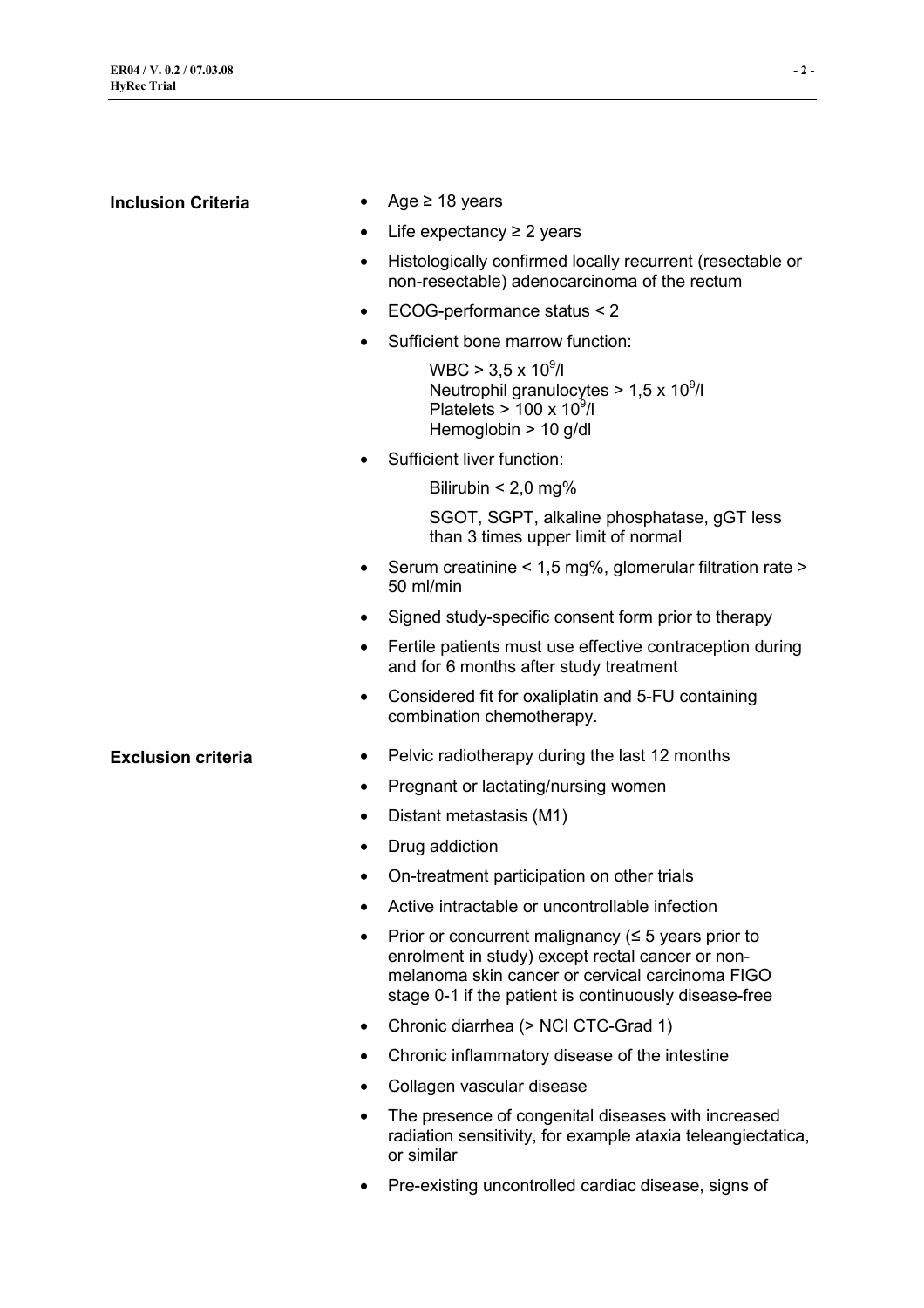|                                          |                                             | cardiac failure, or rhythm disturbances requiring therapy                                                                                                                                                                                                                   |
|------------------------------------------|---------------------------------------------|-----------------------------------------------------------------------------------------------------------------------------------------------------------------------------------------------------------------------------------------------------------------------------|
|                                          | ٠                                           | Myocardial infarction within the past 12 months                                                                                                                                                                                                                             |
|                                          | Congestive heart failure<br>٠               |                                                                                                                                                                                                                                                                             |
|                                          | Complete bundle branch block<br>$\bullet$   |                                                                                                                                                                                                                                                                             |
|                                          | $\bullet$<br>disease                        | New York Heart Association (NYHA) class III or IV heart                                                                                                                                                                                                                     |
|                                          | ٠                                           | Known allergic reactions on study medication                                                                                                                                                                                                                                |
|                                          | Cardiac pacemaker<br>$\bullet$              |                                                                                                                                                                                                                                                                             |
|                                          | $\bullet$<br>regional hyperthermia          | Disease that would preclude chemoradiation or deep                                                                                                                                                                                                                          |
|                                          | ٠<br>marker clips)                          | Any metal implants (with exception of non-clustered                                                                                                                                                                                                                         |
|                                          | ٠                                           | Psychological, familial, sociological, or geographical<br>condition that would preclude study compliance                                                                                                                                                                    |
|                                          | $\bullet$<br>regional hyperthermia          | Patients deemed technically unsatisfactory for deep                                                                                                                                                                                                                         |
| <b>Planned number of</b><br>patients     | $n = 59$ (evaluable for feasibility)        |                                                                                                                                                                                                                                                                             |
| <b>Planned number of</b><br>institutions | to be determined                            |                                                                                                                                                                                                                                                                             |
| <b>Planned duration of</b>               | Recruitment:                                | 2 years                                                                                                                                                                                                                                                                     |
| recruitment and follow-<br>up            | Follow-up of each patient:                  | up to 5 years                                                                                                                                                                                                                                                               |
| Treatment                                | Radiotherapy (no prior pelvic irradiation)  |                                                                                                                                                                                                                                                                             |
|                                          | pelvic irradiation are confined as follows: | Patients undergo radiotherapy once daily, 5 days a week, for 5<br>weeks. Patients receive 45 Gy (25 x 1.8 Gy) to the pelvis (ICRU-<br>report 50). The pelvic radiotherapy uses a three or four field box<br>technique and at least 6 MV photon beams. The field borders for |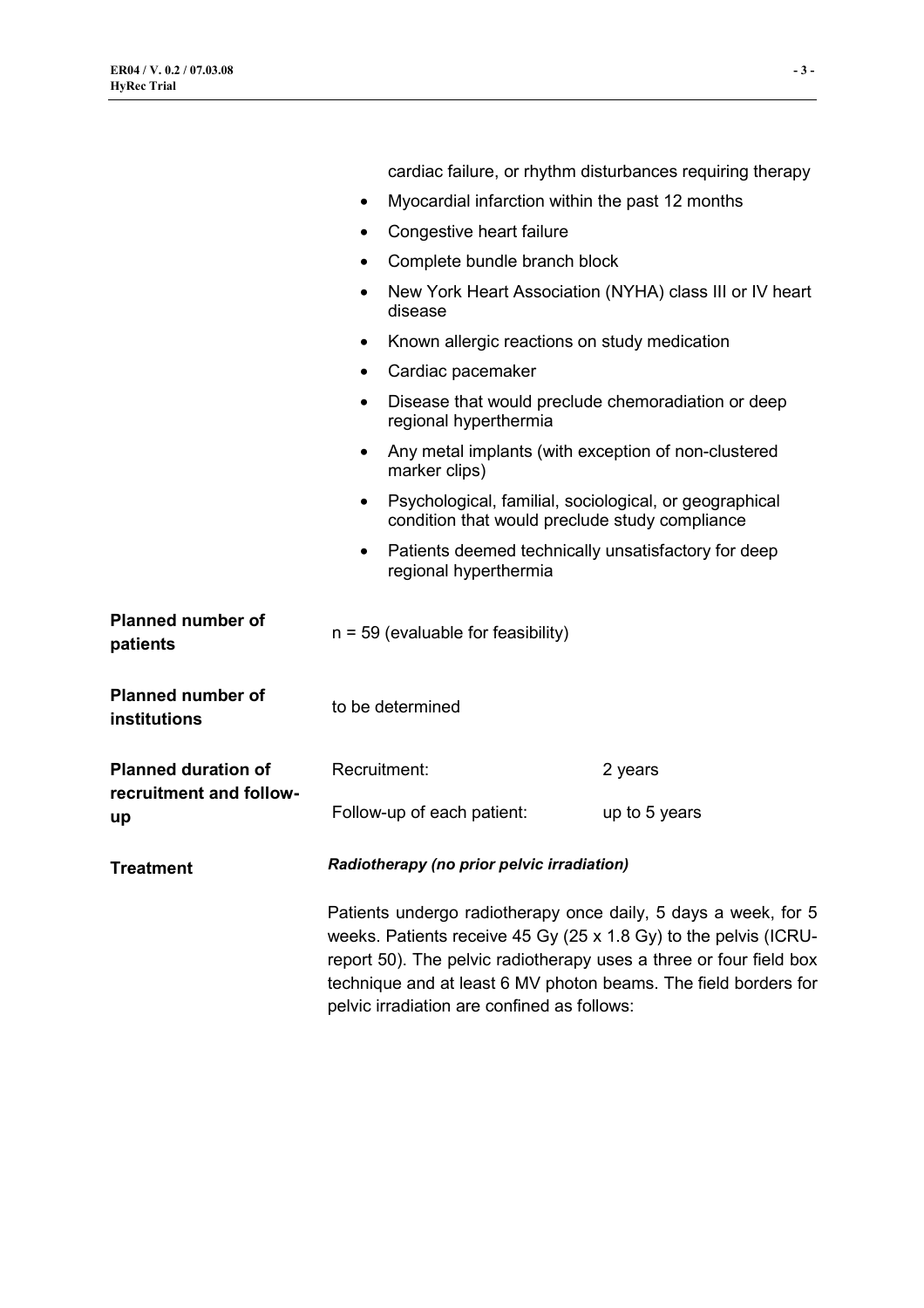

Patients with tumors that are considered as not resectable after 45 Gy receive a 3D-conformal boost to the gross tumor volume with a security margin of 1-2 cm in every direction to a total dose of 59.8 Gy, at least. Patients with tumors that are considered as resectable receive surgery in curative intention 4-6 weeks after completion of chemoradiation.

#### *Radiotherapy (prior pelvic irradiation)*

Patients undergo 3D-conformal radiotherapy once daily, 5 days a week, for 5 weeks. Patients receive 45 Gy (25 x 1.8 Gy) to the gross tumor volume with a security margin of 1-2 cm in each direction (ICRU-report 50). Radiotherapy uses 6 MV photon beams, at least.

Patients with tumors that are considered as not resectable after 45 Gy receive a 3D-conformal boost to the gross tumor volume with a security margin of 1-2 cm in every direction. The total dose is left to the discretion of the local radiotherapist. Patients with tumors that are considered as resectable receive surgery in curative intention 4-6 weeks after completion of chemoradiation.

#### *Chemotherapy*

Patients receive simultaneous chemoradiation with 5-FU and oxaliplatin:

5-FU: 250 mg/m²/d as continuous intravenous infusion; d1-14 and d22-35

Oxaliplatin: 50 mg/m2 i.v., on the days 2, 9, 23, 30. Given as two hours bolus infusion in 500 ml Glucose 5%.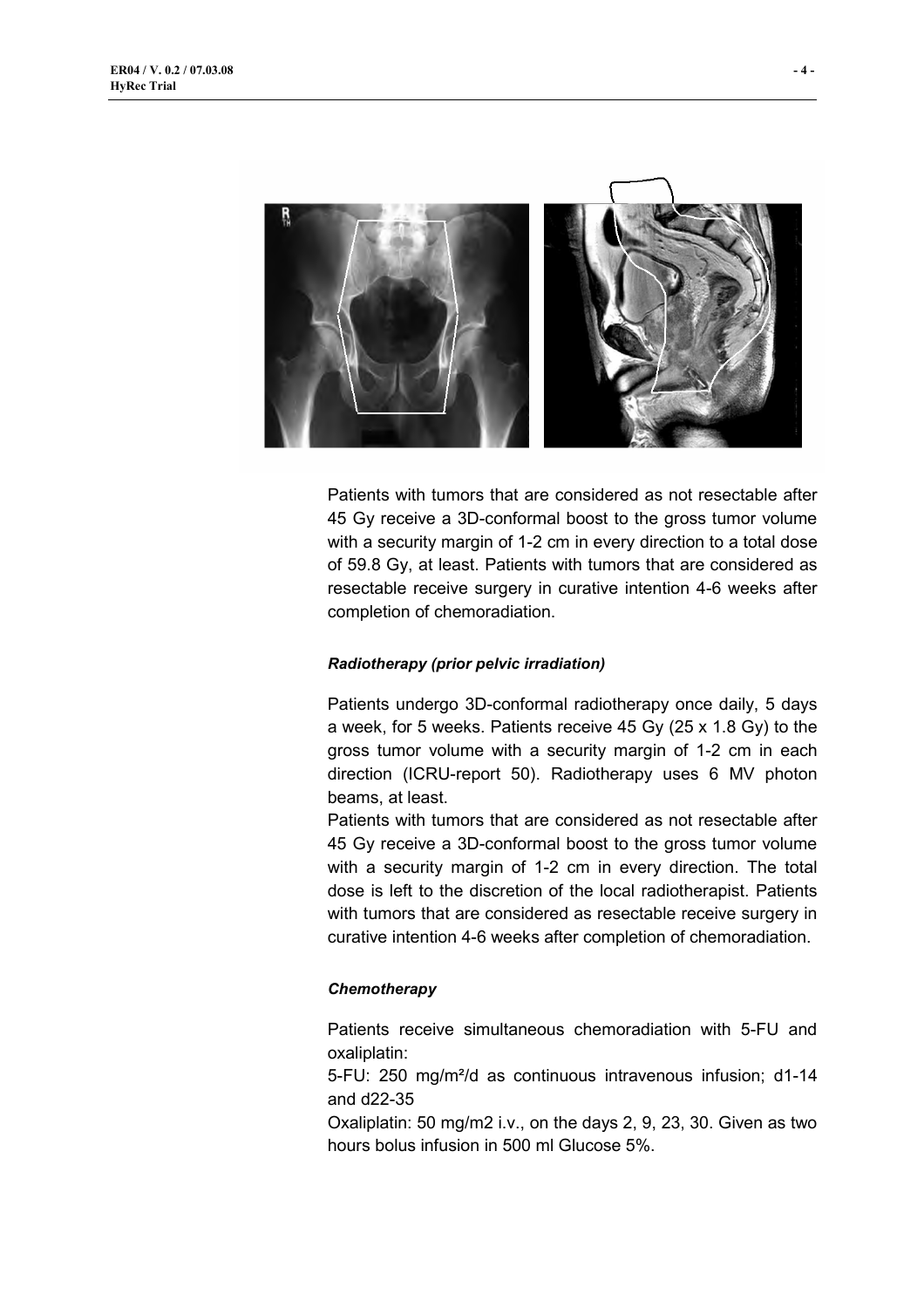#### *Deep regional hyperthermia (RHT)*

Hyperthermia is scheduled twice weekly during the time of external radiotherapy and started within one hour before or after irradiation to a total of 10 treatments. The interval between two RHT-treatments has to be a minimum of 72 hours. Thermometry probes have to be positioned in the rectum (if accessible), the bladder, the vagina and the rima ani for continuous thermometry and thermal mapping of tumor-related temperatures. Therapeutic time starts when the tumor-related temperature in the rectum reached a minimum of 41.5°C or 30 min after enabling power. Therapeutic time is scheduled to be 60 min, the maximum total duration should not exceed 90 min.

#### *Surgery*

Curative resection will be tried 4-6 weeks after chemoradiation if no contraindications are present. Contraindications may be infiltration of the sacral vertebras 1 and 2 or infiltration of the basal pelvic muscles.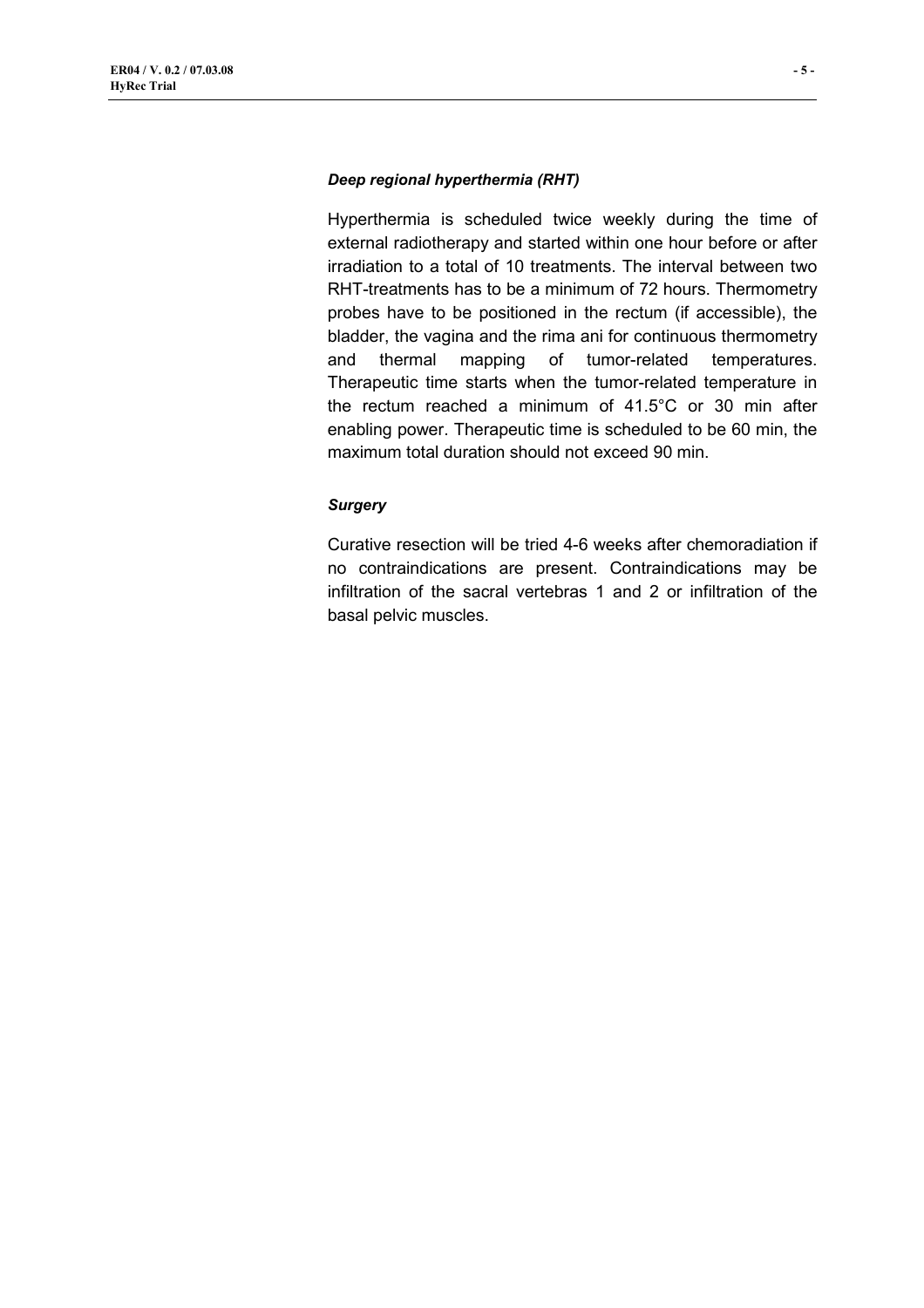## **1 SCIENTIFIC BACKGROUND AND RATIONALE**

#### **1.1 RECTAL CANCER**

#### **1.1.1 General aspects**

Colorectal cancer is the second most frequent cancer cause of death in most of the developed countries, with about 50.000 new cases per year in Germany. Almost half of the colorectal primaries are located in the rectum<sup>1</sup>. The most important curative treatment modality is radical surgery (R0), which is recommended as a single modality in early stages (pT1/pT2 pN0). In stage II (pT3/pT4 pN0) and stage III patients (pN+) the rate of local and/or distant recurrences after surgery alone increase distinctly, thus requiring additional (neo)adjuvant therapy. Pre-operative concurrent radiochemotherapy and post-surgical adjuvant chemotherapy is currently considered as standard of care in many countries, e.g. Germany.

## **1.1.2 Local recurrence in rectal cancer**

#### **1.1.2.1 Incidence**

The incidence of local recurrence in patients with an initial diagnosis of locally advanced, stage II/III rectal cancer has decreased dramatically (to  $5 - 20\%$ ) during the last decade since the introduction of total mesorectal excision and (neo)adjuvant radiochemotherapy<sup>2,3</sup>. In the first German Rectal Cancer Study (CAO/ARO/AIO-94), establishing the state-of-the-art of treatment in Germany, the local recurrence rate after 5 years was as low as 6% in the group with neoadjuvant treatment, compared to 13% in the adjuvant group<sup>4</sup>. Nevertheless, assuming a slightly higher local failure rate outside of clinical trials, at least 2000 cases will still be diagnosed in Germany every year, with most of them having received a full radiotherapy course during primary treatment<sup>5</sup>.

While, in general, the prognosis is still poor, the therapeutic situation of the patient with local relapse may be a curative or a palliative one. Once isolated local recurrence is diagnosed, only a minority of patients present with resectable disease<sup>6</sup>. Due to the mostly intensive pre-treatment, local re-therapy has become considerably more difficult, from the points of view of technical feasibility and patient's tolerance. Most patients are in an incurable situation, often suffering from severe pain and other symptoms. Therefore, effective palliation of symptoms and preservation of a good quality of life are the major goals for most of these patients.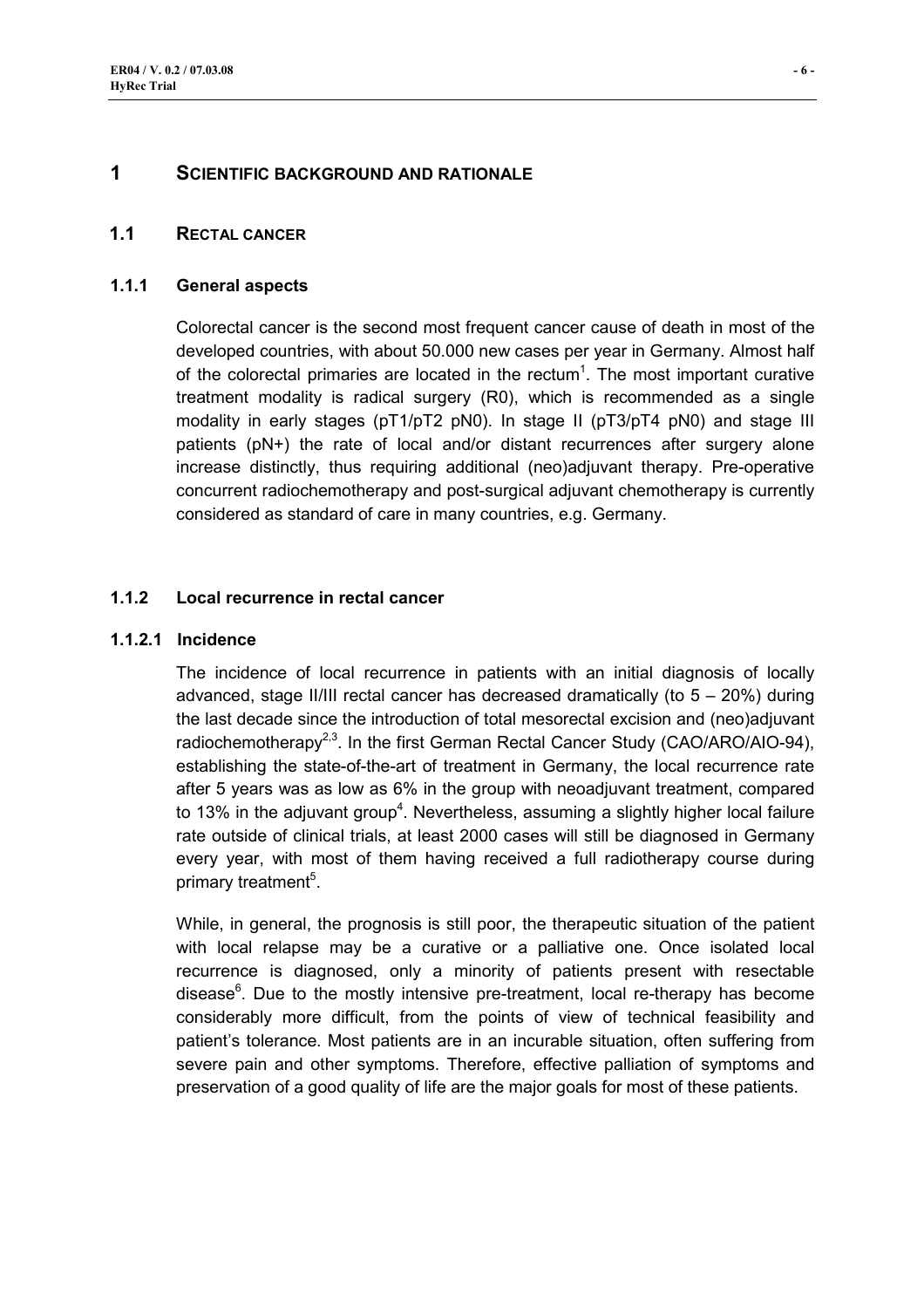## **1.1.2.2 Surgery**

Curative-intent surgery represents the most important factor to achieve local control and long-term survival in rectal cancer patients with isolated pelvic recurrence<sup>3,5</sup>. Resectability rates of up to 30% have been reported in retrospective series, with long term survivors amounting to a maximum of  $35\%^{7,8,9}$ . This has been confirmed by the findings of a large randomised trial on adjuvant radiotherapy, where 7% of patients with stage II/III primary disease presented with isolated local recurrence during follow-up. Of these, 37% were resectable with free margins, resulting in a 5 year survival rate of 20%10.

Even if curative resection is not an option, surgery plays a role in the palliative armamentarium for the treatment of recurrent disease<sup>3</sup>.

## **1.1.2.3 Radiotherapy**

In case of unresectable local recurrences, radiotherapy remains the main option for re-treatment, as it is usually well tolerated, reliably induces symptom relief and may improve local tumour control<sup>11,12,13</sup> or even achieve cure in rare cases<sup>3</sup>. However, doses considered necessary for tumour eradication can often be delivered only to patients who were not irradiated primarily. As a result, symptom control is only provided for a limited period of time $2.6,14$ .

# **1.1.2.4 Chemotherapy**

Systemic chemotherapy alone is generally believed to be not effective enough to warrant local control in patients with locally recurrent rectal cancer, even if novel agents like oxaliplatin or irinotecan are applied<sup>5</sup>. However, a possibly relevant palliative effect may be achieved, even in the absence of an objective tumour remission $15$ .

# **1.1.2.5 Combined modality treatment**

Obviously, none of the different modalities currently available in locally recurrent rectal cancer is effective enough by itself to provide long-term tumour control in a majority of patients<sup>5</sup>. As has been shown in primary treatment, the synergy of different treatment techniques might offer better results. However, most published data on multimodal concepts refer to only small, heterogeneous or selected patient populations. Radiochemotherapy including 5-FU showed promising results in a group of 59 pre-irradiated patients, with 35% R0 resection rate and a 5 year survival rate of 39%<sup>16</sup>. The assumption, that the introduction of novel cytostatics or biological agents may further improve the results, has not yet been shown in larger trials<sup>17</sup>.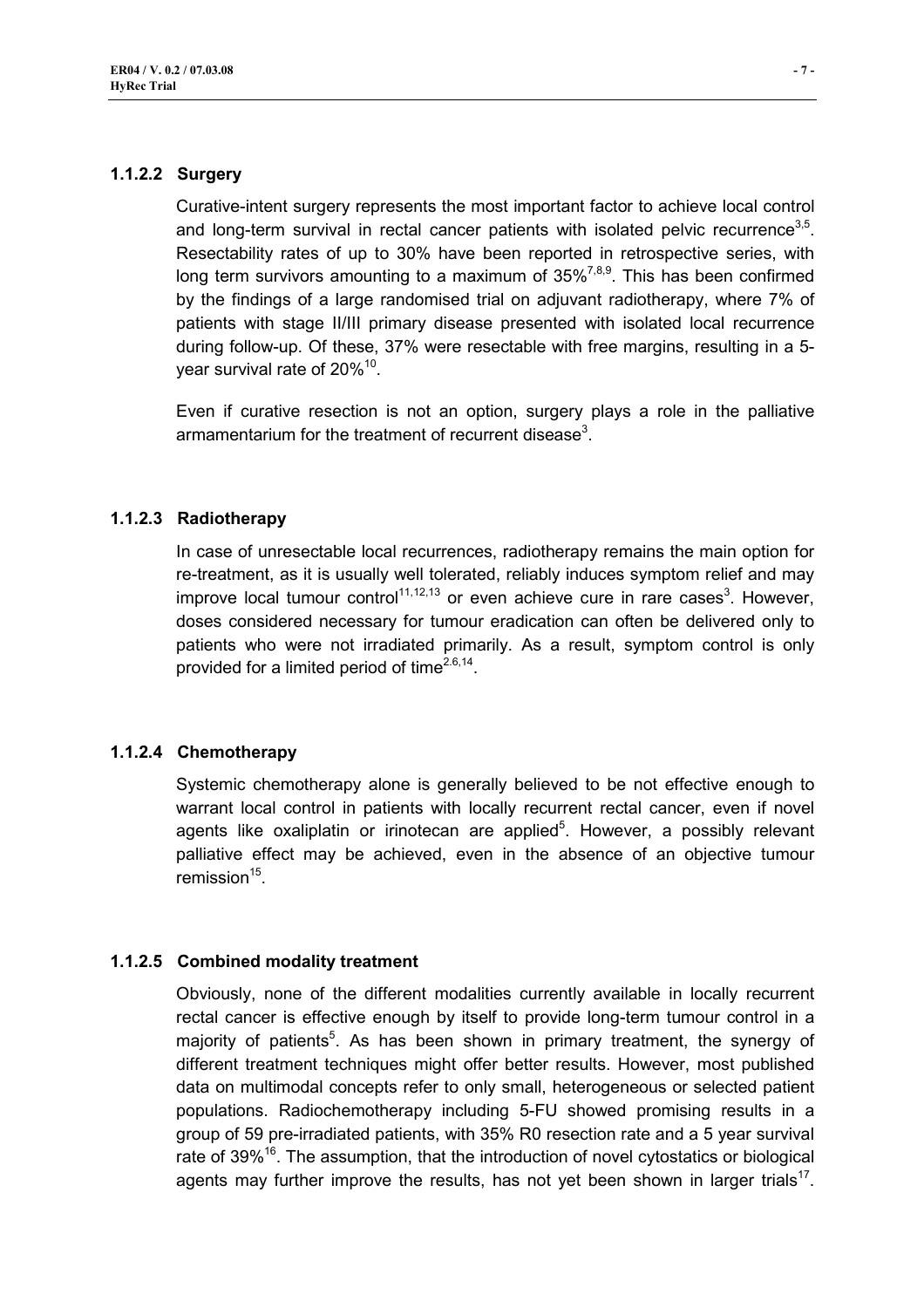However, the observation that neoadjuvant radiochemotherapy of not pre-irradiated local recurrences was found to enable curative resection in up to 80% of the patients<sup>17,18</sup>, indicate that multimodal treatment concepts appear to be the most promising way to improve therapy results in recurrent rectal cancer in the near future $^{7,14}$ .

#### **1.2 HYPERTHERMIA**

#### **1.2.1 General aspects**

Hyperthermia, defined as an elevation of tissue temperature in the range of 40-43 $^{\circ}$ Celsius has been under active investigation as a cancer treatment modality, both singly and more often in combination with radiotherapy and/or chemotherapy, for much of the last half of the twentieth century<sup>19</sup>. Numerous *in vitro* studies, both cellular and in animal systems, have demonstrated synergistic effects between radiotherapy and hyperthermia with a thermal enhancement ratio (TER) of up to  $2.5^{20,21}$ . Numerous phase II clinical trials have shown an approximate doubling of the complete response rate of solid tumours to the combination of heat and radiotherapy compared with radiotherapy alone. Several phase III trials have been carried out as well, confirming the efficacy suggested by the phase II trials, in diseases such as breast carcinoma<sup>22,23</sup>, melanoma<sup>24,23</sup>, and head and neck cancer<sup>25,26</sup>.

Two randomized clinical trials already proved beneficial effects for the combination of hyperthermia with radiotherapy and radiochemotherapy in the treatment of primary rectal cancer: Berdov et al. $^{27}$  reported on 115 patients with T4NXM0 rectal cancer that received radiotherapy alone in the control group (n=59) and radiotherapy combined with hyperthermia in the experimental group (n=56). Complete and partial remission rates (16 vs. 2% and 54 vs. 34%; *P*<0.05) as well as overall survival rates at five years (36 vs. 7%; *P*<0.05) were significantly improved in the experimental group. Rau et al. $^{28}$  reported on a randomized trial with 137 patients with uT3 and uT4 rectal cancer that were treated with neoadjuvant radiochemotherapy combined with (n=69) or without (n=68) simultaneous deep regional hyperthermia. Response (complete and partial remission rates) was significantly better for the hyperthermia group (66 vs. 49%; *P*<0.05). Time to progression at three years was better, as well (66 vs. 49%; *P*<0.05).

#### **1.2.2 Hyperthermia in recurrent rectal cancer**

Only few reports exist on combined modality treatment regimes including hyperthermia for recurrent rectal cancer. Endpoints of the following studies were feasibility and palliation.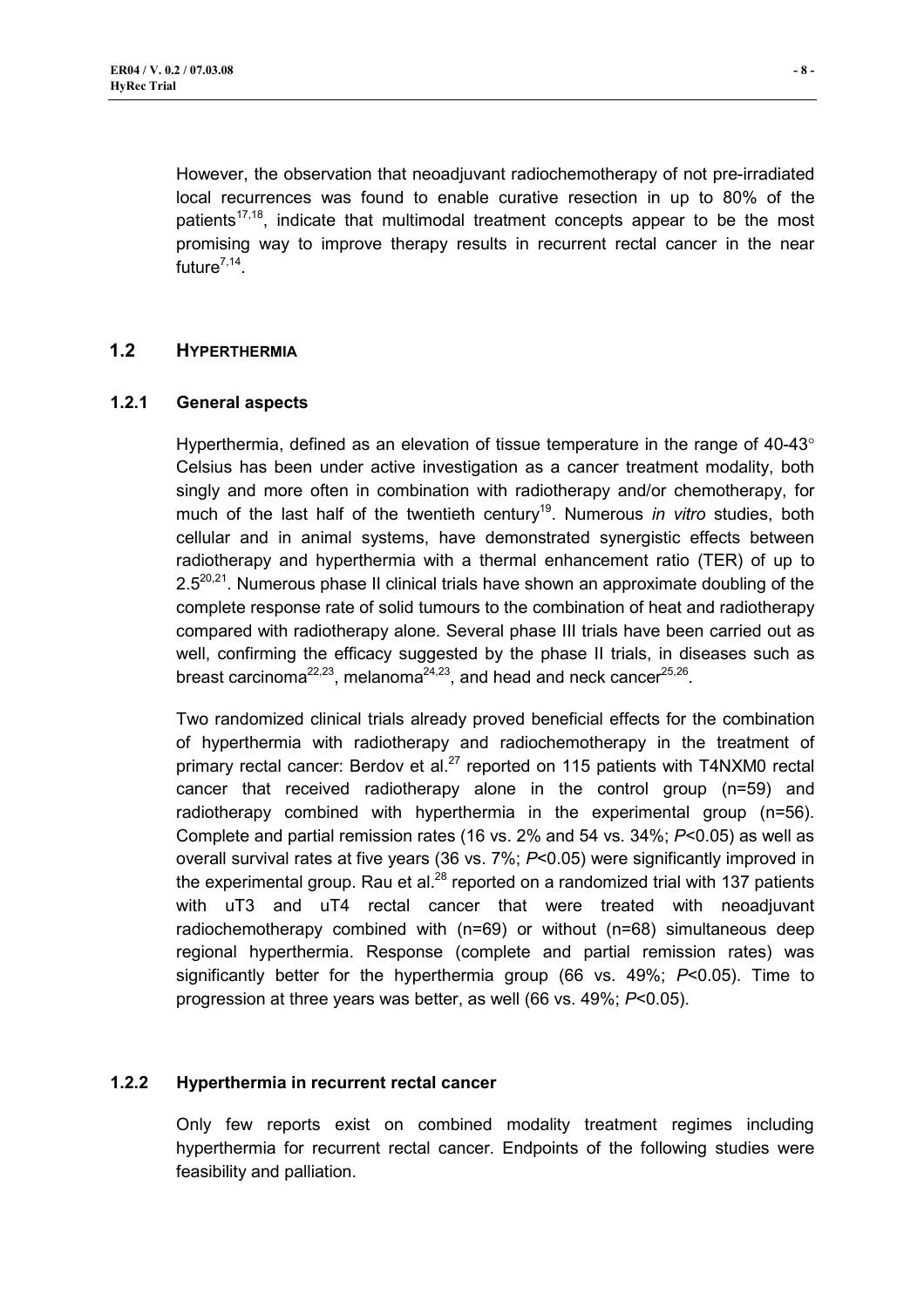reirradiation dose varied from 24 Gy to 32 Gy given in fractions of 4 Gy twice weekly. Three or four hyperthermia treatments were given once weekly. The described combined treatment was feasible and well tolerated. Comparison of results from radiotherapy plus hyperthermia with results after radiotherapy alone suggested that additional hyperthermia prolonged the duration of palliation.

Schaffer et al. $30$  analysed treatment and follow-up data of 14 patients with local recurrence of rectal cancer who were treated with radiation therapy (RT), chemotherapy (CT), and regional hyperthermia (RHT). Nine of these patients had received irradiation and CT (= pre-treated patients) in the past. For this group, 30.6- 39.6 Gy RT, 5-fluorouracil (5-FU) as a continuous infusion over 5 days per week  $(350 \text{ mg/m}^2/24 \text{ h})$  combined with RHT twice a week was given. The 5 remaining patients (= not pre-treated) received conformal irradiation of 45 Gy with a boost between 9 and 14.4 Gy, combined with continuous infusion of 5-FU on days 1-4, and 29-33 (500 mg/m²/ 24 h), and RHT twice a week. Among 13 evaluated cases, the overall objective response rate was 54% (5 complete responses, 2 partial responses). At mean follow-up of 13.9 months (range 5-32 months) 7 patients were alive. The therapeutic regimen appeared to be active in the treatment of local recurrences of rectal cancer.

Hildebrandt et al.<sup>15</sup> reported on a pilot study of nine preirradiated patients with local recurrence of rectal cancer treated with chemotherapy and hyperthermia. Hyperthermic chemotherapy was applied according to a modified 'OFF'-schedule with weekly infusions of 43 mg/m<sup>2</sup> of oxaliplatin (i.v., 120 min), 500 mg/m<sup>2</sup> of folinic acid (i.v., 120 min) and 2.6 g/m² of continuous infusional 5-fluorouracil (24 h) for 6 consecutive weeks. Oxaliplatin was started in parallel to pelvic radiofrequency hyperthermia that was provided by the BSD 2000-system. A total of 67 applications were administered to nine patients and were well tolerated. A total of 55/67 (82%) chemotherapy courses were applied without dose-reduction. In 62/67 (93%) hyperthermia sessions, a treatment time of > 60 min was maintained. Eight out of 10 episodes of severe (WHO III degrees) toxicity represented typical side-effects of the chemotherapy given (nausea  $n = 4$ , diarrhoea  $n = 3$ , neuropathy  $n = 1$ ). Two severe adverse events were firstly attributable to hyperthermia (haematuria,  $n = 1$ ; deterioration of a decubital ulcer,  $n = 1$ ). No patient suffered disease progression according to WHO criteria during the treatment period. Two patients achieved a partial remission. It is concluded that hyperthermic chemotherapy with oxaliplatin, folinic acid and 5-FU is feasible. Overall toxicity was moderate. Results, moreover, suggest a relevant palliative effect in patients with pre-irradiated pelvic recurrence of rectal cancer.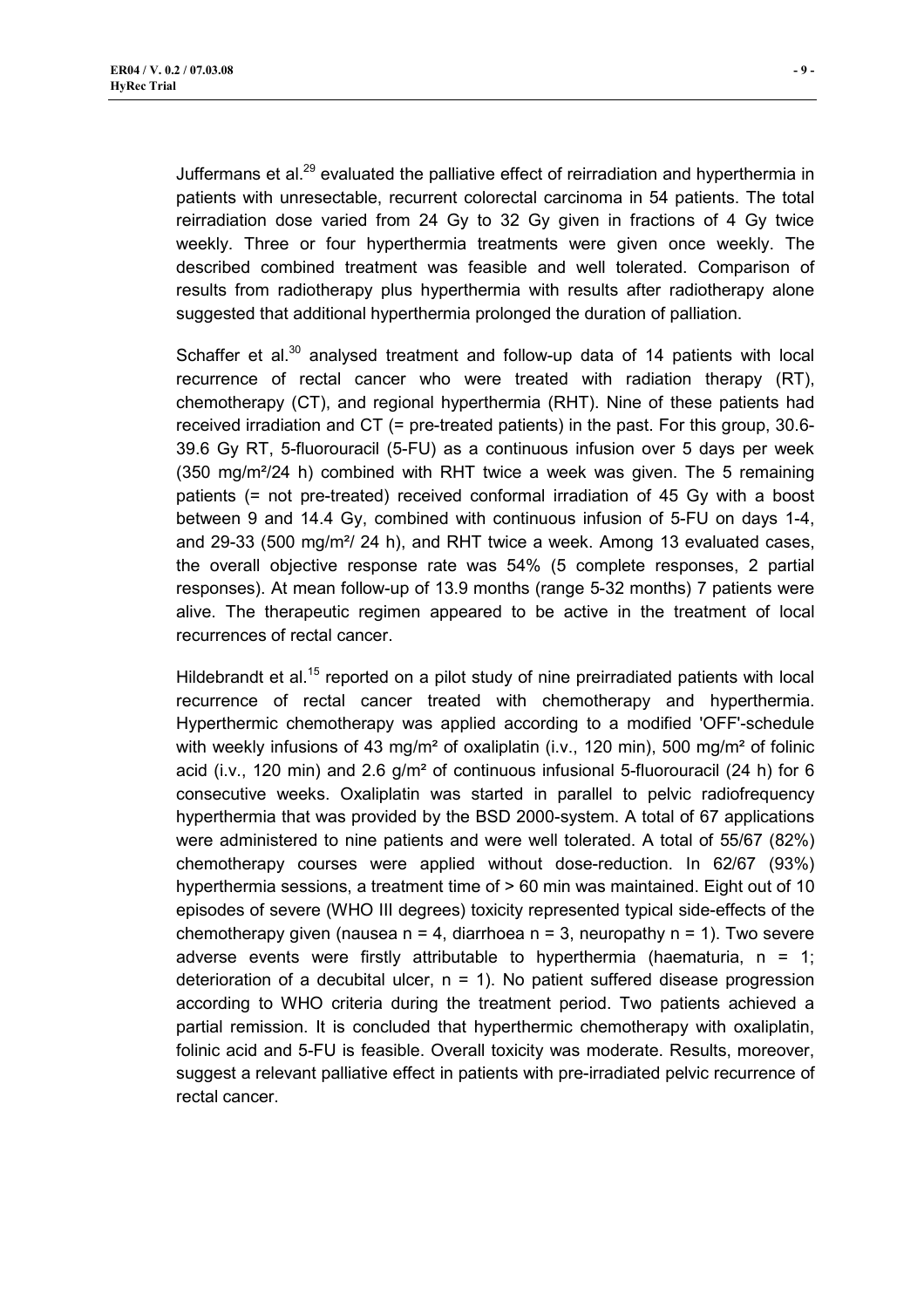#### **1.3 RATIONALE OF THE STUDY**

For patients with locally recurrent rectal cancer there is no standardized treatment regimen, especially for the subgroup with a prior pelvic radiotherapy in the history. The curative potential of surgery, radio-, and chemotherapy as sole treatment option is very limited. Therefore, a combined modality treatment approach is mandatory. Surgery as well as radiochemotherapy are established in the treatment of recurrent rectal cancer. But treatment results are still not satisfying<sup>31</sup>. Hyperthermia has proved to be feasible in combination with radio- and chemotherapy<sup>15,29,30</sup>. Two randomized trials for locally advanced rectal cancer showed that additional hyperthermia is able to increase the response rate and to prolong the time to progression $27,28$ .

Wiig et al.<sup>31</sup> studied the clinical outcome in patients with complete pathologic response (pT0) to preoperative irradiation/chemo-irradiation operated for locally advanced or locally recurrent rectal cancer. Four hundred and nineteen patients had preoperative irradiation (46-50 Gy/2 Gy fractions) for primary locally advanced (PLA) or locally recurrent (LR) rectal cancer. 141 PLA and 65 LR cases with R0 resections/M0 stage were studied. Two of the pT0 PLA patients had also been given sensitizing chemotherapy and two pT0 in the LR group had received pelvic hyperthermia as well. pT0 was achieved in 7% of 229 PLA and 8% of 190 LR patients. For the PLA group, actuarial 5-year survival of pT0 was 90% versus 53% for the pT > 0 group. The difference was statistically significant. At five years local recurrence was zero in  $pT0$  patients versus 23% in  $pT > 0$ . For the LR groups 5year-survival was 62% for pT0 versus 45% for the other pT-stages, local recurrence was 17 and 35% respectively.

In summary, there is some evidence that radiochemotherapy combined with deep regional hyperthermia can improve response, local control and survival rates in patients with recurrent rectal cancer. The present trial aims at showing, that potent new chemotherapeutic agents such as oxaliplatin can be incorporated in a multimodal treatment regimen including hyperthermia with a high degree of feasibility.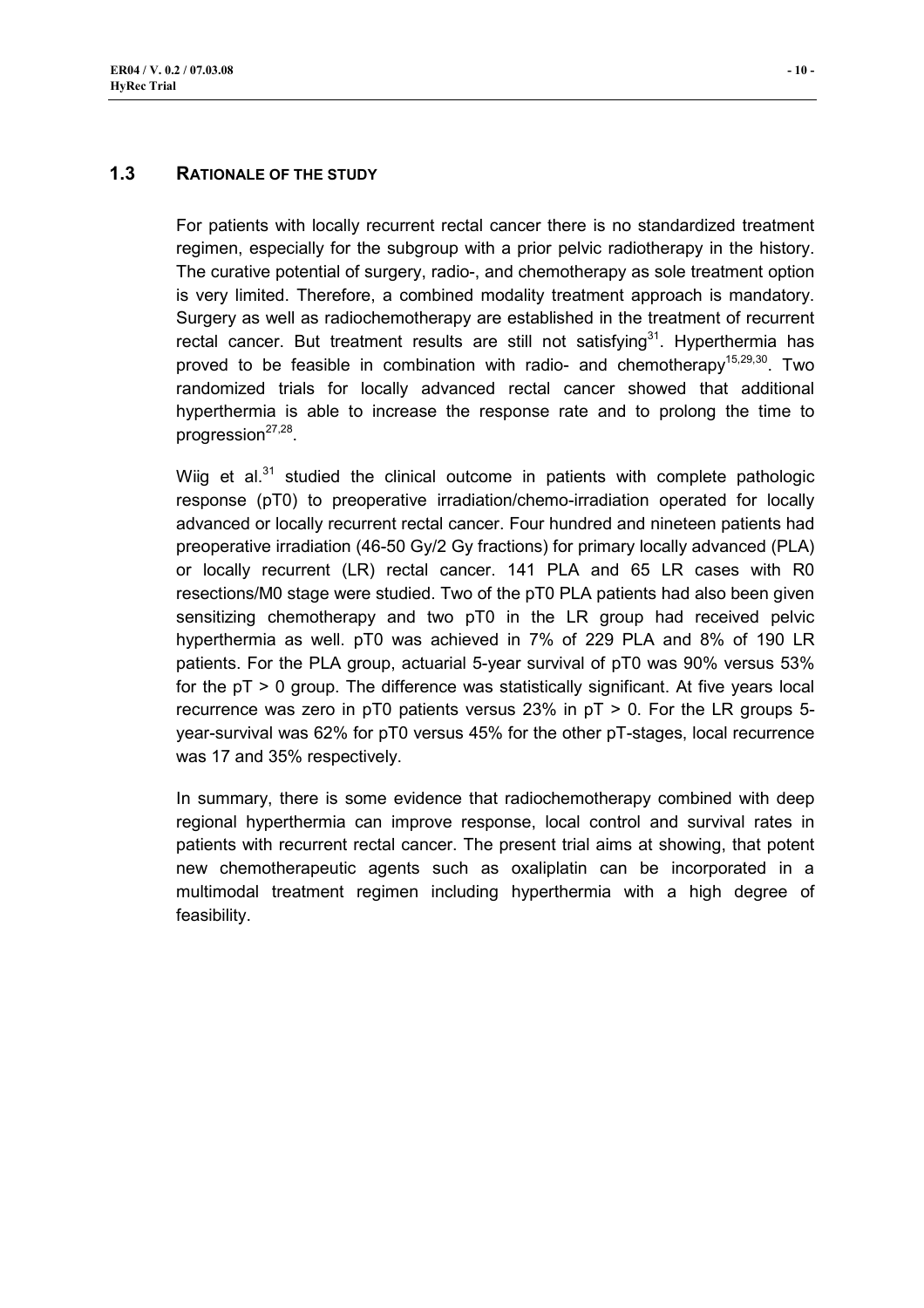## **2 STUDY OBJECTIVES**

## **2.1 PRIMARY OBJECTIVE**

Primary objective of the study is to decide upon the feasibility of the combined modality regimen consisting of chemoradiation including 5-FU/oxaliplatin and deep regional hyperthermia by assessment of the rate of patients without dose-limiting toxicity (DLT). In addition, the number of applied hyperthermia treatments by patient will be determined.

# **2.2 SECONDARY OBJECTIVES**

Secondary endpoints are:

- Local progression-free survival
- Distant metastasis-free survival
- Overall survival
- Response rate (RECIST criteria)
- Rate of curative resections (R0)
- Rate of acute and late toxicity according to NCI CTC, and postoperative morbidity

#### **3 STUDY DESIGN**

#### **3.1 TYPE OF STUDY**

Exploratory multi-institutional phase I/II feasibility and efficacy study.

# **3.2 PATIENT NUMBER**

59 patients evaluable for the primary feasibility endpoint are required.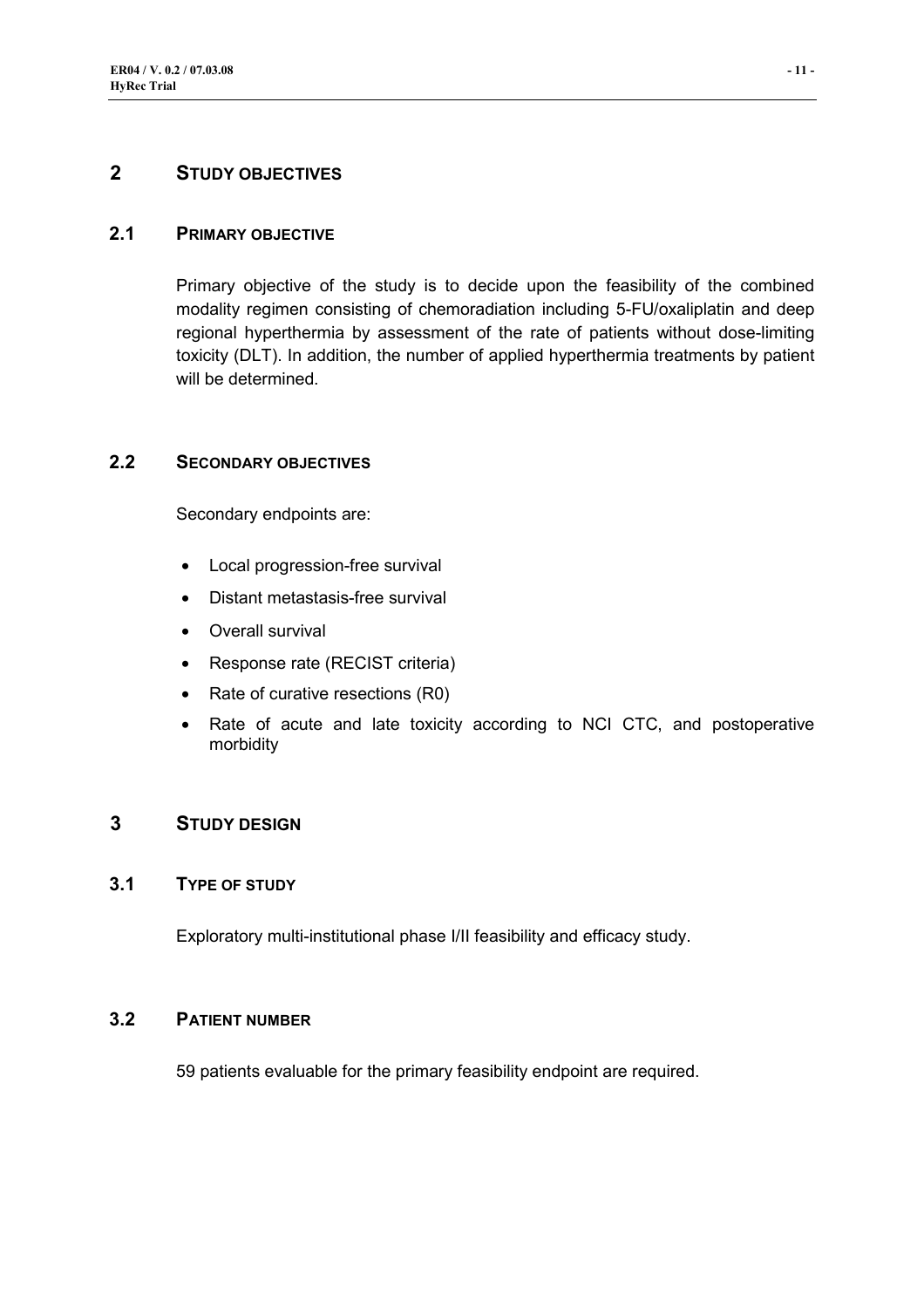## **3.3 TIME SCHEDULE**

| Start of recruitment:               | <b>July 2008</b> |
|-------------------------------------|------------------|
| Planned termination of recruitment: | June 2010        |
| Planned termination of follow-up:   | June 2015        |
| Final study report:                 | September 2015   |

# **4 PATIENT SELECTION**

## **4.1 INCLUSION CRITERIA**

- Age  $\geq$  18 years
- Life expectancy of ≥ 2 years
- Histologically confirmed, locally recurrent (resectable or non-resectable) adenocarcinoma of the rectum (any recurrence of tumor within the lesser pelvis)
- ECOG-performance status < 2
- Sufficient bone marrow function:

 $WBC > 3.5 \times 10^9$ /l Neutrophil granulocytes  $> 1.5 \times 10^9$ /l Platelets  $> 100 \times 10^9$ /l Hemoglobin > 10 g/dl

• Sufficient liver function:

Bilirubin  $< 2.0$  mg%

SGOT, SGPT, alkaline phosphatase, gGT less than 3 times upper limit of normal

- Serum creatinine < 1,5 mg%, glomerular filtration rate > 50 ml/min
- Signed study-specific consent form prior to therapy
- Fertile patients must use effective contraception during and for 6 months after study treatment
- Considered fit for oxaliplatin and 5-FU containing combination chemotherapy.

No study treatment or any other procedure within the framework of the trial (except for screening) will be performed in any patient prior to receipt of written informed consent.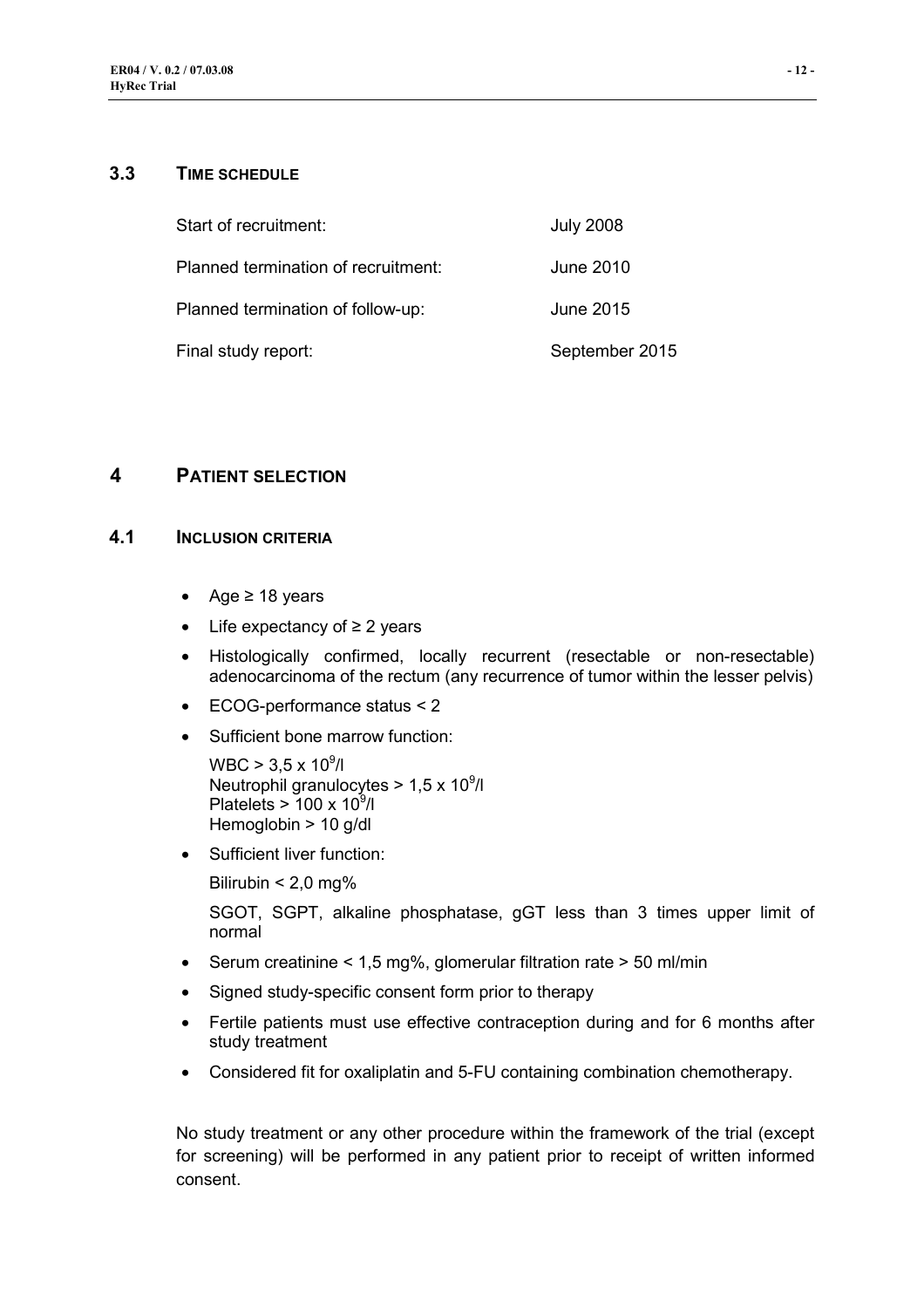## **4.2 EXCLUSION CRITERIA**

- Pelvic radiotherapy during the last 12 months
- Pregnant or lactating/nursing women
- Distant metastasis (M1)
- Drug addiction
- On-treatment participation on other trials
- Active intractable or uncontrollable infection
- Prior or concurrent malignancy  $(≤ 5$  years prior to enrolment in study) except rectal cancer or non-melanoma skin cancer or cervical carcinoma FIGO stage 0-1 if the patient is continuously disease-free
- Chronic diarrhea (> NCI CTC-Grad 1)
- Chronic inflammatory disease of the intestine
- Collagen vascular disease
- The presence of congenital diseases with increased radiation sensitivity, for example ataxia teleangiectatica, or similar
- Pre-existing uncontrolled cardiac disease, signs of cardiac failure, or rhythm disturbances requiring therapy
- Myocardial infarction within the past 12 months
- Congestive heart failure
- Complete bundle branch block
- New York Heart Association (NYHA) class III or IV heart disease
- Known allergic reactions on study medication
- Cardiac pacemaker
- Disease that would preclude chemoradiation or deep regional hyperthermia
- Any metal implants (with exception of non-clustered marker clips)
- Psychological, familial, sociological, or geographical condition that would preclude study compliance
- Patients deemed technically unsatisfactory for deep regional hyperthermia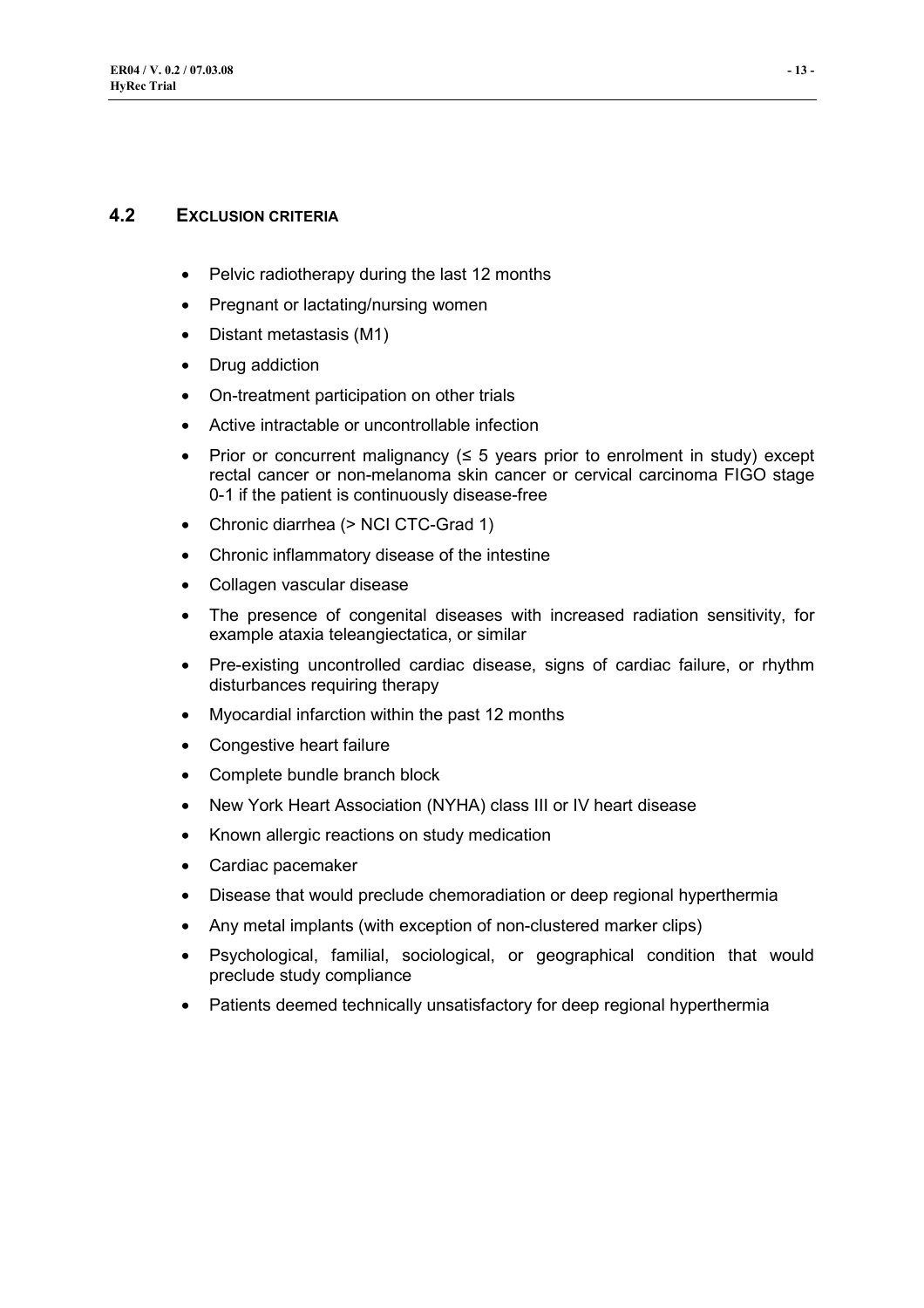# **5 TREATMENT**

# **5.1 OVERVIEW**



## **Radiotherapy (no prior pelvic irradiation):**

45 Gy to the pelvis, once daily, 5 days a week for 5 weeks (25 x 1.8 Gy). If not resectable after 45 Gy, 3D-conformal boost to a total dose of 59.8 Gy.

# **Radiotherapy (prior pelvic irradiation):**

45 Gy to the gross tumor volume with a security margin of  $1 - 2$  cm in each direction, once daily, 5 days a week for 5 weeks (25 x 1.8 Gy). If not resectable after 45 Gy, 3D-conformal boost to a total dose which is left to the discretion of the local radiotherapist.

#### **Chemotherapy:**

5-FU 250 mg/m²/d as continuous infusion, day 1-14 and day 22-35

Oxaliplatin 50 mg/m² i.v., d2, 9, 23, 30

#### **Deep regional hyperthermia (RHT):**

Twice weekly (minimum interval: 72 h) during the time of external radiotherapy and started within one hour before or after irradiation to a total of 10 treatments.

#### **Surgery:**

Curative resection (not part of the experimental study treatment) will be tried  $4 - 6$ weeks after chemoradiation.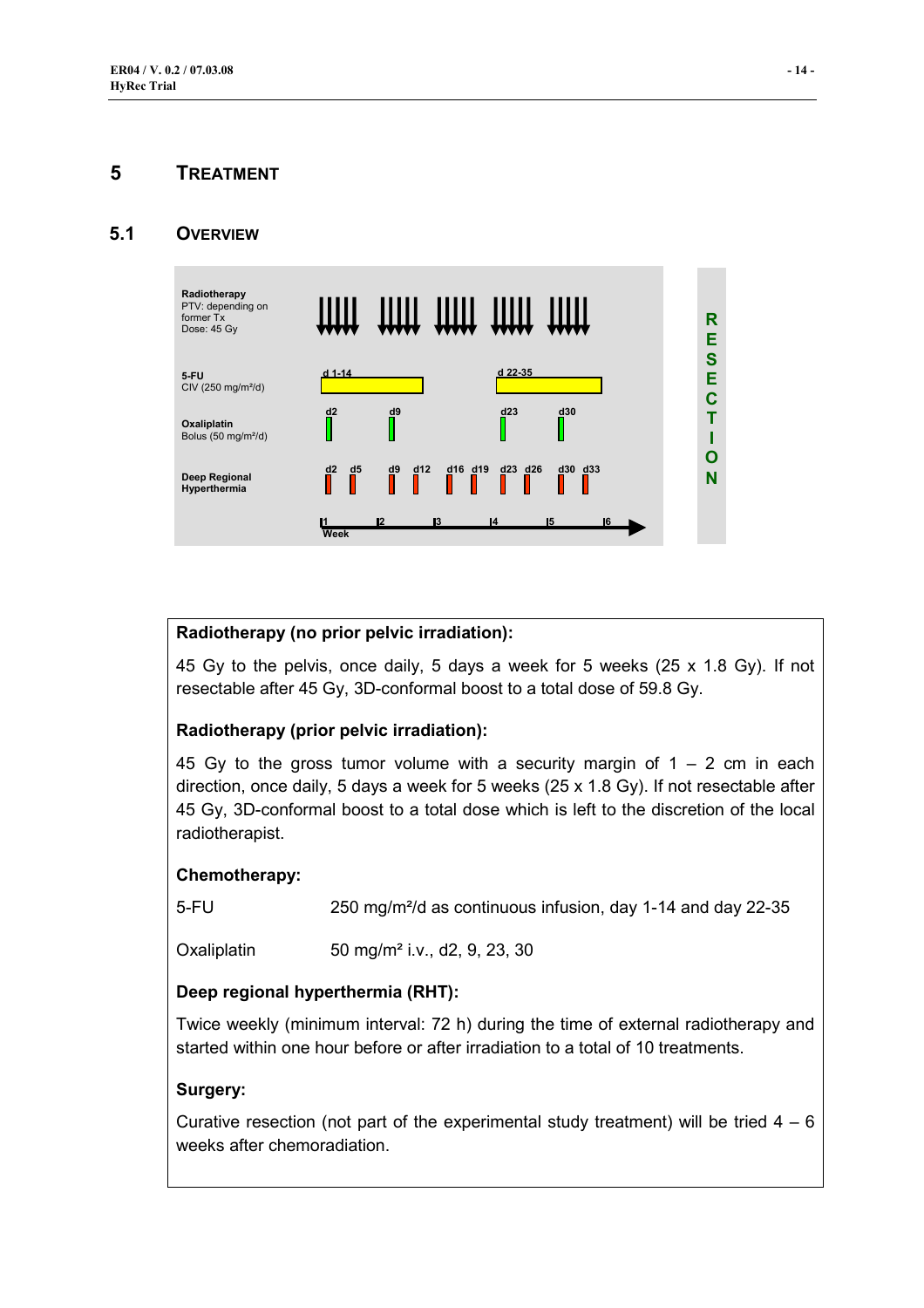## **5.2 STUDY MEDICATION**

#### **5.2.1 Distribution and accountability of study medication**

5-FU and oxaliplatin are generally available for the routine treatment of advanced colorectal cancer, and thus, will be prescribed by the treating physician, as this prescription is within the framework of standard, approved usage.

#### **5.2.2 General information of the study medication**

The relevant information on the drug characteristics, storage, application, mode of action and adverse reactions is included in the Summary of Product Characteristics (SmPC, "Fachinformation", appendix 6) for both drugs.

#### **5.2.3 5-Fluorouracil**

5-FU has been a widely used standard drug in the treatment of colorectal cancer for almost five decades. It is generally available under numerous brand names. An example SmPC ("Fachinformation") is included in Appendix 6, providing all required information on the drug.

5-FU is administered on the basis of milligrams of drug per square meter of body surface area (BSA) as measured at baseline, up to a maximum of  $2 \, \text{m}^2$ , in a dose of 250 mg/m²/d as continuous infusion, day 1-14 and day 22-35.

Dose-limiting adverse effects of 5-FU include stomatitis, diarrhea and myelosuppression. Cardiotoxicity (chest pain similar to angina pectoris, arrhythmias, or even sudden cardiac death) are very rare events.

#### **5.2.4 Oxaliplatin**

#### **5.2.4.1 Calculation of oxaliplatin dose**

Doses for oxaliplatin will be administered on the basis of milligrams of drug per square meter of body surface area (BSA) as measured at baseline (mg/m<sup>2</sup>), up to a maximum value of 2 m<sup>2</sup>, and should be rounded to the nearest 10 mg.

#### **5.2.4.2 Administration of oxaliplatin**

Oxaliplatin will be administered as a 2-hour intravenous infusion. In case of pharyngolaryngeal dysaesthesia oxaliplatin should be administered as 6-hour infusions.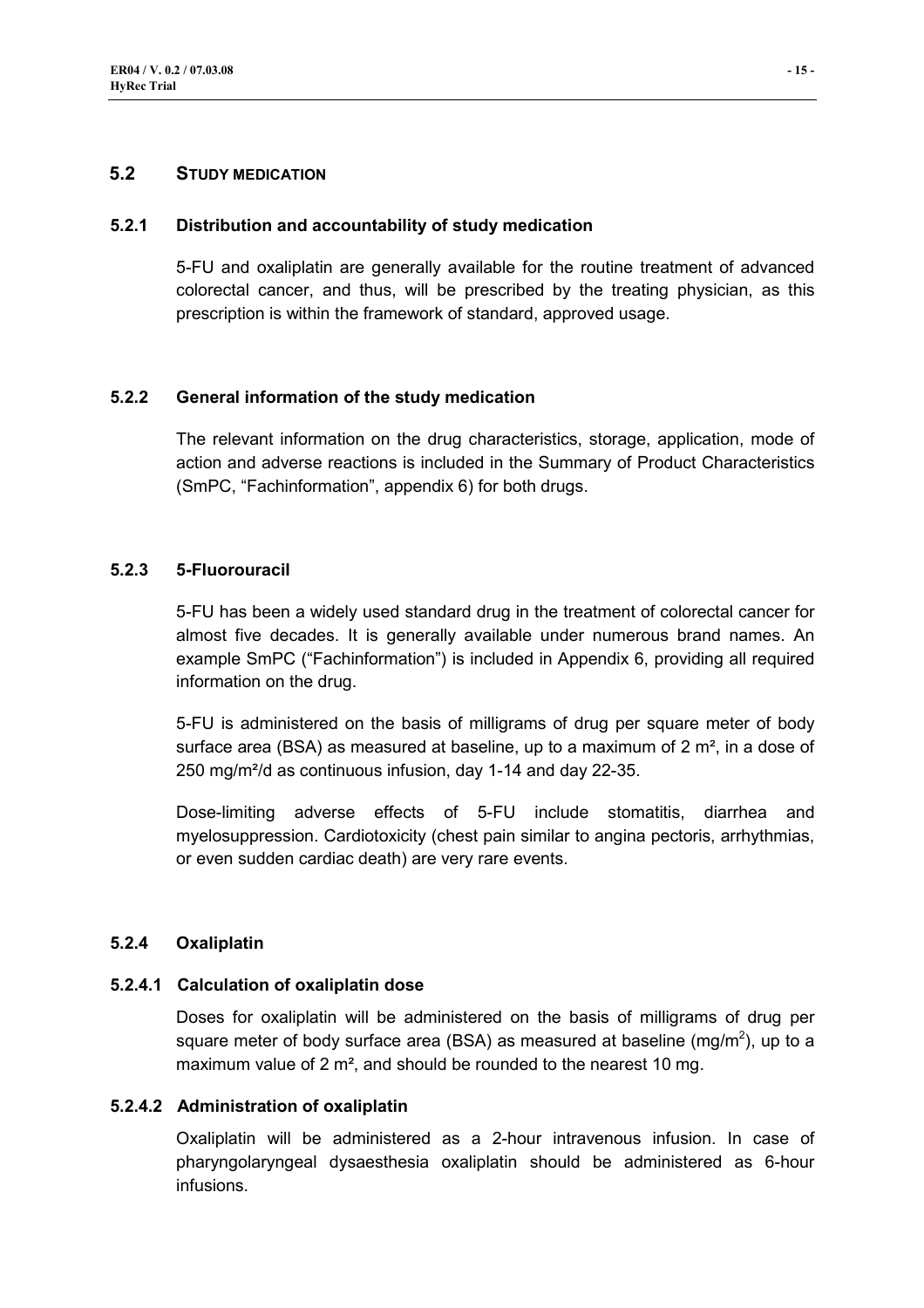Oxaliplatin diluted in 500 mL of 5% glucose solution must be infused either via a peripheral vein or central venous line over 2 hours. The infusion line must be adequately flushed with 5% dextrose solution (D5W) between oxaliplatin infusion and the administration of any other drug.

Oxaliplatin is incompatible in solution with alkaline medications or media and must not be mixed with these or administered simultaneously through the same infusion line. Do not simultaneously administer other drugs by the same infusion line.

Needles or intravenous administration sets containing aluminium parts that may come in contact with oxaliplatin should not be used. Aluminium has been reported to cause degradation of platinum compounds.

Oxaliplatin administration does not require hyperhydration. In the event of extravasation, administration must be discontinued immediately.

# **5.2.4.3 Possible adverse effects of oxaliplatin**

## **Anaphylactic/anaphylactoid reactions**

As is the case for other platinum compounds, hypersensitivity and anaphylactic/anaphylactoid reactions have been reported. These allergic reactions were similar in nature and severity to those reported with other platinum-containing compounds, i.e. rash, urticaria, erythema, pruritis, and, rarely, bronchospasm and hypotension. These reactions occur within minutes of administration (can also occur at other than the first cycle of treatment) and should be managed with appropriate supportive therapy (e.g. standard epinephrine, corticosteroid, and antihistamine therapy). Drug-related deaths associated with platinum compounds from this reaction have been reported.

#### **Neurological**

An acute, reversible primarily peripheral sensory neuropathy of early onset, occurring within hours or one to two days of dosing, resolves within 14 days, and frequently recurs with further dosing. The symptoms may be precipitated or exacerbated by exposure to cold temperature or cold objects and they usually present as transient paraesthesia, dysaesthesia and hypoesthesia in the hands, feet, perioral area, or throat. Jaw spasm, abnormal tongue sensation, dysarthria, eye pain, and a feeling of chest pressure have also been observed. The acute, reversible pattern of sensory neuropathy was observed in about 56% of study subjects who received oxaliplatin with infusional 5-FU/LV. In any individual cycle acute neurotoxicity was observed in approximately 30% of subjects. Ice (stomatitis prophylaxis) should be avoided during the infusion of oxaliplatin because cold temperature can exacerbate acute neurological symptoms.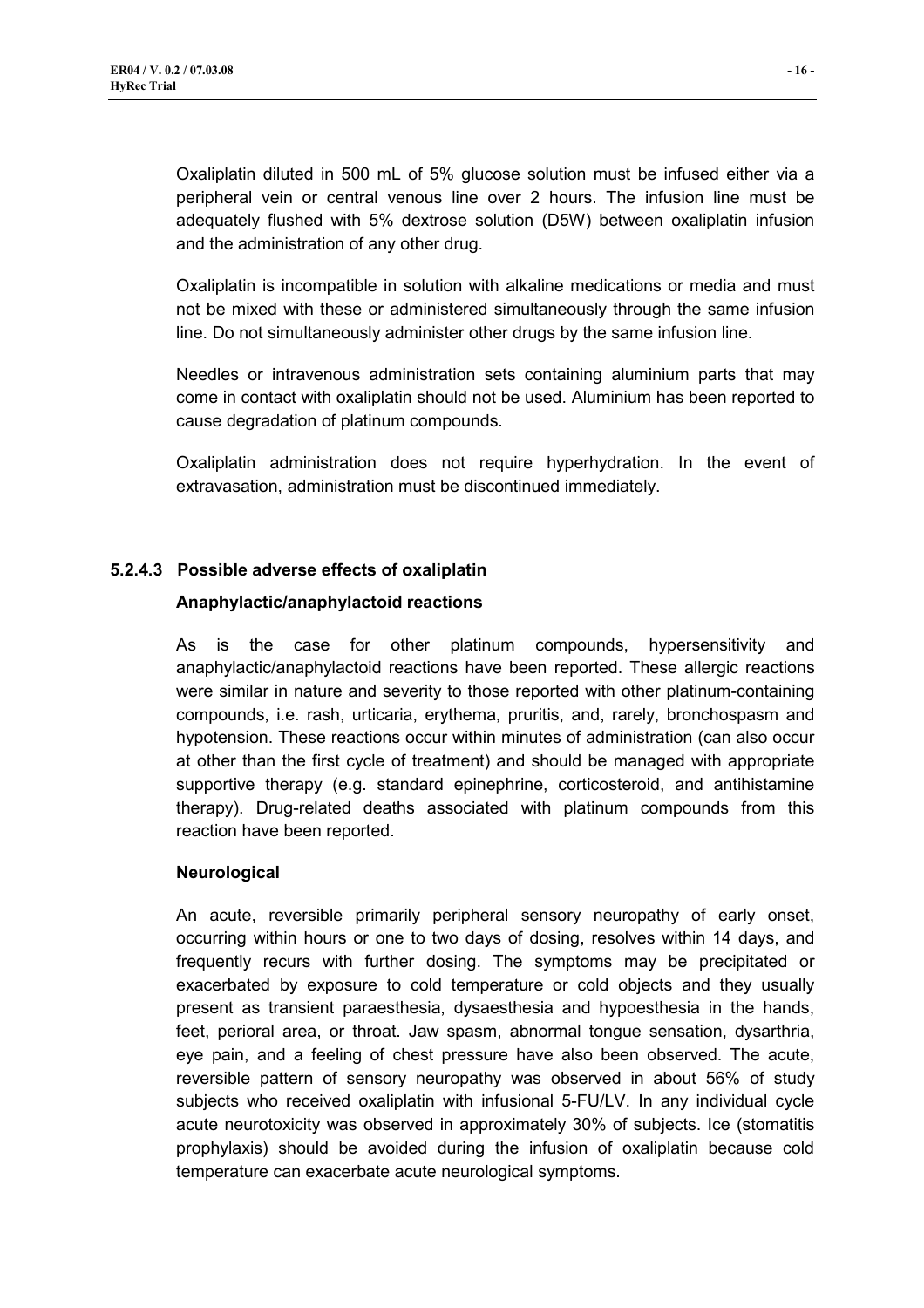An acute syndrome of pharyngolaryngeal dysaesthesia seen in 1-2% of subjects is characterized by subjective sensations of dysphagia or dyspnea, without any laryngospasm or bronchospasm (no stridor or wheezing).

A persistent (> 14 days), primarily peripheral, sensory neuropathy that is usually characterized by paraesthesias, dysaesthesias, hypoaesthesias, but may also include deficits in proprioception that can interfere with daily activities (e.g. writing, buttoning, swallowing, and proprioception-related ambulatory impairment). These forms of neuropathy occurred in 48% of the study subjects receiving oxaliplatin with infusional 5-FU/LV. Persistent neuropathy can occur without any prior acute neuropathy event. The majority of the subjects (80%) who developed grade 3 persistent neuropathy progressed from prior grade 1 or 2 events. These symptoms improve in most subjects upon discontinuation of oxaliplatin.

## **Pulmonary**

Oxaliplatin has been associated with pulmonary fibrosis (0.7% of study subjects), which may be fatal. In case of unexplained respiratory symptoms such as nonproductive cough, dyspnoea, crackles, or radiological pulmonary infiltrates, oxaliplatin should be discontinued until further pulmonary investigation excludes interstitial lung disease or pulmonary fibrosis.

#### **Pregnancy and Lactation**

To date there is no available information on safety of use in pregnant women. Based on pre-clinical findings, oxaliplatin is likely to be lethal and/or teratogenic to the human foetus at the recommended therapeutic dose, and is consequently not recommended during pregnancy, and subjects becoming pregnant during the study should discontinue oxaliplatin immediately. Excretion in breast milk has not been studied. Breast-feeding is contraindicated during oxaliplatin therapy.

#### **Veno-occlusive Disease**

Veno-occlusive disease, also known as sinusoidal obstruction syndrome, is a form of toxic liver injury characterized clinically by the development of hepatomegaly, ascites, and jaundice and histologically by diffuse damage in the centrilobular zone of the liver. Sequelae of this event include hepatomegaly, splenomegaly, portal hypertension, and oesophageal varices. The incidence of veno-occlusive disease associated with oxaliplatin usage is considered to be very rare. Standard clinical practice should be used for evaluation of veno-occlusive disease, including observation of liver and spleen size, history of or actual gastrointestinal bleeding, reversal of portal blood flow visualized by ultrasound, and possibly the development of oesophageal varices and bleeding or jaundice. Subjects who develop clinically significant veno-occlusive disease should discontinue oxaliplatin therapy.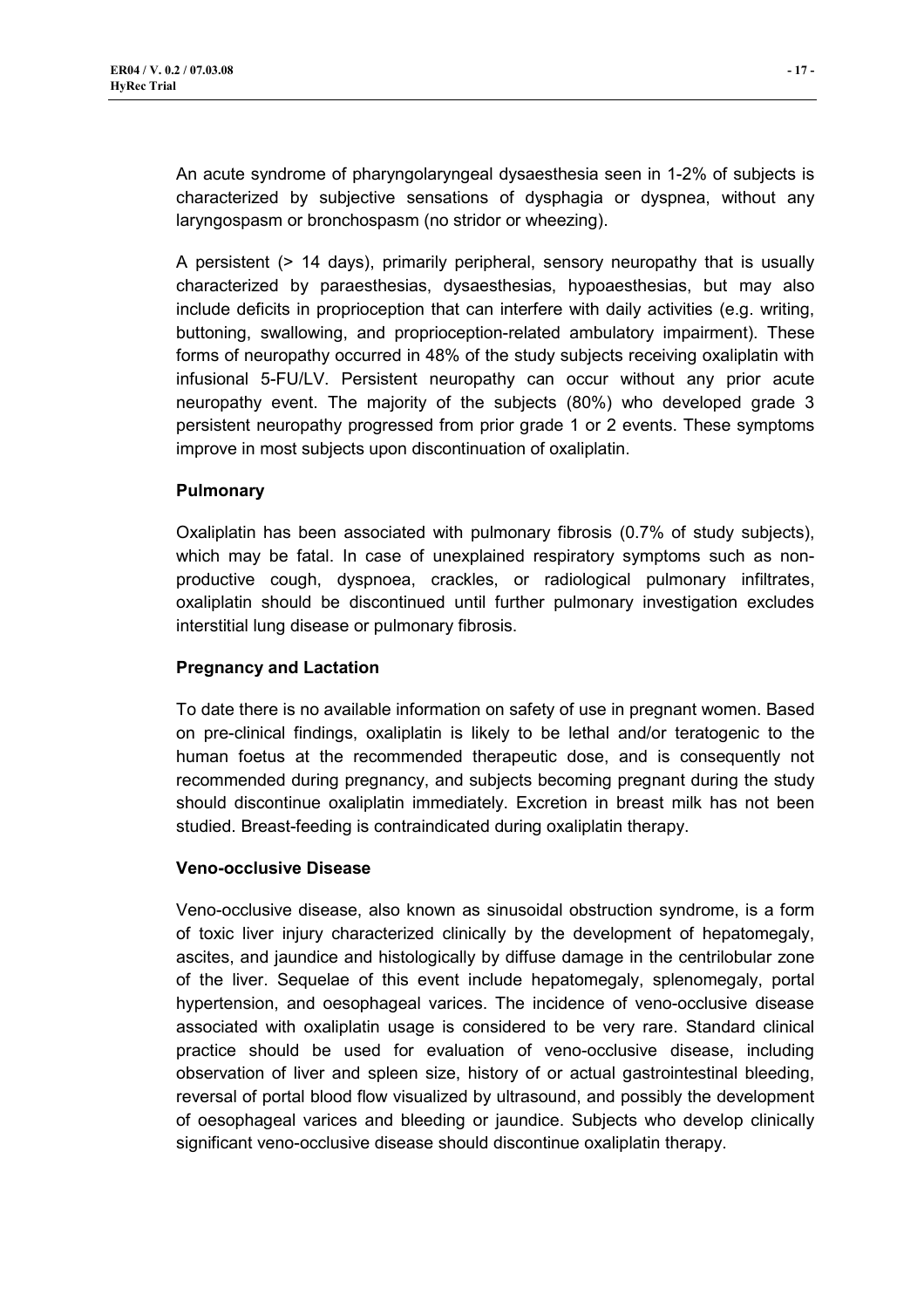#### **Haematological**

Oxaliplatin myelotoxicity is modest. The addition of oxaliplatin to 5-FU-based regimens is associated with increased incidence of low grades of thrombocytopenia, anaemia, and grade 3-4 neutropenia. Neutropenia is more frequent and severe with the use of bolus plus infusional bimonthly regimes of 5-FU/LV.

#### **Gastrointestinal**

Nausea, vomiting, constipation, diarrhoea, and stomatitis can occur. The incidence of severe diarrhoea seems to increase when oxaliplatin is added to the bolus daily times 5 regimen of 5-FU/LV. Subjects receiving 5-FU/LV containing regimens may experience bowel wall abnormalities (characterized by ileus and/or enterocolitis and thickening or ulceration of the small and/or large bowel) and infection (with or without neutropenia) requiring prolonged hospitalization.

#### **Rash**

Hand-foot skin reaction and injection site reactions have been seen.

#### **Fever**

Fever during infusion of oxaliplatin has been reported. Fever has been associated with the use of oxaliplatin.

#### **Infection**

May occur with normal ANC or unknown ANC.

#### **Hepatic**

Alkaline phosphatase, bilirubin, gamma-glutamyl transpeptidase (GGT), ALAT (SGPT), ASAT (SGOT) have all been reported to be elevated.

#### **Renal**

Subjects may experience some degree of elevation of serum creatinine. The incidence of grade 3/4 elevations is about 1% in previously treated subjects.

#### **Cardiovascular**

There has been reported incidence of thromboembolism.

#### **Contraindications**

Oxaliplatin is contraindicated in pregnant or breast-feeding women and in subjects

• with a known allergy against oxaliplatin or other platinum compounds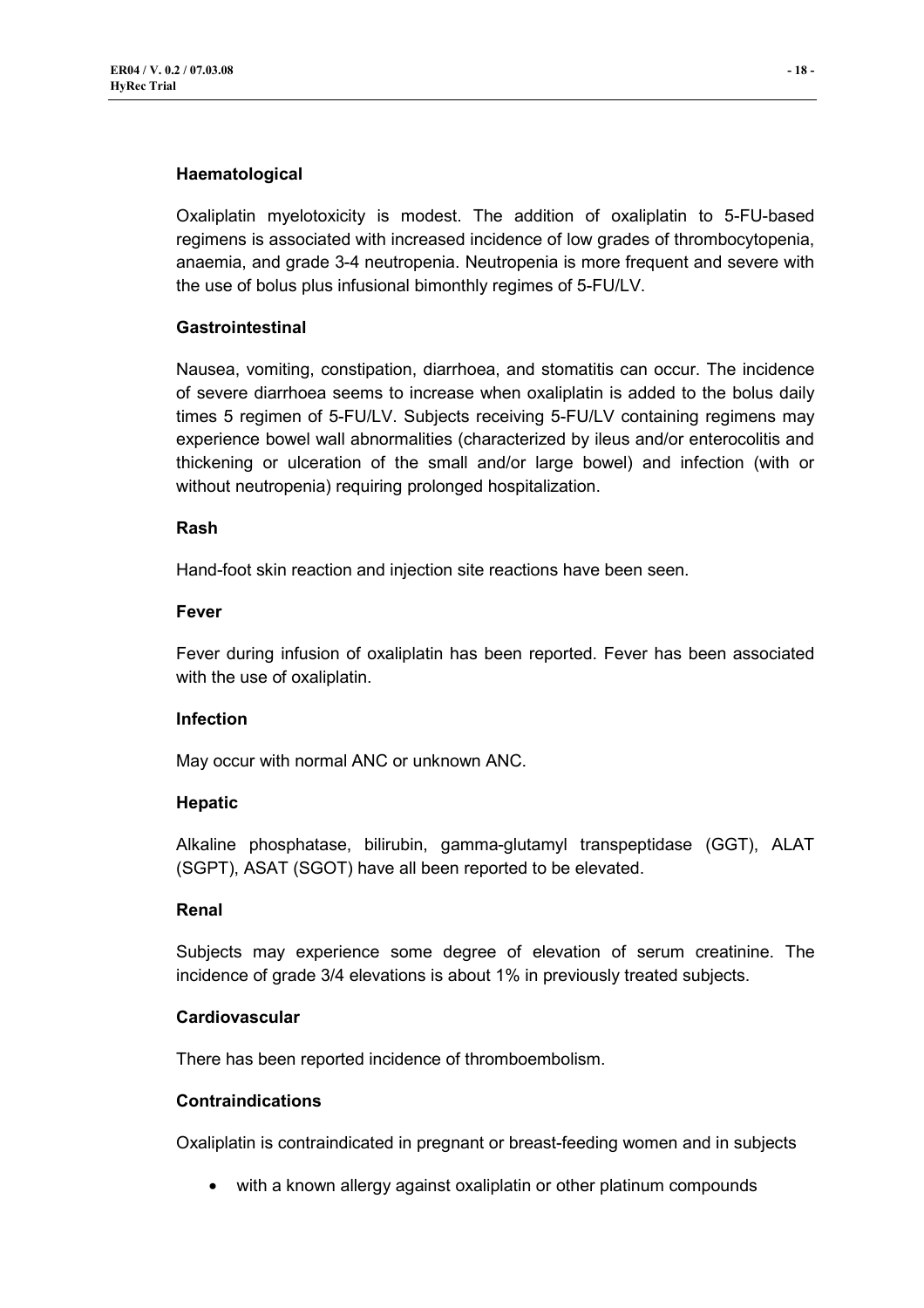- with impaired bone marrow function
- with preexisting peripheral neuropathy
- with severe renal impairment.

For complete prescribing information, please refer to the SmPC (app. 6).

## **5.2.5 Modifications of therapy and dosage**

#### **5.2.5.1 General remarks**

The handling of a combination of irradiation and hyperthermia with 5-FU and oxaliplatin is especially demanding with respect to toxicity and required dose adjustment, when compared to established dosing recommendations in case of adjuvant or palliative chemotherapy only:

- 1. There may be overlapping toxicities of the modalities,
- 2. Typical toxicities related to 5-FU infusion (hand-foot syndrome) and oxaliplatin (neuropathy) are expected to be rare and/or low intensity events during the therapy course of this protocol, as the cumulative doses in the combined modality course are rather low,
- 3. The main strategy of treatment adjustment, if required, should focus on the avoidance of treatment interruptions or premature termination.

The acute and protracted toxicity will be categorized and graded according to the NCI Common Terminology Criteria for Adverse Events, v 3.0 (CTC AE) (cf. appendix 3). In case of toxicities without severe or life-threatening sequelae (e.g. alopecia), the treatment should not be modified. If several toxicities of the same type occur simultaneously, the most pronounced of the proposed treatment adjustment procedure should be applied. When, according to the investigator's judgment, an adverse effect is exclusively related to one modality or drug (e.g. hand-foot syndrome due to protracted 5-FU infusion, neurotoxicity due to oxaliplatin), the dosage/intensity of the other drugs/modalities does not have to be modified.

In case of a dose necessary dose reduction, the reduced dosage will be administered during the whole remaining protocol treatment procedure. A subsequent re-escalation is not allowed. If, due to toxicity, the treatment has to be delayed for more than two weeks, the patient goes off protocol treatment and the end-of-treatment document page is reported.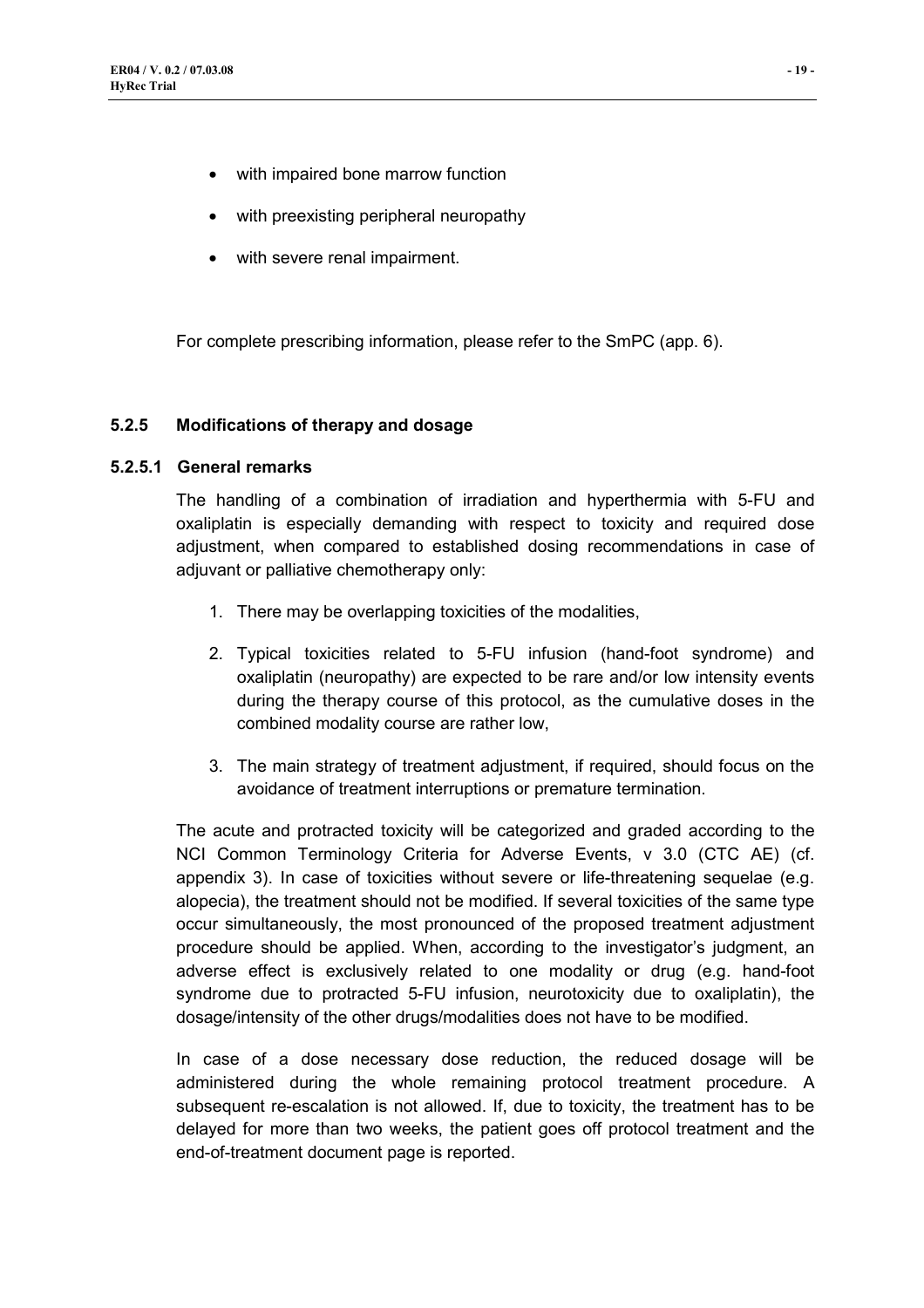Each dose modification or treatment delay has to be documented in the CRF, including the respective reason.

## **5.2.5.2 Specific modifications**

It is decisive for dose modification, whether the toxicities occur

- 1. on the day of the oxaliplatin iv. application or
- 2. during the 5-FU infusion or
- 3. on another day of the treatment course

If a toxicity occurred during the interval between the chemotherapy courses, the drug dose in the subsequent course will be adapted according to the following table:

| CTC grade        | 1    | 3<br>$\overline{2}$ |           | 4                       |
|------------------|------|---------------------|-----------|-------------------------|
| <b>WBC</b>       | 100% | 100%                | 5-FU: 75% |                         |
| <b>Platelets</b> | 100% | 100%                | 5-FU: 75% | 5-FU: 75%<br>L-OHP: 75% |
| <b>Mucositis</b> | 100% | 100%                | 5-FU: 75% | 5-FU: 75%<br>L-OHP: 75% |
| Diarrhea         | 100% | 100%                | 5-FU: 75% | 5-FU: 75%<br>L-OHP: 75% |
| <b>Skin</b>      | 100% | 100%                | 5-FU: 75% | Off treatment           |

If one of the following toxicity findings is still present on the day of the next chemotherapy administration:

- Diarrhea > grade 1
- Mucositis > grade 1
- Leukopenia > grade 2
- Thrombocytopenia > grade 1
- Other toxicities > grade 2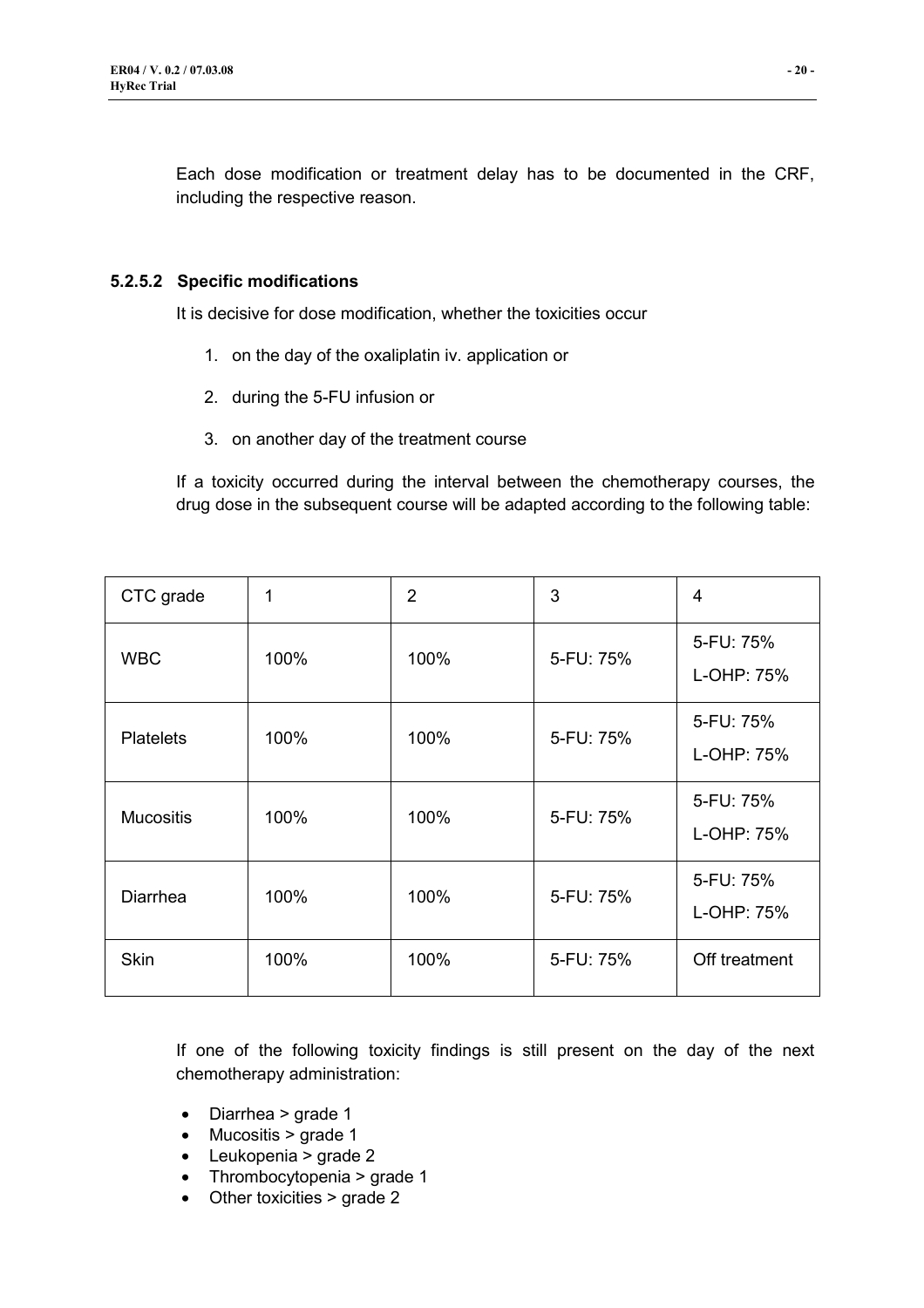therapy has to be delayed for at least one week, and started when WBC have risen to > 3000/ $\mu$ l and platelets to > 100.000/ $\mu$ l and gastrointestinal toxicities have resolved. If necessary, a delay for a second week is allowed.

The following dose adjustments have to be undertaken in case of neurotoxicity caused by oxaliplatin:

|                                               | <b>Duration of toxicity</b> |               |                                                  |  |
|-----------------------------------------------|-----------------------------|---------------|--------------------------------------------------|--|
|                                               | $1-7$ days                  | > 7 days      | Persisiting durimng the<br>chemotherapy interval |  |
| Cold<br>related<br>dysaesthesia               | No change                   | No change     | No change                                        |  |
| Paraesthesia                                  | No change                   | No change     | Reduce by 25%                                    |  |
| Paraesthesia with<br>pain                     | No change                   | Reduce by 25% | stop L-OHP<br>continue 5-FU                      |  |
| Paraesthesia<br>with<br>functional impairment | No change                   | Reduce by 50% | stop L-OHP<br>continue 5-FU                      |  |

In a small number of patients a special form of acute neuropathy, laryngopharyngeal dysaesthesia syndrome, may occur with a subjective feeling of dysphagia and dyspnoea but without objective signs of airway obstruction. This syndrome is not life-threatening and rapidly reversible without any treatment. During the following cycles the duration of infusion should be prolonged to 6 hours.

The specific neurotoxicity caused by oxaliplatin is recorded according to the following scale developed by Wassermann et al.: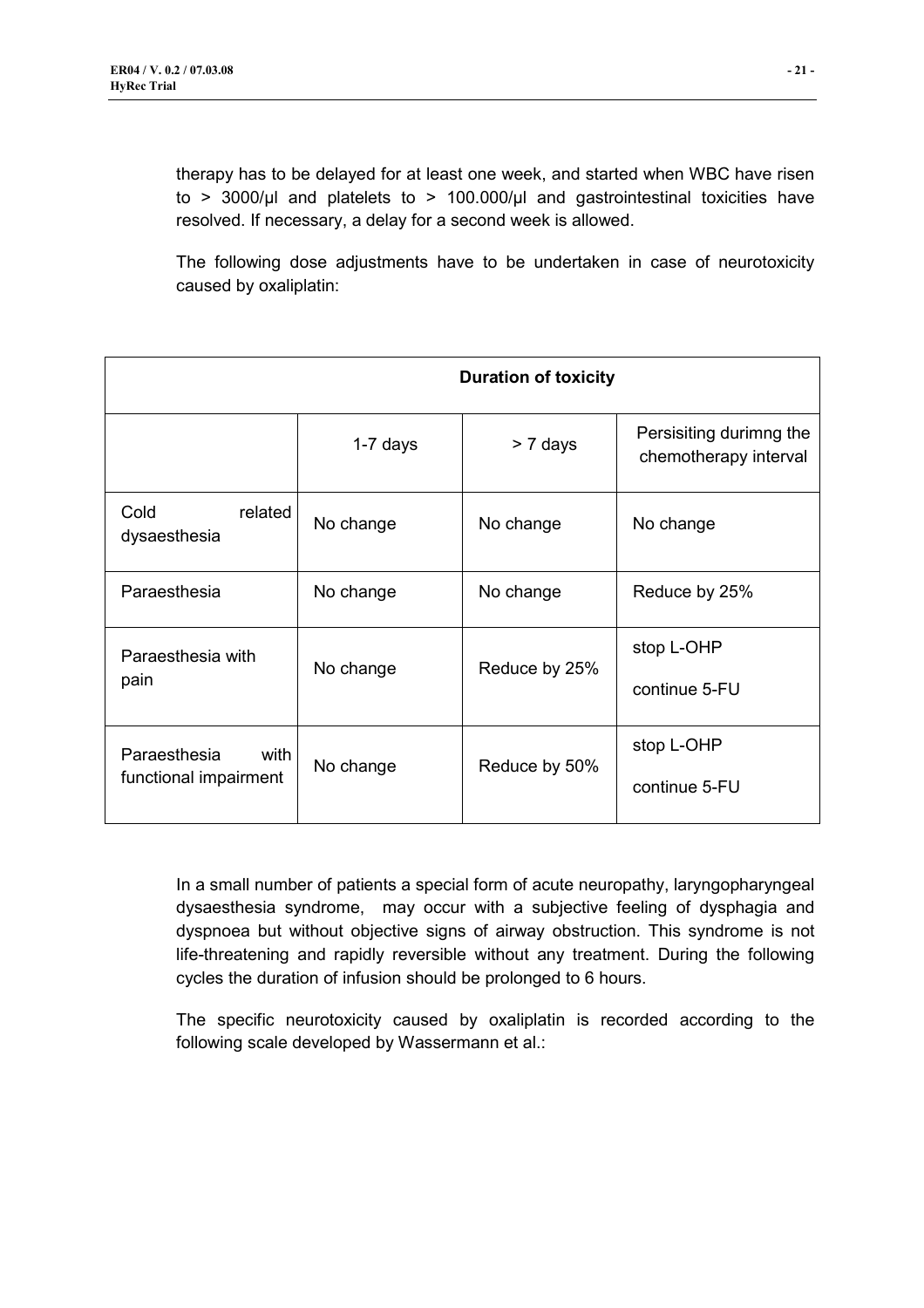| Grade 1 | Paraesthesia/Dysaesthesia < 7 days                   |
|---------|------------------------------------------------------|
| Grade 2 | Paraesthesia/Dysaesthesia 8-14 days                  |
| Grade 3 | Paraesthesia/Dysaesthesia > 14 days                  |
| Grade 4 | Paraesthesia/Dysaesthesia with functional impairment |

#### **5.3 RADIOTHERAPY**

#### **5.3.1 Description**

#### *No prior pelvic irradiation:*

Patients undergo radiotherapy once daily, 5 days a week, for 5 weeks. Patients receive 45 Gy (25 x 1.8 Gy) to the pelvis (ICRU-report 50). The pelvic radiotherapy uses a three or four field box technique and at least 6 MV photon beams. The field borders for pelvic irradiation are confined as follows:



Patients with tumors that are considered as not resectable after 45 Gy receive a 3Dconformal boost to the gross tumor volume with a security margin of 1-2 cm in every direction to a total dose of 59.8 Gy, at least. Patients with tumors that are considered as resectable receive surgery in curative intention 4-6 weeks after completion of chemoradiation.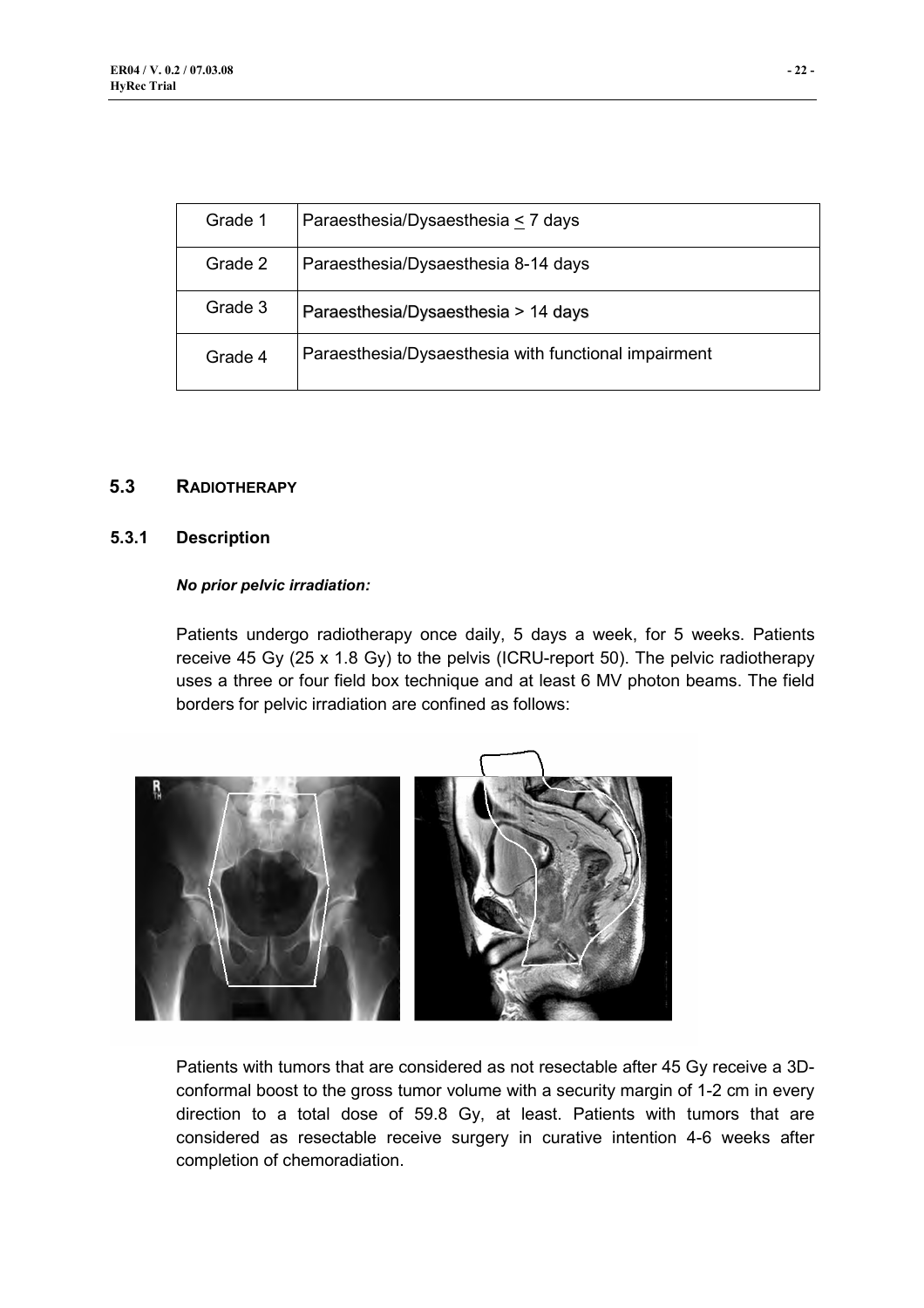#### *Prior pelvic irradiation:*

Patients undergo 3D-conformal radiotherapy once daily, 5 days a week, for 5 weeks. Patients receive 45 Gy (25 x 1.8 Gy) to the gross tumor volume with a security margin of 1-2 cm in each direction (ICRU-report 50). Radiotherapy uses 6 MV photon beams, at least.

Patients with tumors that are considered as not resectable after 45 Gy receive a 3Dconformal boost to the gross tumor volume with a security margin of 1-2 cm in every direction. The total dose is left to the discretion of the local radiotherapist. Patients with tumors that are considered as resectable receive surgery in curative intention 4- 6 weeks after completion of chemoradiation.

## **5.3.2 Modifications in case of toxicity**

In case of acute diarrhea or hemorrhagic cystitis grade 4 during treatment, radiotherapy will be withheld until resolution of symptoms. When radiotherapy is withheld, chemotherapy and hyperthermia will not be delivered. RT will also be withheld for WBC <1.0  $\times$  10<sup>9</sup>/l, neutrophil count < 0.3  $\times$  10<sup>9</sup>/l and/or platelet count < 20 x  $10^9$ /l. If the treatment delay exceeds two weeks, the patient goes off protocol treatment and the end-of-treatment document page is reported.

# **5.4 DEEP REGIONAL HYPERTHERMIA**

#### **5.4.1 Description**

Hyperthermia is scheduled twice weekly during the time of external radiotherapy and started within one hour before or after irradiation to a total of 10 treatments. The interval between two RHT-treatments has to be a minimum of 72 hours. Thermometry probes have to be positioned in the rectum (if accessible), the bladder, the vagina and the rima ani for continuous thermometry and thermal mapping of tumor-related temperatures. Therapeutic time starts when the tumor-related temperature in the rectum reached a minimum of 41.5°C or 30 min after enabling power. Therapeutic time is scheduled to be 60 min, the maximum total duration should not exceed 90 min.

Maximum bladder and vagina temperatures should not exceed 43°C. In the event that bladder temperature exceeds 43˚C irrigation of the bladder with a cool saline solution may be carried out to reduce bladder temperature without necessarily decreasing power. Systemic body temperature (measured orally) should not exceed 39°C. In the event of systemic temperature rising above this level, cooling of the patient should be attempted with fans, cool water, etc. before decreasing power.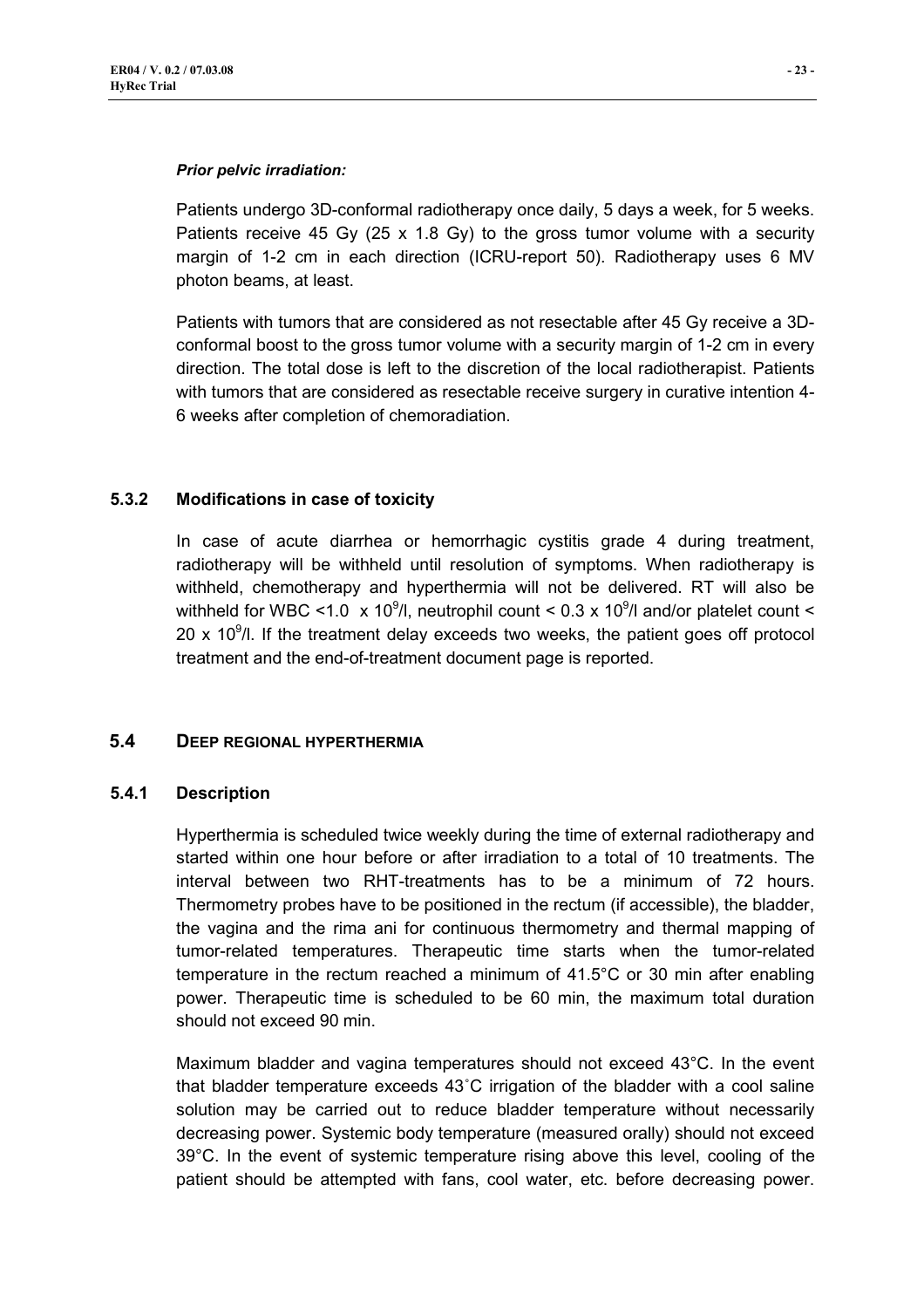Power should be adjusted for heart rate and/or blood pressure changes at the discretion of the individual institution.

#### **5.4.2 Modifications in case of toxicity**

In case of small volume first-, second-, or third-degree burns (<3 cm in greatest dimension) generally no adjustment is necessary. Therapy may be continued at the discretion of the attending physician unless pain is prohibitive. In the case of subcutaneous burns (i.e. subcutaneous nodules or fat necrosis) therapy may generally be continued unless prohibitive pain dictates discontinuance at the discretion of the attending physician.

Radiotherapy or chemotherapy will not be withheld in the event that hyperthermia has to be withheld. In the event that chemotherapy must be withheld, radiotherapy and hyperthermia will not necessarily be withheld unless the specific criteria for dose modification are met. No hyperthermia will be delivered after the conclusion of radiotherapy, even if one or more hyperthermia treatments were skipped.

# **5.5 SURGICAL THERAPY**

4-6 weeks after chemoradiation, tumour resection should be performed if possible and if no contraindications are present. Contraindications may be infiltration of the sacral vertebras 1 and 2 or infiltration of the basal pelvic muscles. The definite decision on further surgical treatment is left to the discretion of the local surgeon.

All surgical procedures should be performed according to the local standards of the invstigator's institution, according to established guidelines and recommendations. Surgery is not considered as an integral part of the experimental study treatment.

#### **5.6 CONCOMITANT AND SUPPORTIVE TREATMENT**

#### **5.6.1 General aspects**

In general, the patients should continue to take their previous therapies according to the recommendations of the responsible physician. The following concomitant therapies will not be allowed:

- any other antineoplastic treatment
- other investigational therapies
- initial prophylactic use of G-CSF, GM-CSF and other growth factors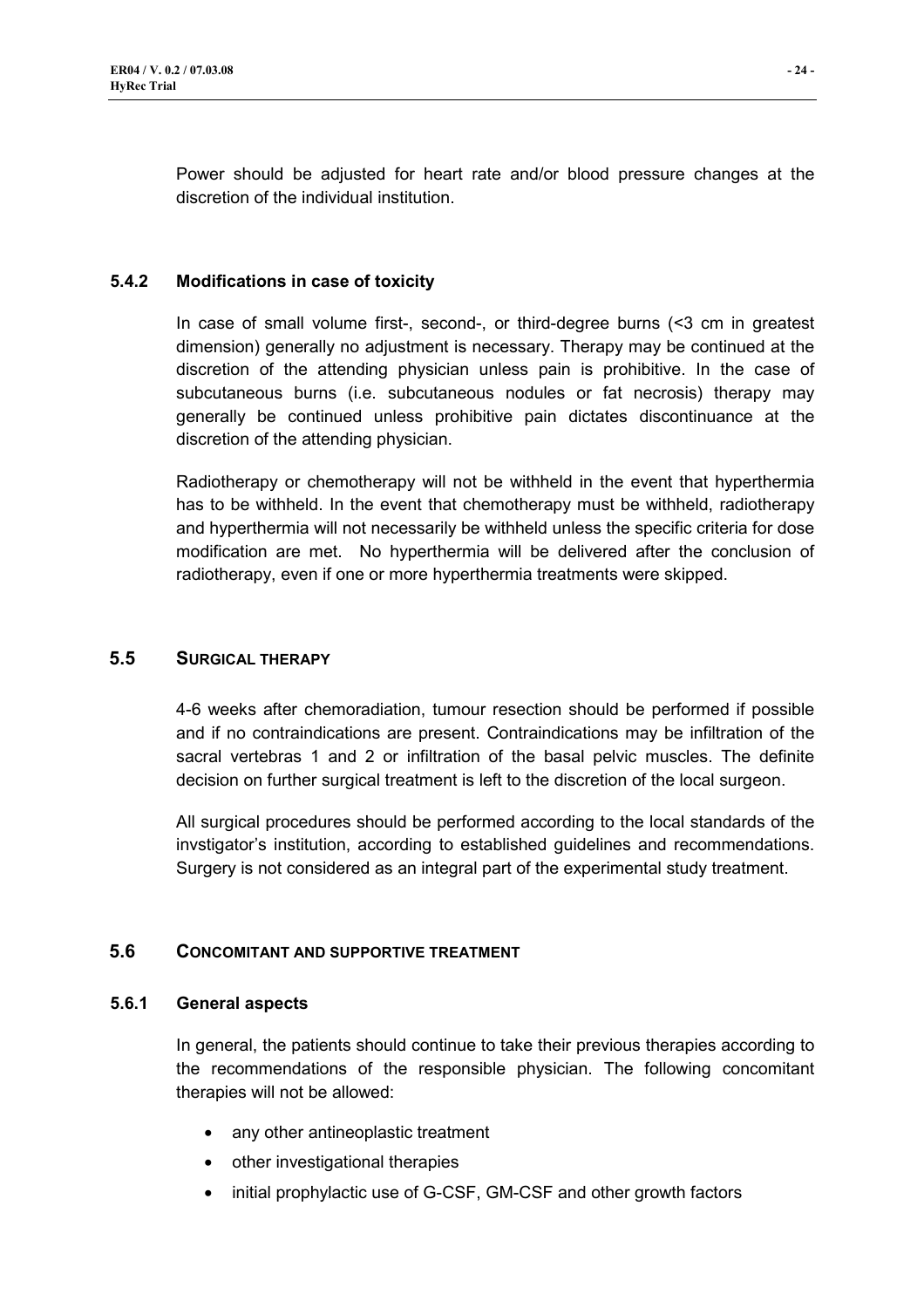Concomitant medication, which is relevant for the study assessments, have to be recorded. Additionally, any diagnostic, therapeutic or surgical procedure performed during the study period should be recorded.

Supportive care for treatment-related symptoms will be offered as needed to all patients in this study.

## **5.6.2 Treatment of nausea/vomiting**

For acute nausea and vomiting, a 5-HT3 antagonist with corticosteroids prior to infusion would be considered standard premedication for oxaliplatin. For delayed nausea and vomiting, an oral 5-HT3 antagonist is the first option; metoclopramide, alizapride and prochlorperazine may be also used.

#### **5.6.3 Treatment of diarrhea**

A prophylactic treatment is not recommended. As soon as signs of diarrhea occur, the patient should immediately consult his physician and start with the intake of loperamide: 2 capsules (4 mg), thereafter 1 capsule (2 mg) every two hours, for at least 12 hours and for at least 12 hours after the last observation of liquid stool, up to a maximum treatment duration of 48 hours. The use of drugs with laxative properties should be avoided because of the potential for exacerbation of diarrhea. Patients should be advised to contact their physician to discuss any laxative use. Sufficient oral rehydration has to be administered during the whole diarrhea episode.

If diarrhea is severe (requiring intravenous rehydration) and/or associated with fever or severe neutropenia (Grade 3 or 4), broad-spectrum antibiotics must be prescribed. Patients with severe diarrhea or any diarrhea associated with severe nausea or vomiting or prolonged diarrhea (> 48 h despite loperamide treatment) **must be hospitalized** for intravenous hydration and correction of electrolyte imbalances.In case of persisting severe diarrhea despite loperamide treatment, this drug should be replaced by another antidiarrheic therapy (e.g. octreotide).

#### **5.6.4 Prevention and treatment of neutropenia**

In case of severe neutropenia patients undergo a high risk of developing infections and/or febrile neutropenia, especially if diarrhea occurs simultaneously. As soon as an asymptomatic grade 4 neutropenia or a febrile neutropenia (grade 3 or 4) is recorded, the dose of future chemotherapy applications has to be modified (cf. section 5.2).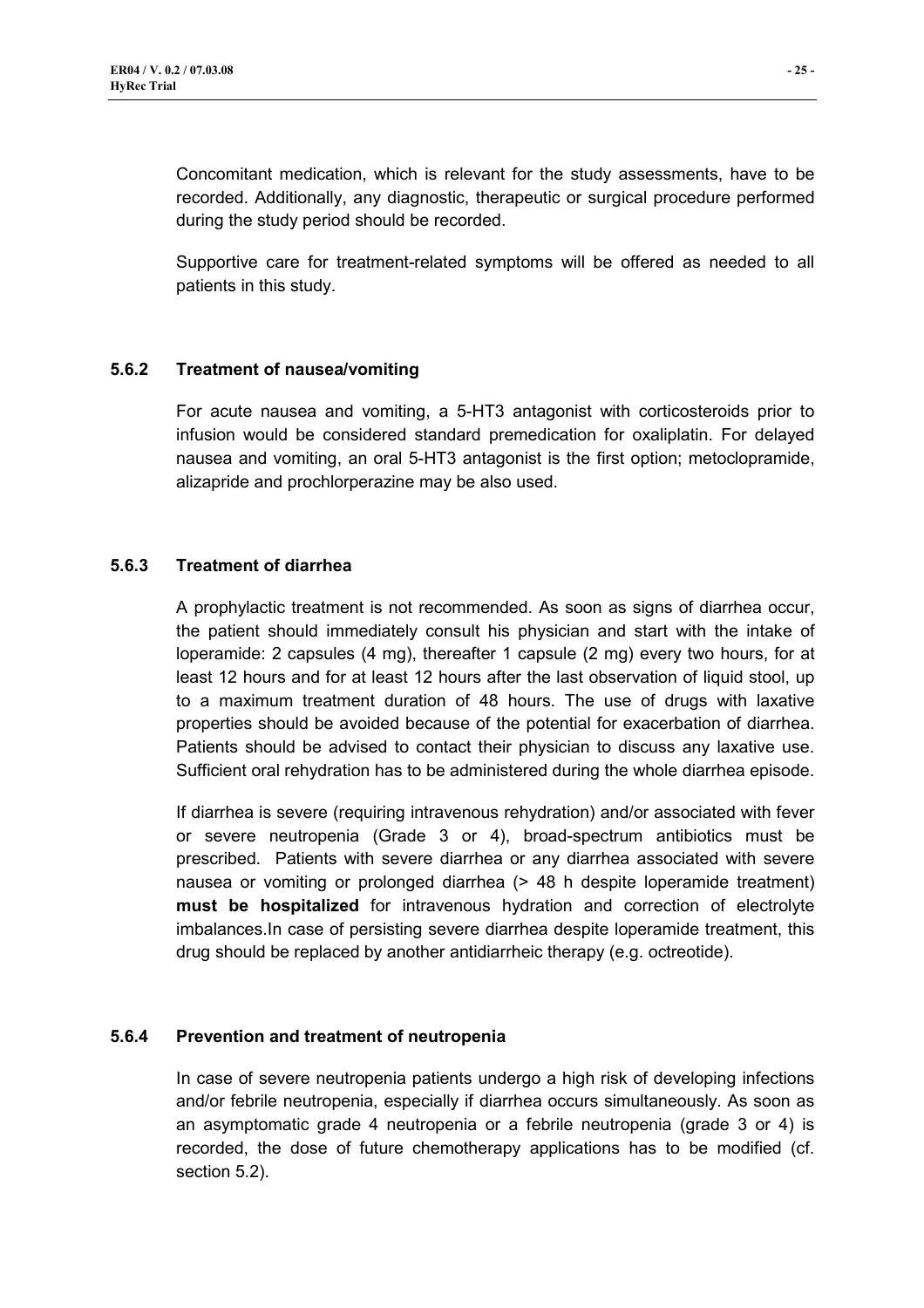Prophylactic treatment with antibiotics is not recommended, even in case of grade 4 neutropenia (without fever or diarrhea), but the decision is up to the local investigator's preference. Prophylactic hematopoietic growth factors (i.e., G- or GM-CSF) are not recommended, but secondary prophylaxis after a previous episode of neutropenia is up to the discretion of the investigator. Use of any supplementary growth factor must be documented in the patient record. Growth factors must be discontinued at least 48 hours prior to initiation of the next cycle of chemotherapy.

#### **5.7 EMERGENCY MANAGEMENT**

In case of an emergency the coordinating investigator can be approached via the following phone/fax connection:

#### **Dr. med. Oliver J. Ott (LKP) Univ. Hospital Erlangen Dept. of Radiation Oncology Universitätsstraße 27 D-91054 Erlangen Germany Phone: +49 9131 8532935 Fax: +49 9131 8532969 Email: oliver.ott@strahlen.imed.uni-erlangen.de**

Serious adverse events or reactions (cf. section 6.7.3 and 6.7.4), observed during the conduct of the study, have to be reported to the coordinating investigator/sponsor within 24 hours. A specific SAE form has to be filled.

#### **5.8 PREMATURE WITHDRAWAL OF AN INDIVIDUAL SUBJECT**

Patients will be removed from protocol treatment for the following reasons:

- disease progression,
- development of unacceptable toxicity
- treatment delay more than three weeks
- administration of any other anti-neoplastic medication or any other experimental drug
- consent withdrawn
- investigator decision in the best interest of the patient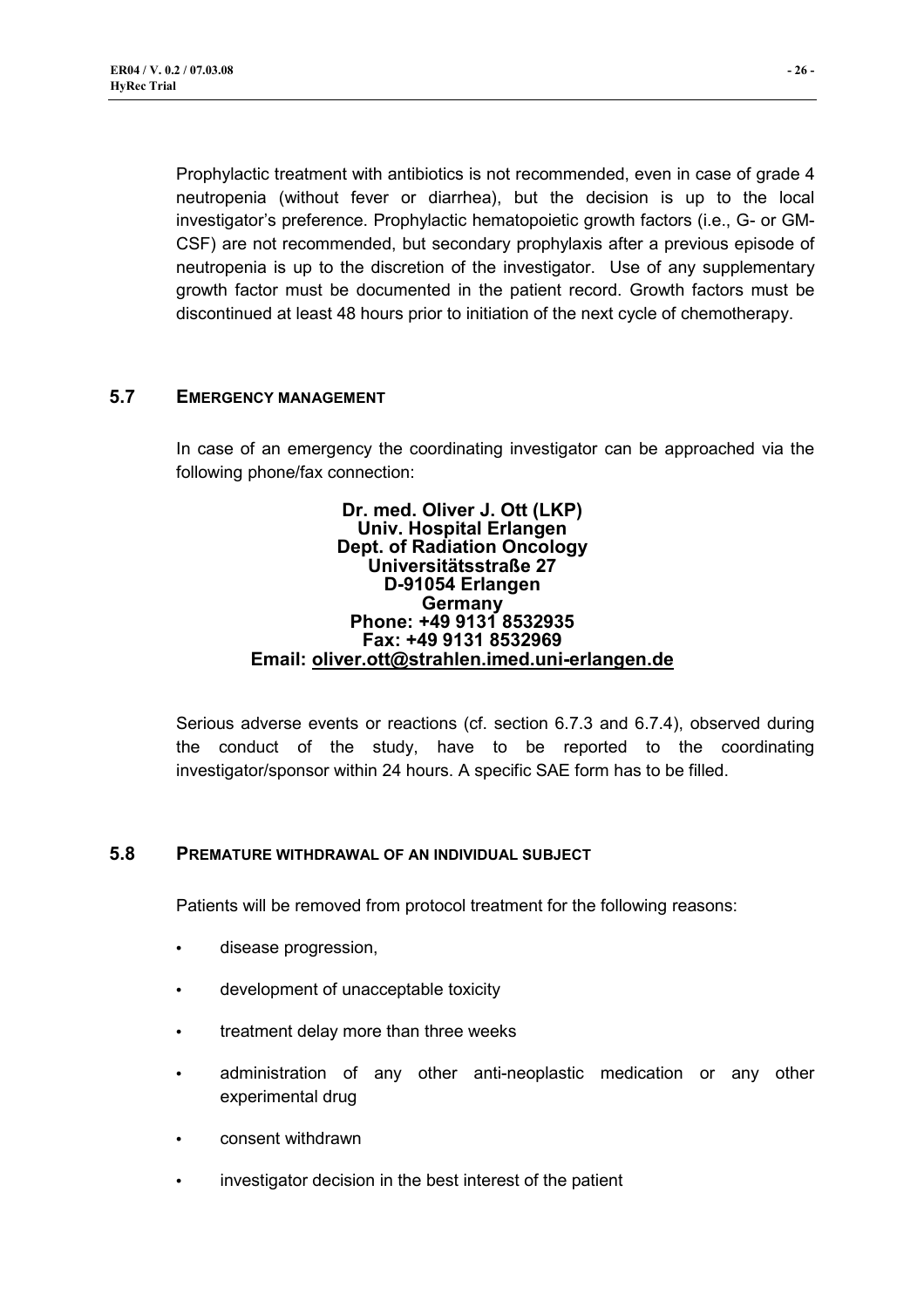- pregnancy or insufficient contraception
- loss to follow-up
- death

The time point of and reason for removal of a patient must be documented on the case report form. The investigator will attempt to complete all discharge procedures at the time a patient is discontinued from study treatment and to record further follow-up data, if required.

## **5.9 PREMATURE STUDY TERMINATION BY THE SPONSOR/COORDINATING INVESTIGATOR**

At any time, the sponsor/coordinating investigator of the study may terminate the trial participation of an individual patient, as well as the whole trial, provisionally or permanently, if this is required by stringent medical, administrative or legal reasons (including insufficient patient recruitment), especially if severe and/or frequent adverse events occur, requiring a new risk/benefit evaluation.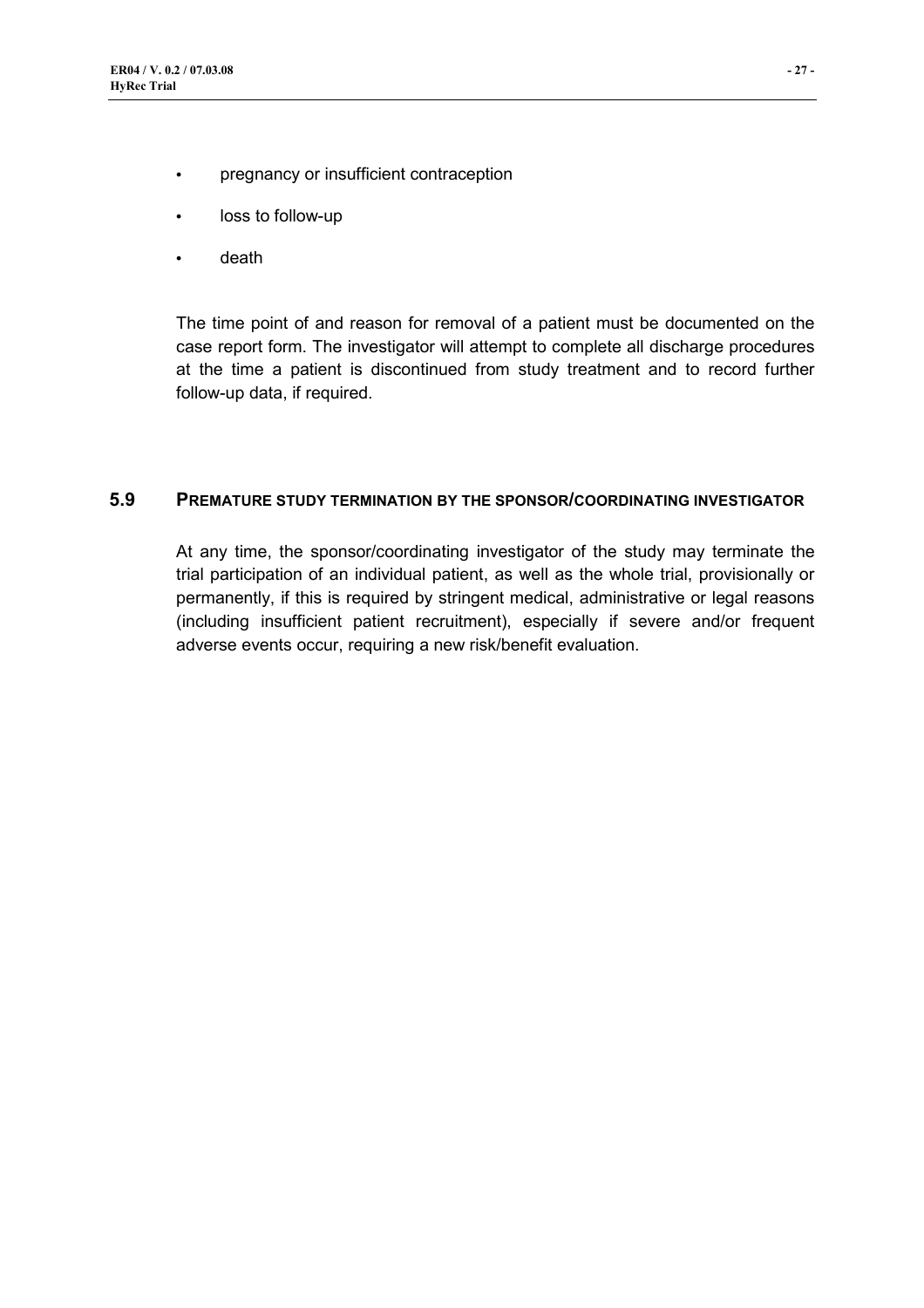# **6 STUDY ASSESSMENTS AND CRITERIA OF EVALUATION**

| <b>STUDY</b><br><b>PARAMETERS</b>            | pre-study      | day 1, 9, 16,<br>23, 30 | on day $9 + 23$ ,<br>additionally | end of treat-<br>ment, day 35 | post-<br>surgery<br>(if possible) | follow-<br>up <sup>6</sup> |
|----------------------------------------------|----------------|-------------------------|-----------------------------------|-------------------------------|-----------------------------------|----------------------------|
| Informed consent                             | X <sup>1</sup> |                         |                                   |                               |                                   |                            |
| History                                      | X <sup>1</sup> |                         |                                   |                               |                                   |                            |
| Physical exam                                | $X^2$          | X                       |                                   | X                             | X                                 | X                          |
| <b>Vital Signs</b>                           | $X^2$          | X                       |                                   | $\mathsf{X}$                  | X                                 |                            |
| Neurological exam                            | $X^2$          |                         | $\pmb{\times}$                    | $\mathsf X$                   |                                   | X                          |
| Height                                       | $X^2$          |                         |                                   |                               |                                   |                            |
| Body weight                                  | $\mathsf{X}^2$ | X                       |                                   |                               |                                   |                            |
| Performance status                           | $\mathsf{X}^2$ |                         |                                   | $\pmb{\times}$                | X                                 | X                          |
| ECG                                          | X <sup>1</sup> |                         |                                   | $X^5$                         |                                   |                            |
| Pregnancy test                               | $X^{1,4}$      |                         |                                   |                               |                                   |                            |
| CBC/differential<br>blood count <sup>7</sup> | $X^2$          | $\mathsf{X}$            |                                   | $\pmb{\times}$                |                                   |                            |
| Serum chemistry <sup>8</sup>                 | $\mathsf{X}^2$ | X                       |                                   | X                             |                                   |                            |
| <b>CEA</b>                                   | $\mathsf{X}^2$ |                         |                                   |                               |                                   |                            |
| Toxicity/symptoms<br>(NCI CTC)               | $X^2$          | $\pmb{\times}$          |                                   | $\pmb{\times}$                | $\boldsymbol{\mathsf{X}}$         | X                          |
| Tumor assessment                             | $X^3$          |                         |                                   | $\pmb{\times}$                | X                                 | X                          |
| Chest X ray                                  | $X^3$          |                         |                                   | $X^5$                         |                                   | $X^5$                      |
| Endosonography                               | $X^3$          |                         |                                   |                               |                                   |                            |
| Rektosigmoidosc./<br>coloscopy               | $X^3$          |                         |                                   | $\boldsymbol{\mathsf{X}}$     |                                   |                            |
| CT of abdomen                                | $X^3$          |                         |                                   | $\pmb{\times}$                |                                   | X                          |
| Pathology                                    | $X^3$          |                         |                                   |                               | $\boldsymbol{\mathsf{X}}$         |                            |

## **6.1 OVERVIEW / SCHEDULE OF STUDY ASSESSMENTS**

- 1. Within 14 days prior to the start of therapy.
- 2. Within 7 days prior to the start of therapy.
- 3. Within 21 days prior to the start of therapy.
- 4. In case of women with child-bearing potential.
- 5. As clinically indicated.
- 6. Every 3 months for 2 years, thereafter every 6 months for 3 additional years
- 7. Hb, WBC, granulocytes, platelets
- 8. Sodium, potassium, calcium, creatinine, urea, bilirubin, GOT, GPT, LDH, alk. phosphatase, total protein, albumin.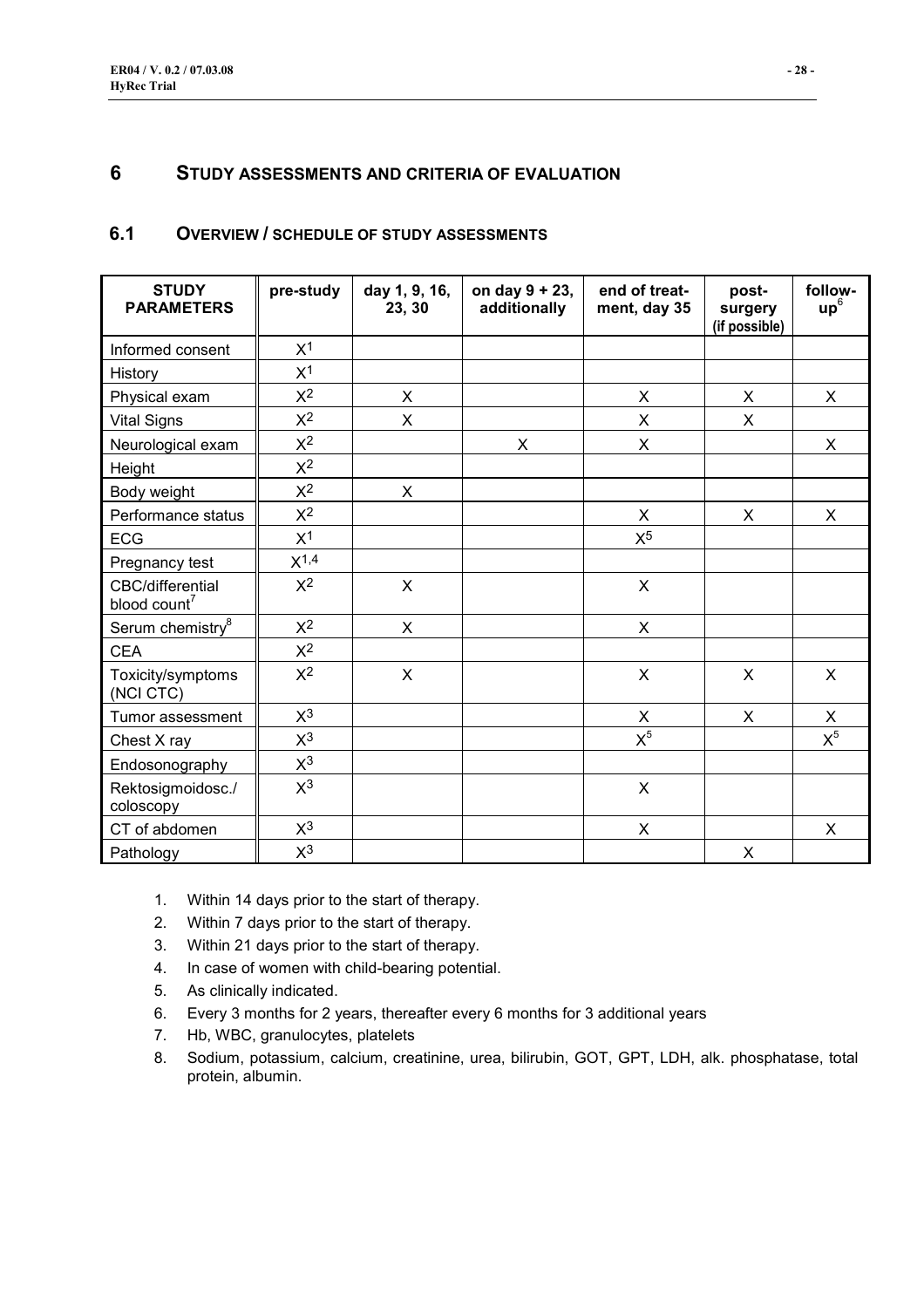## **6.2 ASSESSMENTS AT RECRUITMENT**

The following baseline assessments will be conducted or obtained within two weeks prior to start of study treatment unless otherwise indicated:

- Signed written informed consent.
- Complete medical history including dates and description of initial diagnosis of rectal cancer, pre-treatment, documentation and measurement of all measurable and/or non-measurable lesions, tumor related symptoms, relevant concurrent illnesses and relevant concomitant medication.
- Physical examination including: weight, height, WHO performance status (appendix 2), and complete neurological examination within 7 days prior to treatment.
- Vital signs: blood pressure, pulse rate and oral temperature within 7 days prior to treatment.
- Residual toxicities from prior therapies should be recorded using the NCI Common Toxicity Criteria (appendix 3).
- 12 lead ECG.
- Hematological tests: Complete blood count (CBC) including neutrophil and platelet count.
- Clinical chemistry: Sodium, potassium, calcium, creatinine, urea, bilirubin, GOT, GPT, LDH, alk. phosphatase, total protein, albumin
- Tumor marker (CEA).
- Urine or serum HCG if patient is of childbearing potential.
- Chest X ray within three weeks prior to treatment.
- Endosonography within three weeks prior to treatment.
- Rectosigmoidoscopy/coloscopy within three weeks prior to treatment.
- CT scan of the abdomen

The above tests and procedures are summarized in the Study Flow Sheet in section 6.1.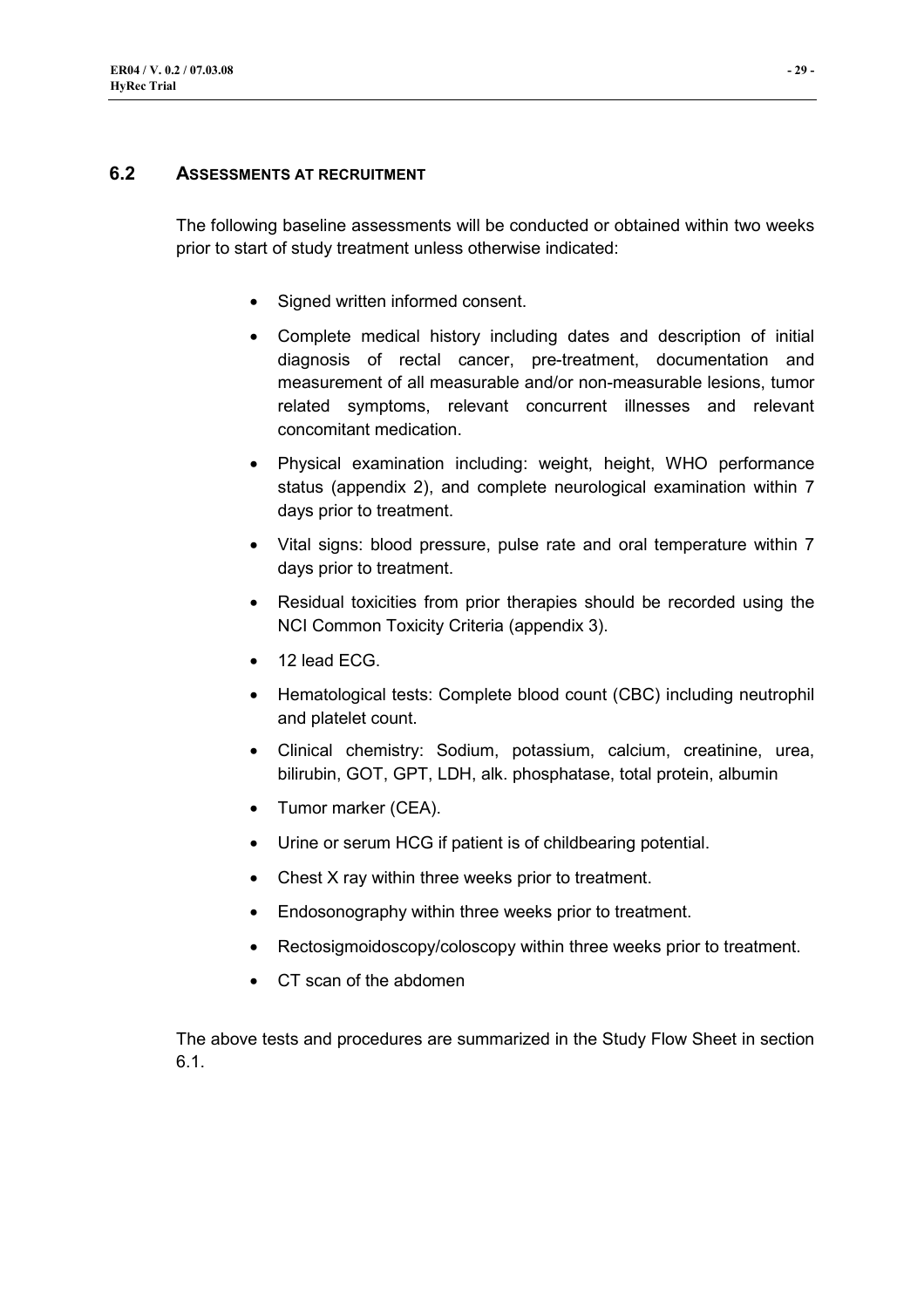## **6.3 ASSESSMENTS DURING AND AFTER STUDY TREATMENT**

## **On day 1, 9, 16, 23, 30 of radiochemotherapy:**

- Physical examination, vital signs, performance status
- Hematological tests: Complete blood count (CBC) including neutrophil and platelet count.
- Clinical chemistry: Sodium, potassium, calcium, creatinine, urea, bilirubin, GOT, GPT, LDH, alk. phosphatase, total protein, albumin
- Toxicity assessment according to NCI CTC (cf. appendix 3)

# **In addition, on day 9 and 23:**

• Neurological examination

# **At the end of radiochemotherapy (day 35):**

- Physical examination, vital signs, performance status
- Neurological examination
- 12 lead ECG (if clinically indicated).
- Hematological tests: Complete blood count (CBC) including neutrophil and platelet count.
- Clinical chemistry: Sodium, potassium, calcium, creatinine, urea, bilirubin, GOT, GPT, LDH, alk. phosphatase, total protein, albumin
- Toxicity assessment according to NCI CTC (cf. appendix 3)
- Tumor assessment by imaging techniques, corresponding to those used at baseline. Additional tumor assessments, if clinically indicated.

The above tests and procedures are summarized in the Study Flow Sheet in section 6.1.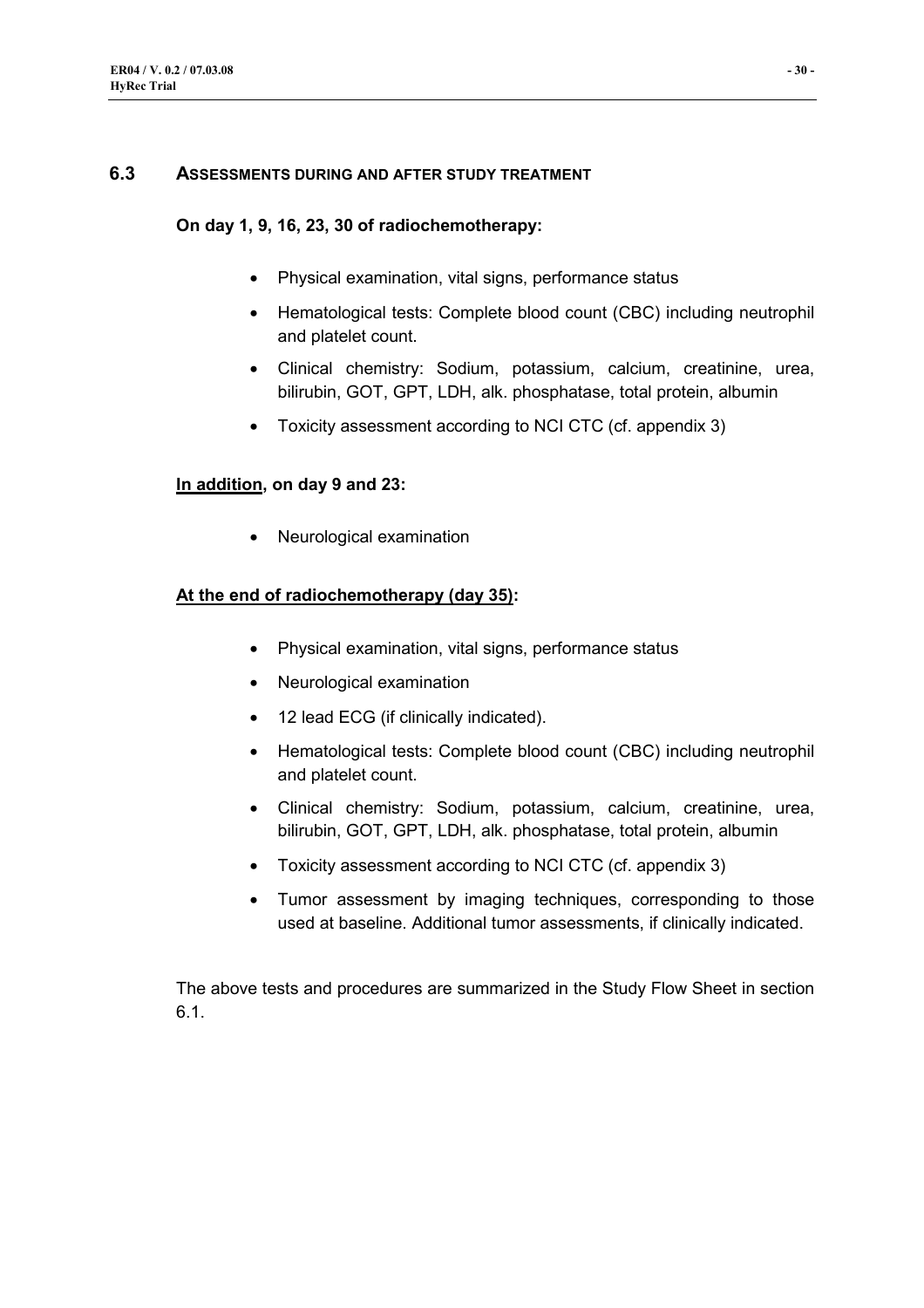## **6.4 DOCUMENTATION AFTER SURGERY**

- Physical examination, vital signs, performance status
- Toxicity assessment according to NCI CTC (cf. appendix 3), especially with respect to post-surgical complications
- Additional tumor assessments, if clinically indicated.
- Pathological description of surgical results and specimen

# **6.5 FOLLOW-UP DOCUMENTATION**

Follow-up documentation is performed in order to assess the secondary efficacy objectives of progression-free and overall survival. The follow-up programme corresponds to the guidelines of the German Cancer Society.

- Physical examination, vital signs, performance status
- Neurological examination
- Toxicity assessment according to NCI CTC (cf. appendix 3), especially with respect to late complications
- Tumor assessments, including chest X-ray (if clinically indicated), and CT of the abdomen

# **6.6 CRITERIA FOR EFFICACY EVALUATION**

# **6.6.1 Tumor evaluations**

Tumor measurements are to be made using the same method (e.g. physical examination, sonography, X-ray, CT scan) at each assessment. All measurable and evaluable disease should be followed until disease progression. If a patient has clinical signs of progression, then tumor evaluation can take place at that time.

All tumor evaluation is performed according to RECIST (Response Evaluation Criteria In Solid Tumors) criteria and standards (appendix 1). Confirmation of declared remissions (CR or PR) must be performed no earlier than 28 days after the original declaration of response.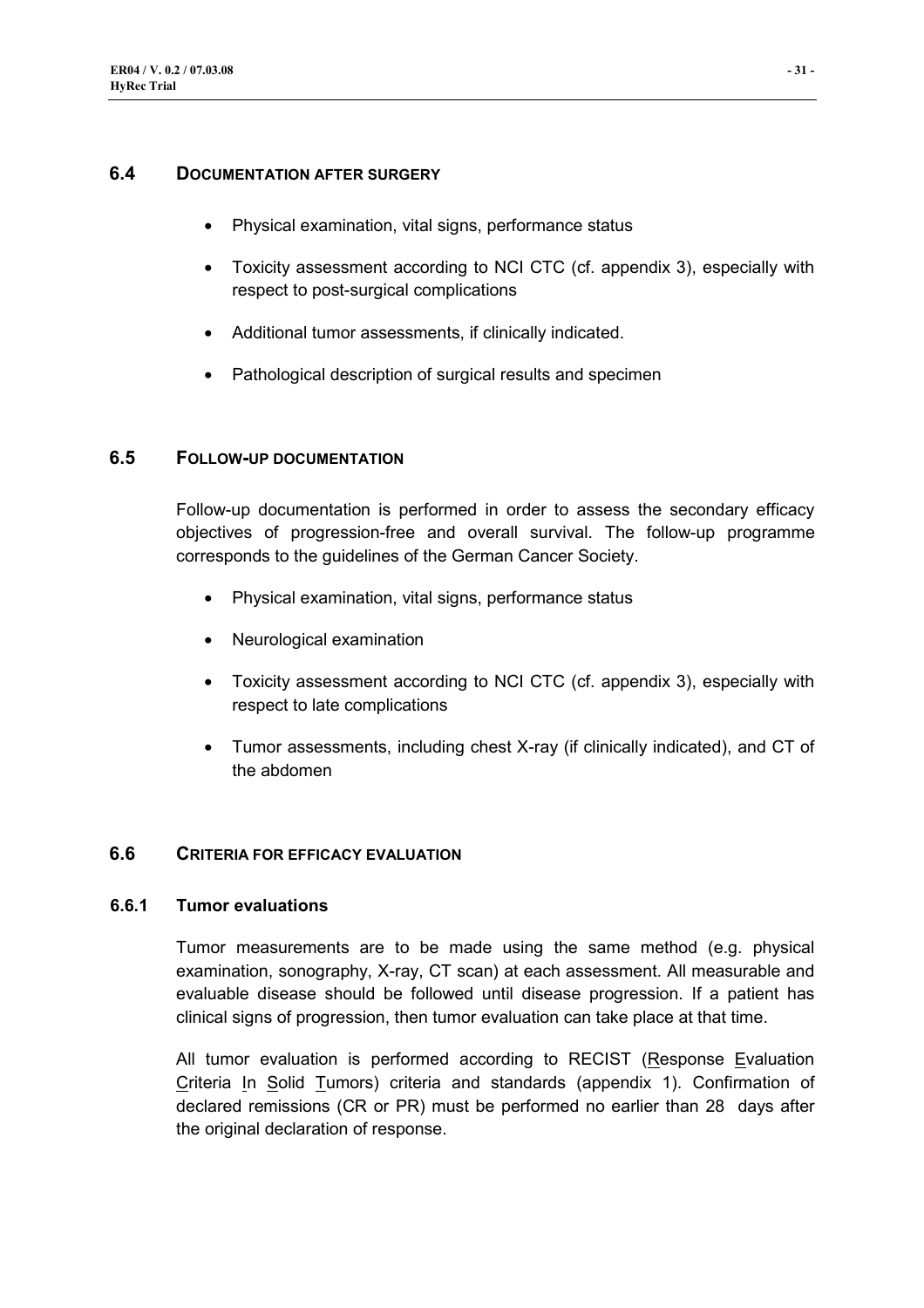## **6.6.2 Local progression-free survival**

Local progression-free survival will be defined as the time from the initial dose of radiochemotherapy to the time of locoregional disease progression or relapse (according to the TNM system) or death, or to the date of last assessment without any such event (censored observation).

#### **6.6.3 Distant metastasis-free survival**

Distant metastasis-free survival will be defined as the time from the initial dose of radiochemotherapy to the time of distant metastasis detection or death, or to the date of last assessment without any such event (censored observation).

## **6.6.4 Overall survival**

The duration of survival will be determined by measuring the time interval from initial dose to the date of death or last observation (censored).

# **6.7 CRITERIA FOR SAFETY EVALUATION**

#### **6.7.1 Dose-limiting toxicity (DLT)**

The following adverse reactions are defined as dose-limiting toxicity in the context of the **primary objective** of the trial to determine the feasibility rate (cf. section 7.2):

- Leukopenia or neutropenia of severity grade 3 or 4 with complications such as fever  $(> 38.5^{\circ}C)$  or infection, or with a duration of  $> 7$  days
- Thrombocytopenia of grade 3 or 4
- Non-hematological toxicity of grade 3 or 4 (except for nausea)
- Each toxicity leading to permanent discontinuation of at least one of the drugs or other treatment modalities, except for hyperthermia, if more than 60% of the scheduled applications occurred, or a delay of treatment of more than 3 weeks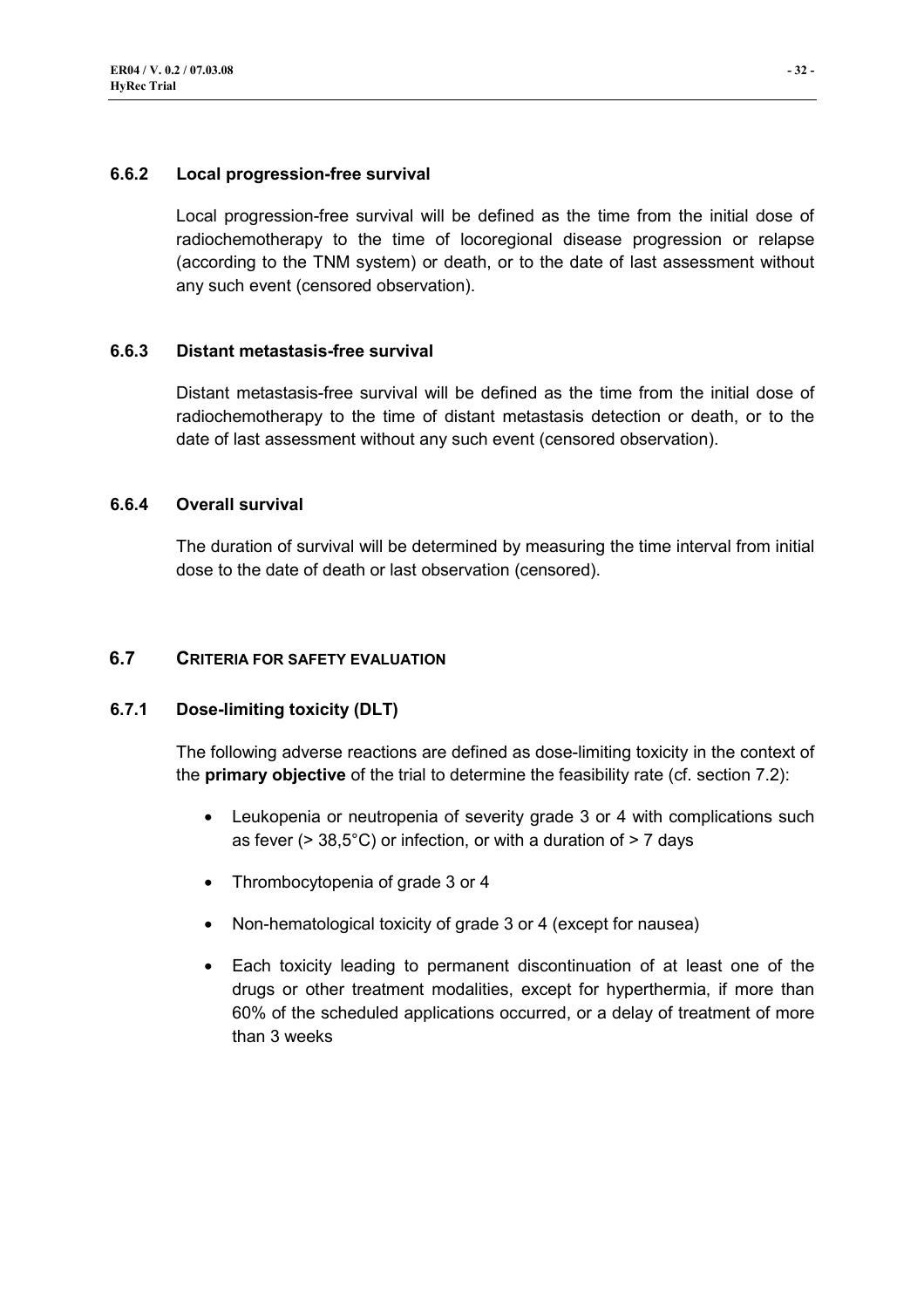## **6.7.2 Toxicity / adverse events (AE)**

Adverse events (AE):

An adverse event (AE) is any untoward medical occurrence in a subject or clinical investigation subject administered a pharmaceutical product and which does not necessarily have a causal relationship with this treatment.

An AE can therefore be any unfavourable and unintended sign (including an abnormal laboratory finding, for example), symptom, or disease temporally associated with the use of a medicinal product, whether or not considered related to the medicinal product.

Due to regulatory requirements, events occurring during pre- and post-treatment periods should also be designated as AEs. Therefore, safety surveillance - reporting of (S)AEs - commences at the time when the subject is enrolled into the study (date of signature of the informed consent) until the End of Treatment Visit has been performed. Therefore events occurring in the period between the signed informed consent and beginning of the study drug administration are to be designated as AEs.

Adverse drug reaction (ADR):

All noxious and unintended responses to a medicinal product related to any dose should be considered adverse drug reactions (ADR). The phrase "responses to a medicinal product" means that a causal relationship between a medicinal product and an AE is at least a reasonable possibility i.e. the relationship cannot be ruled out.

Pre-existing diseases, when worsening during study therapy, have to be considered as adverse events. They can lead to serious adverse events, if they meet the criteria described in section 6.7.3.

All adverse events and toxicities are recorded continuously and reported in the Toxicity Form of the CRF (cf. section 6.7.4 for details).

# **6.7.3 Serious adverse events (SAE) / SUSAR**

A serious adverse event (SAE) or reaction is any untoward medical occurrence that at any dose:

- Results in death
- Is life-threatening (where the patient is at immediate risk of death)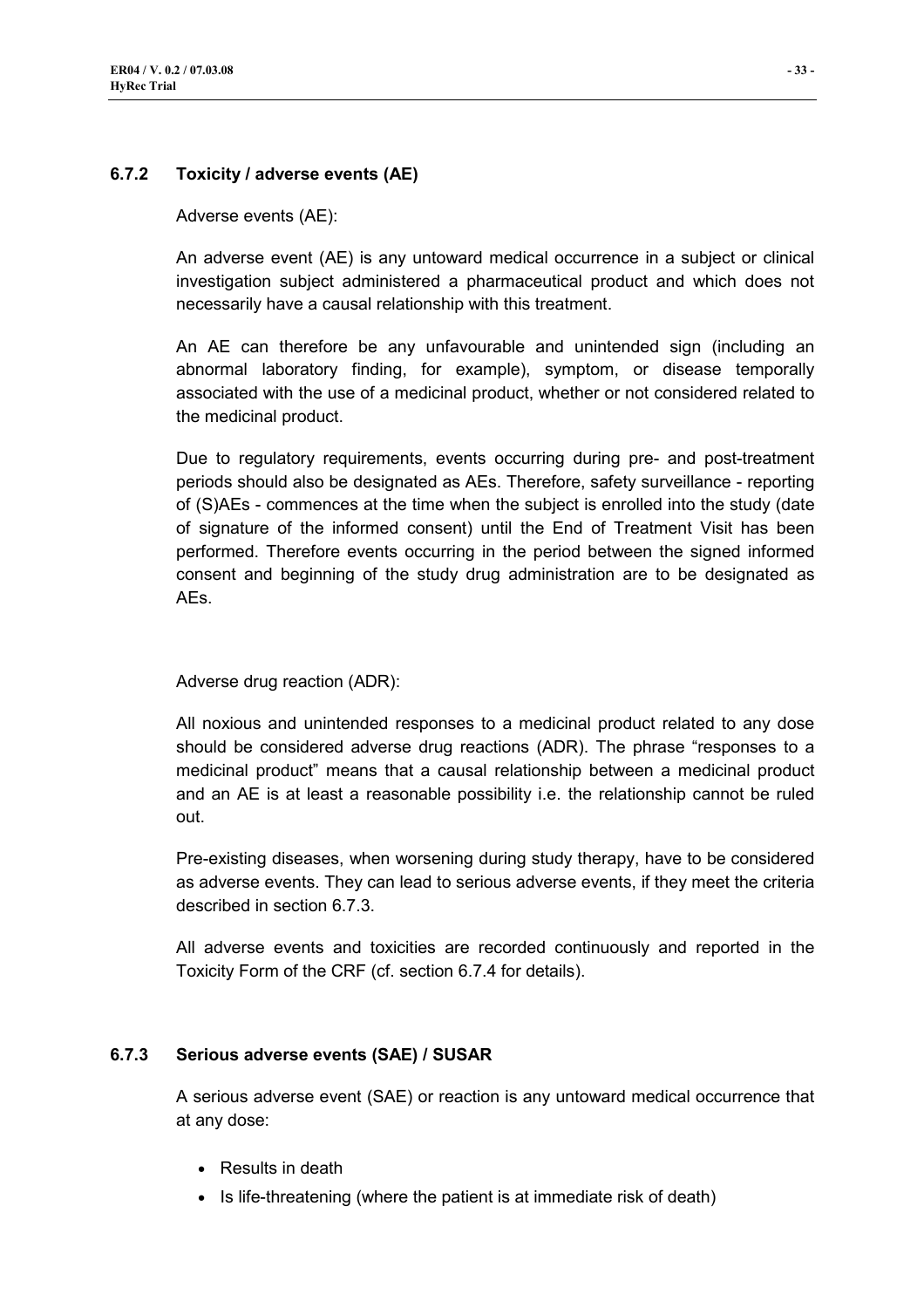**NOTE:** The term "life-threatening" in the definition of "serious" refers to an event in which the subject was at risk of death at the time of the event; it does not refer to an event which hypothetically might have caused death if it were more severe.

- Requires in-patient hospitalization or prolongation of existing hospitalization
- Results in persistent or significant disability/incapacity
- Is a congenital anomaly/birth defect or
- Is an important/significant medical event for any other reason

Medical and scientific judgment should be exercised in deciding whether expedited reporting is appropriate in cases of important medical events that may not be immediately life-threatening or result in death or hospitalization but may jeopardize the subject or may require intervention to prevent one of the other outcomes listed in the definition above. These should also usually be considered serious.

Examples of such events are intensive treatment in an emergency room, or at home for allergic bronchospasm; blood dyscrasias or convulsions that do not result in hospitalization; or development of drug dependency or drug abuse, or malignant tumors when they are histologically different from the primary tumor.

SUSARs (Suspected Unexpected Serious Adverse Reaction) represent Serious Adverse Events related to a study drug (=adverse reactions), considered "unexpected" with regard to the valid investigator's brochure or SmPC for the respective drug.

## **6.7.4 Methods of recording and assessing adverse events**

All AEs must be documented with its NCI CTC severity grade in the appropriate toxicity section of the CRF, together with a short judgment on causality. For serious adverse events, a SAE report form (initial or follow up) must be completed in addition (cf. end of section 6.7.5 for exemptions).

The following detailed information must be recorded for each **serious** adverse event in the CRF:

- A description of the AE in medical terms, not as reported by the subject
- The date of onset (start date)
- The time of onset in case event started at the day of study drug administration (start time)
- The date of recovery (stop date)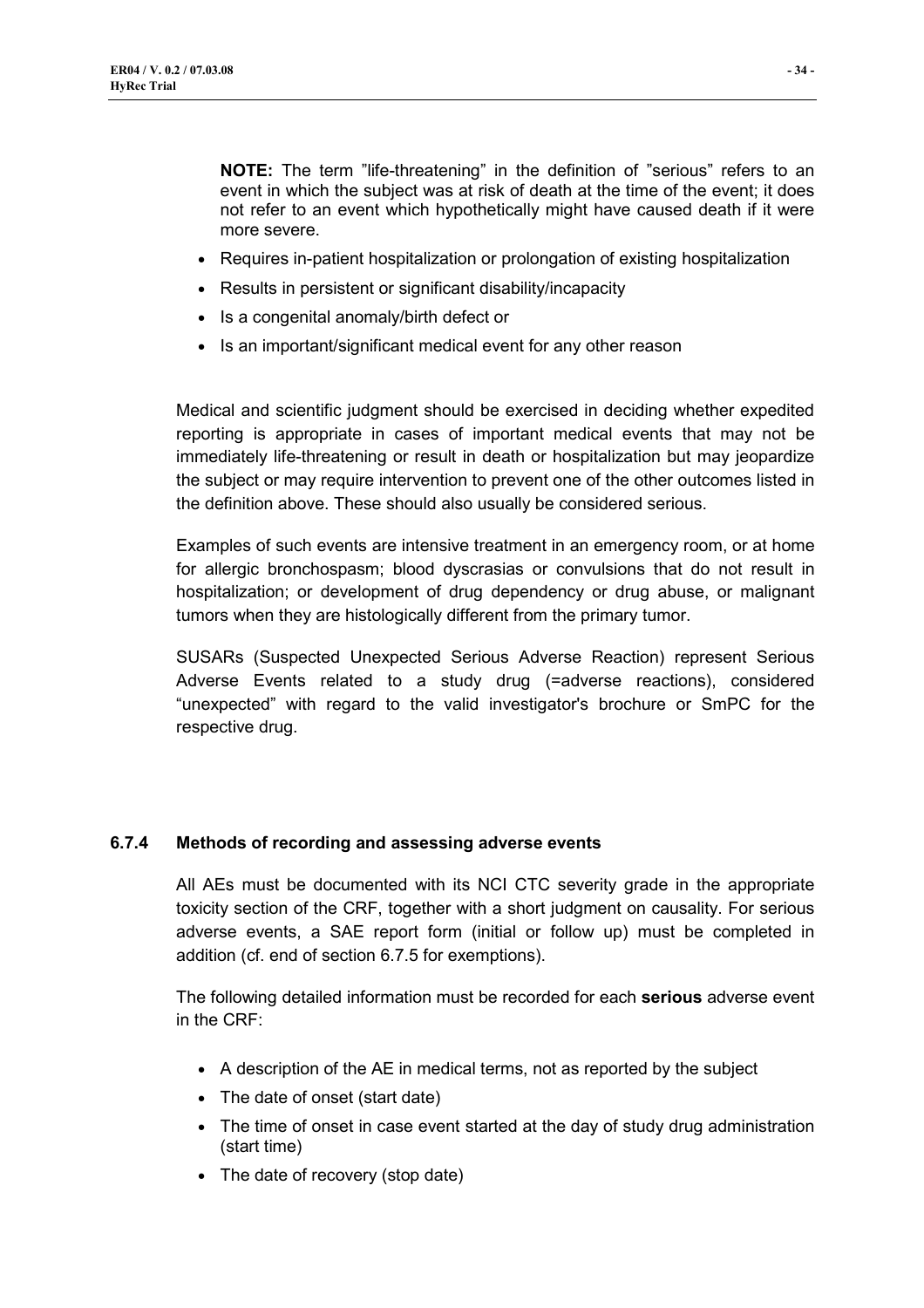- The time of recovery in case event stopped at the day of study drug administration (stop time)
- The grade as assessed by the investigator according to the definitions in NCI-CTC (cf. appendix 3):

Grade 1 = mild Grade 2 = moderate Grade 3 = severe

- Grade 4 = life-threatening or disabling
- The causal relationship to the therapy as assessed by the investigator; the decisive factor in the documentation is the temporal relation between the AE and the study drug. The following judgments of the causality to study drug or study procedures are to be used:
	- Not Related = There is not a temporal relationship to study drug administration (too early, too late, or study drug not taken), or there is a reasonable causal relationship between another drug, concurrent disease, or circumstance and the AE.
	- Not Likely = There is a temporal relationship to study drug administration, but there is not a reasonable causal relationship between the study drug and the AE,
	- Possible = There is a reasonable causal relationship between the study drug and the AE. Dechallenge information (information referring to withdrawal of drug) is lacking or unclear.
	- Probable = There is a reasonable causal relationship between the study drug and the AE. The event responds to dechallenge (withdrawal of study drug). Rechallenge is not required.
	- Certain/Definite = There is a reasonable causal relationship between the study drug and the AE. The event responds to dechallenge and recurs with rechallenge, when clinically feasible.
- Action taken on study drug(s) (none, medication discontinued, dose reduction, medication delayed, reduction of infusion rate).
- Other action (none, concomitant medication given, new or prolonged hospitalization, procedural surgery, chemotherapy delayed, chemotherapy discontinued, chemotherapy dose reduction).
- The outcome according to the following definitions:
	- Recovered with sequelae.
	- Recovered without sequelae.
	- Ongoing, no therapy.
	- Ongoing, therapy.
	- Died.
	- Change in toxicity grade/severity.
- It must be indicated whether the SAE is the leading event, i.e. the primary medical reason for SAE reporting.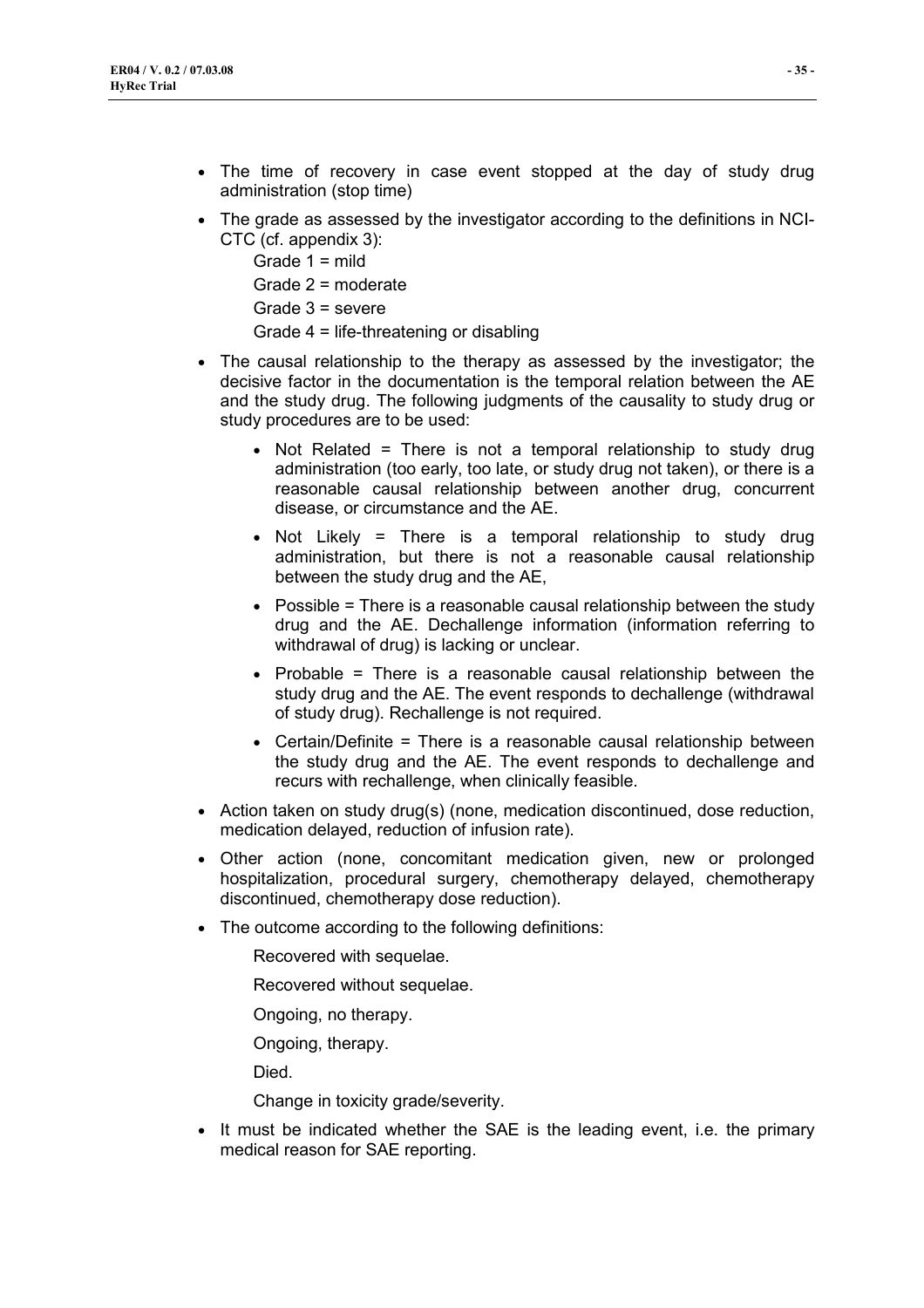If in any one subject the same AE occurs on several occasions, then the AE in question must be documented and assessed anew each time.

Serious adverse events will be collected for 30 days after the last dose of study treatment. Serious adverse events occurring more than 30 days after a patient is discontinued from the study treatment will NOT be reported unless the investigator feels that the event may have been caused by the study drug or a protocol procedure.

#### **6.7.5 Procedure for reporting serious adverse events**

In the event of the occurrence of any clinical AE or abnormal laboratory test value that is serious (according to the definition provided in section 6.7.3) during the course of the study or the immediate post-treatment period, irrespective of the treatment received by the subject, the investigator is obliged to inform the investigator-sponsor **within 24 hours** by phone or fax:

#### **Dr. med. Oliver J. Ott (LKP) Univ. Hospital Erlangen Dept. of Radiation Oncology Universitätsstraße 27 D-91054 Erlangen Germany Phone: +49 9131 8532935 Fax: +49 9131 8532969 Email: oliver.ott@strahlen.imed.uni-erlangen.de**

The immediate report by the investigator to the investigator-sponsor shall be followed by detailed, written reports using the SAE report form. The immediate and follow up reports shall identify subjects by unique code numbers assigned to the latter.

All SAEs have to be reported on the standard toxicity form of the CRF as well as on the specific SAE form including all required details.

The investigator-sponsor of the study will ensure that the legal requirements for reporting adverse events to the respective federal agency ("Bundesoberbehörde", BfArM bzw. PEI [Paul-Ehrlich-Institut]) as well as to the responsible ethical comitee(s), according to §12, Abs. 6 and § 13, Abs. 1 to 7 of GCP-V, are fulfilled.

The sponsor is obliged to inform the participating investigators about SUSARs (cf. section 6.7.3 for definition), according to the German regulations (§11, Abs. 2 and 3 of GCP-V).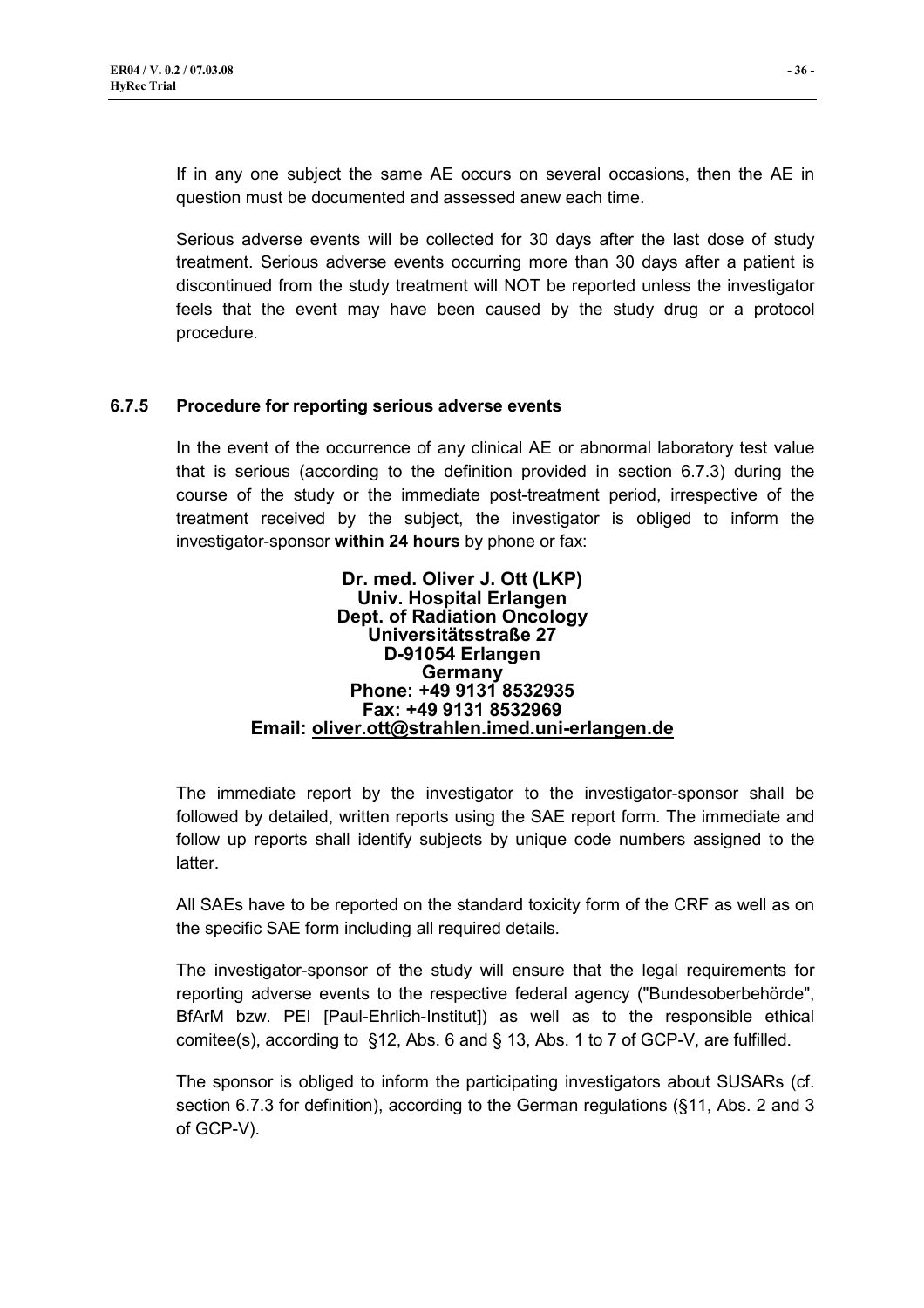#### **Events not to be treated as SAEs:**

Due to the seriousness of the disease in this study, certain conditions defined as SAEs will be excluded from expedited reporting on a SAE report form (exemptions allowed according to §12, Abs. 4, GCP-V):

- Elective hospitalization and surgery for treatment of the underlying disease
- Elective hospitalisation to simplify treatment or study procedures
- Events, including death, that are only and unequivocally caused by progression of the underlying disease

#### **6.7.6 Monitoring of subjects with adverse events**

Any AE that occurs in the course of the clinical study must be monitored and followed up until the end of study visits. It is the responsibility of the investigator that any necessary additional therapeutic measures and follow-up procedures are performed.

## **6.7.7 Overdose**

In case of a significant overdose of a study drug, this has to be reported as a serious adverse event.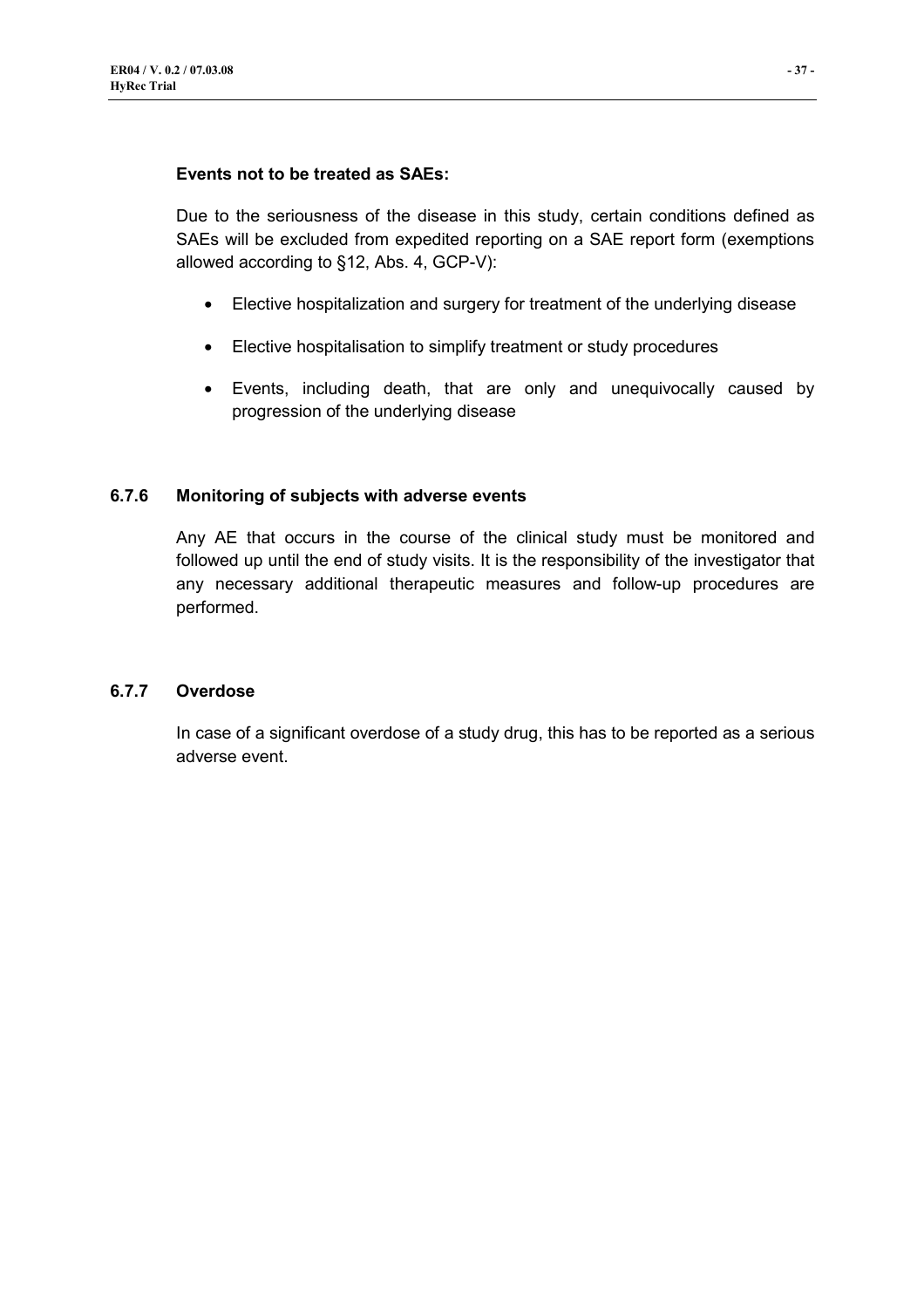# **7 DATA MANAGEMENT UND STATISTICAL ASPECTS**

# **7.1 DATA MANAGEMENT**

All data will be recorded in a computer database system. Data entry will be performed twice by at least two persons independently. The double entry will be validated and cross-checked by a computer programme.

The following software systems will be used:

S-PLUS by Insightful Corp., Seattle, USA

Report/Testimate/N/Nsurv der Fa. IDV, Gauting

VisualFoxpro für Windows von der Fa. Microsoft, Redmond, USA

Patients will be informed that data on their disease and its course will be stored in an pseudonymized way. Each patient has the right to know which information has been stored electronically.

# **7.2 BIOSTATISTICAL ASPECTS**

#### **7.2.1 General design**

The present trial is designed as a phase I/II study which aims at estimating the feasibility of the combined modality regimen consisting of chemoradiation including 5-FU/oxaliplatin and deep regional hyperthermia. The feasibility rate, i.e. the rate of patients without DLT (according to the definition in section XXX) *or* premature radiochemotherapy treatment withdrawal *or* hyperthermia delivery < 80%, is chosen as primary efficacy endpoint.

The estimation of the feasibility rate is to be based on an explorative pilot study, since immediate embarking on a large scale comparative efficacy trial would not be acceptable from the point of view of resources. Moreover, this would induce ethical objections, as it does not seem to be justifiable to expose a large number of patients to an experimental approach without any exploratory indications of an improved riskbenefit ratio.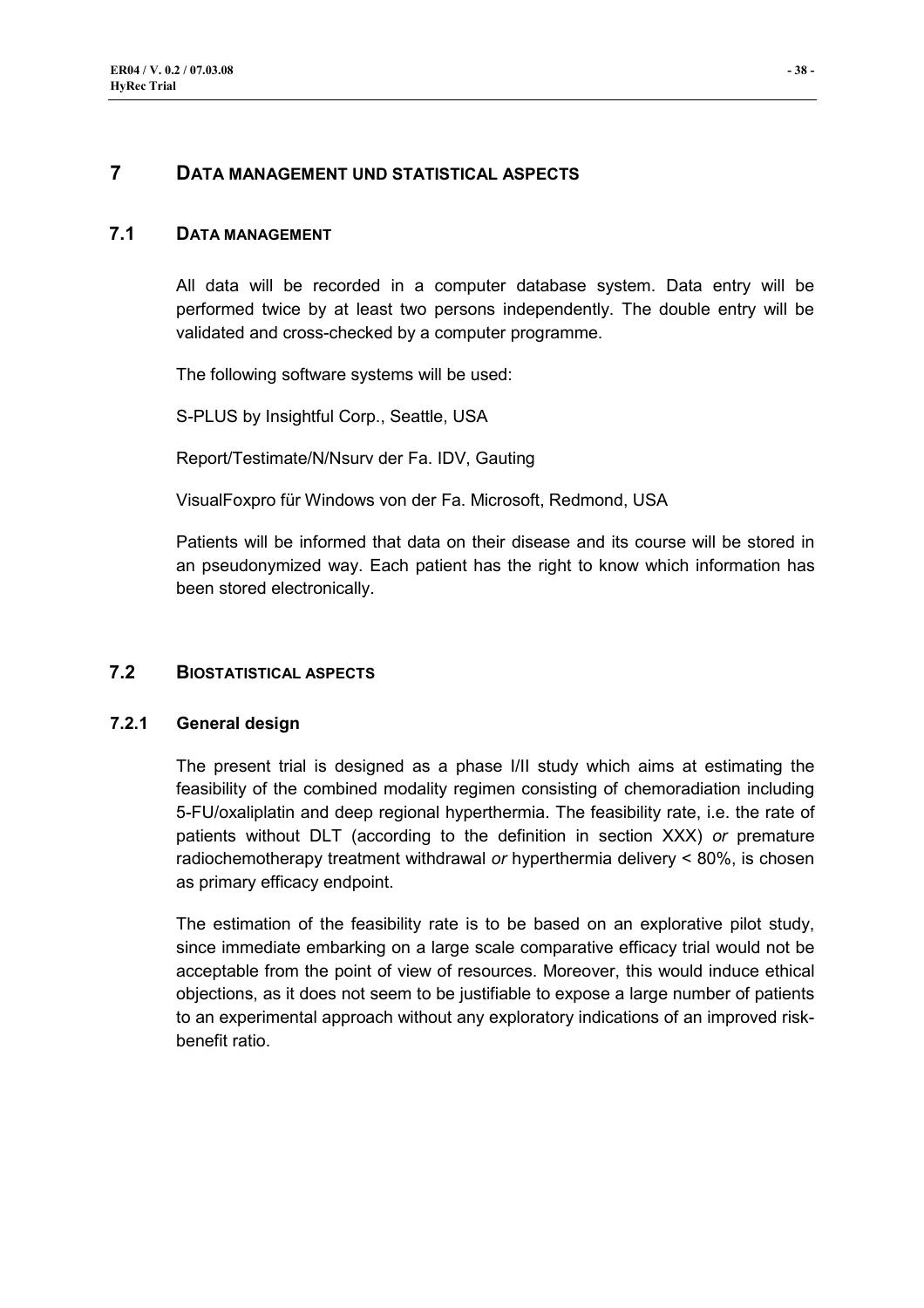The main objective of the trial is to assess, whether radiochemotherapy plus hyperthermia shows a promising feasibility profile in the treatment of locally recurrent rectal cancer. The primary endpoint is the feasibility rate as defined in section 7.2.1

Conventional empirical phase I study designs in clinical oncology assume, that an antineoplastic treatment is not feasible, if an unacceptable toxicity occurs in more than 1 out of 3 or 4 patients; however, the occurrence of dose limiting toxicities (DLT) in  $1/6$  is accepted<sup>32,33,34,35</sup>. This leads to the conclusion that the limit of acceptance is considered to be around 20% in medical cancer treatment.

In order to (from an ethical point-of-view) prevent to treat an unnecessarily high number of patients with a treatment regimen that is practically not feasible, a twostage design according to SIMON (1989) will be applied. This allows for the termination of the study with a relatively low patient number in case of a definitely not acceptable feasibility rate. If this first step is passed without termination, further recruitment occurs in a second stage, in order to be able to ascertain a promising level of feasibility, hence qualifying the experimental treatment for further evaluation or application.

In summary, the trial design is based on the following assumptions:

- The experimental therapy would be rated as unacceptable, if the actual feasibility rate (= 1 – withdrawal/DLT rate) was 70 % or lower.
- On the other hand, the multimodal regimen would be considered to be a promising candidate for further development (e.g. in a phase III trial), if the true feasibility rate amounted to 85% or more.
- Probability to accept the experimental therapy as well tolerable, in spite of a *true* feasibility rate of < 70% (i.e. withdrawal/DLT rate > 30%): 5% (type I error)
- Probability to reject the experimental therapy as not sufficiently feasible (<70%), although the *true* feasibility rate is promising (> 85%): 20% (type II error, corresponding to a power of 80%).

According to these parameters, and using the variant out of the class of optimal twostage designs by SIMON (1989) that leads to the lowest expected number of patients required in case of true non-feasibility, **n = 19 patients** evaluable for feasibility have to be recruited in the first stage. The combination will be rejected, if five or more of these patients fulfil the criterion of non-feasibility. In the second step, further patients will be recruited up to a total number of **59 evaluable cases**. The final conclusion of the trial will depend on the definite feasibility rate (and its confidence interval), the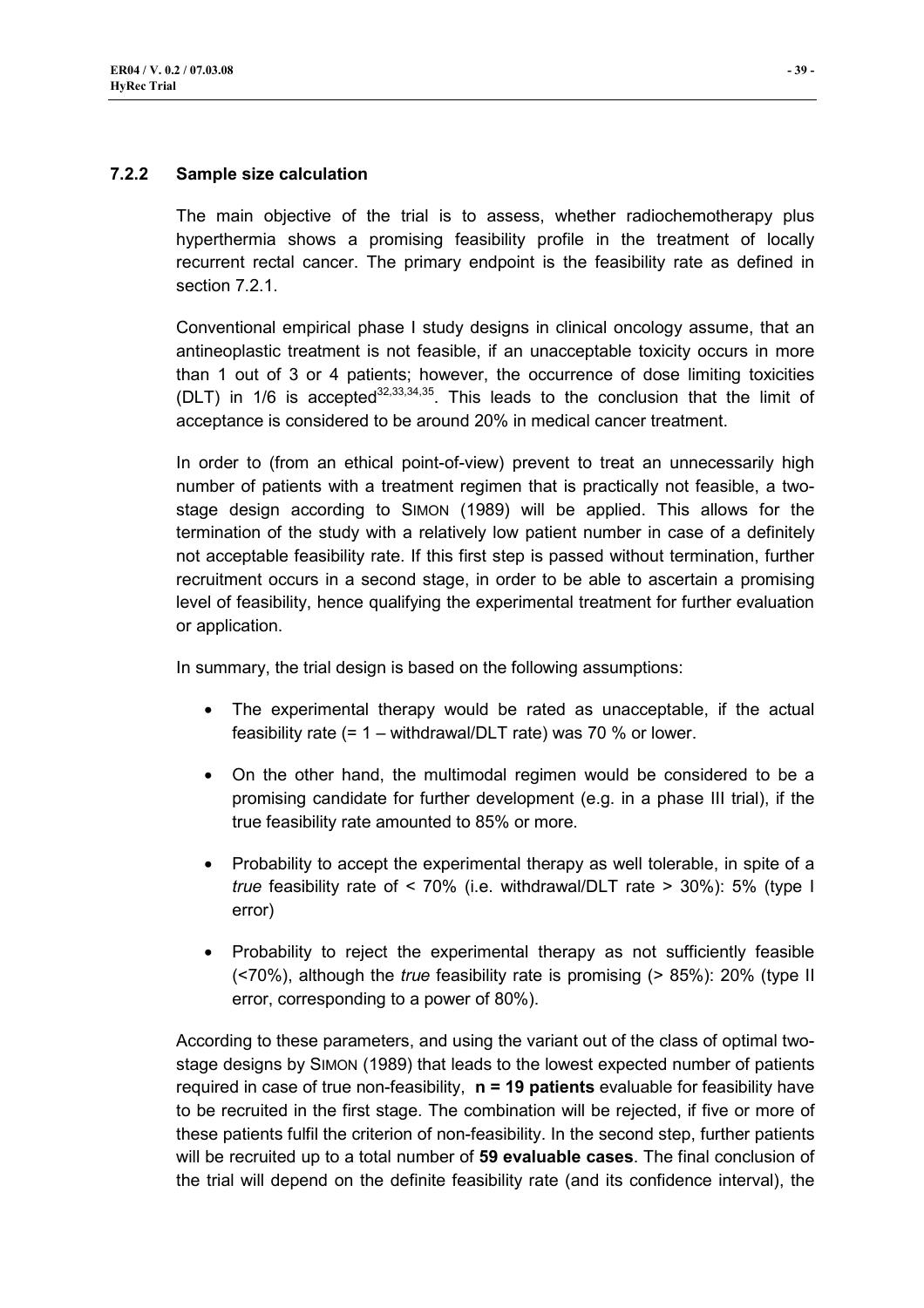achieved level of treatment delivery (especially, the number of hyperthermia applications) as well as the complete information on type, frequency and severity of toxicities.

The precision of the estimation of the feasibility rate in the respective arms/strata is provided by confidence intervals in the following table, for different actual feasibility rate findings:

| <b>Feasibility rate</b> | exact 90% confidence interval |  |  |
|-------------------------|-------------------------------|--|--|
| 41/59 (≈70%)            | 58  79 %                      |  |  |
| 47/59 (80%)             | 6988%                         |  |  |
| 53/59 (90%)             | 8195%                         |  |  |

# **7.2.3 Evaluation categories of patients**

Patients not fulfilling the selection criteria of the trial ("non-eligible") will be excluded from the statistical analysis. Only casuistic reports will be provided for this group. All other patients will primarily be evaluated in an intent-to-treat analysis.

If a patient goes off treatment during the first two cycles for clearly other reasons than toxicity, he will not be included in the feasibility rate finding process and has to be replaced.

All patients having received at least one application of therapy are generally evaluable for toxicity.

#### **7.2.4 Statistical methods**

All parameters will be evaluated in an explorative or descriptive manner, providing means, medians, ranges, standard deviations and/or confidence intervals. If p values are calculated (e.g. in subgroup comparisons or across treatment arms), they will be presented explicitly without referring to hypotheses or a significance level. Usually, no error adjustment for multiple testing will be performed. Thus the p values will reflect the comparison-wise error and not the experiment-wise error. All p values will be two-sided if not stated otherwise. The statistical methods described in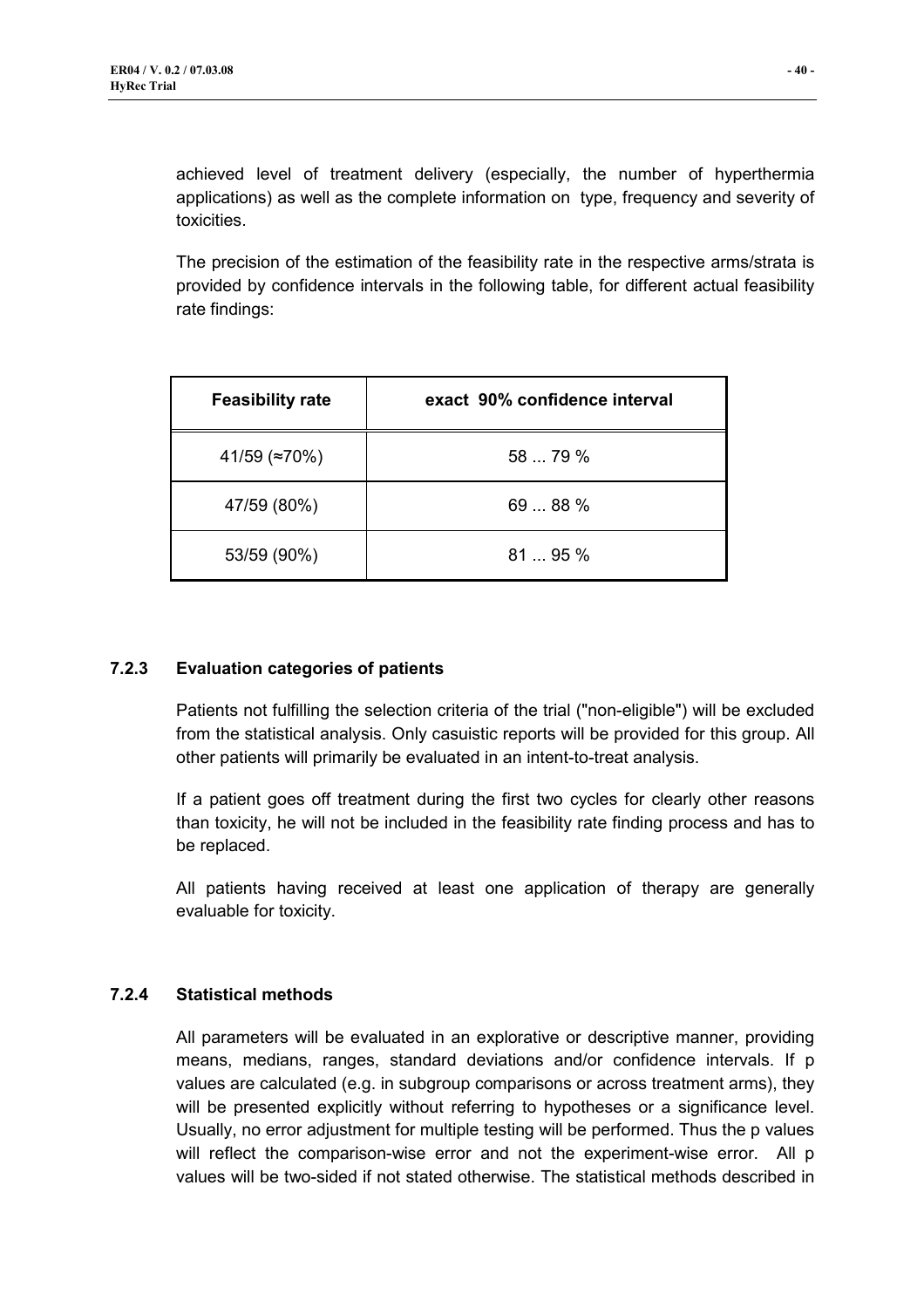this section are suited for the data and distributions usually expected in this type of trials. The suitability will be checked after data entry. If necessary, the statistical method will be modified accordingly, with critical discussion of the original and modified results.

Feasibility, toxicity, response and event rates at pre-specified time points are calculated, providing confidence intervals. In case of comparison between patient groups, these rates will be analyzed by Fisher's exact test,  $\gamma^2$  test or Mantel-Haenszel test (or trend test according to COCHRAN/ARMITAGE), respectively.

Event related data like progression-free or overall survival will be estimated by the product limit method<sup>36</sup> (KAPLAN and MEIER, 1958) and compared using the logrank test. If the Peto logrank test<sup>37</sup> (PETO, 1972, 1977) is not appropriate because of violation of the proportional hazard assumption (HAYBITTLE 1988), Gehan's generalization of the Wilcoxon rank sum test for censored data (GEHAN 1965) will be applied, preferably in its modification by PETO (1972) and PRENTICE (1978). If appropriate, prognostic strata will be taken into account (PETO, 1977).

#### **7.2.5 Interim and final analyses**

As described and justified in 7.2.2, an interim analysis is performed, when 10 patients are evaluable for feasibility.

The main biometrical evaluation of the study and the compilation of the statistical report as part of the integrated clinical/biometrical report will be performed six months after termination of patient recruitment as well as after completion and/or correction of all case report forms. An additional analysis on long-term results will be performed 5 years later.

## **8 STUDY DOCUMENTATION AND ARCHIVING**

#### **8.1 DOCUMENTATION AND INFORMATION FLOW**

All patient-related data are recorded in a pseudonomized way. Each patient is unequivocally identified by a trial subject number, attributed at recruitment into the study. The investigator has to keep a patient identification log, including the full name and address of the subject and eventually additional relevant personal data such as hospital record number, home physician etc. In addition, patients who were screened in order to be entered into the study, but who could not be recruited for whatever reason (informed consent not given, not fulfilling selection criteria etc.) are recorded in a "patient reject log".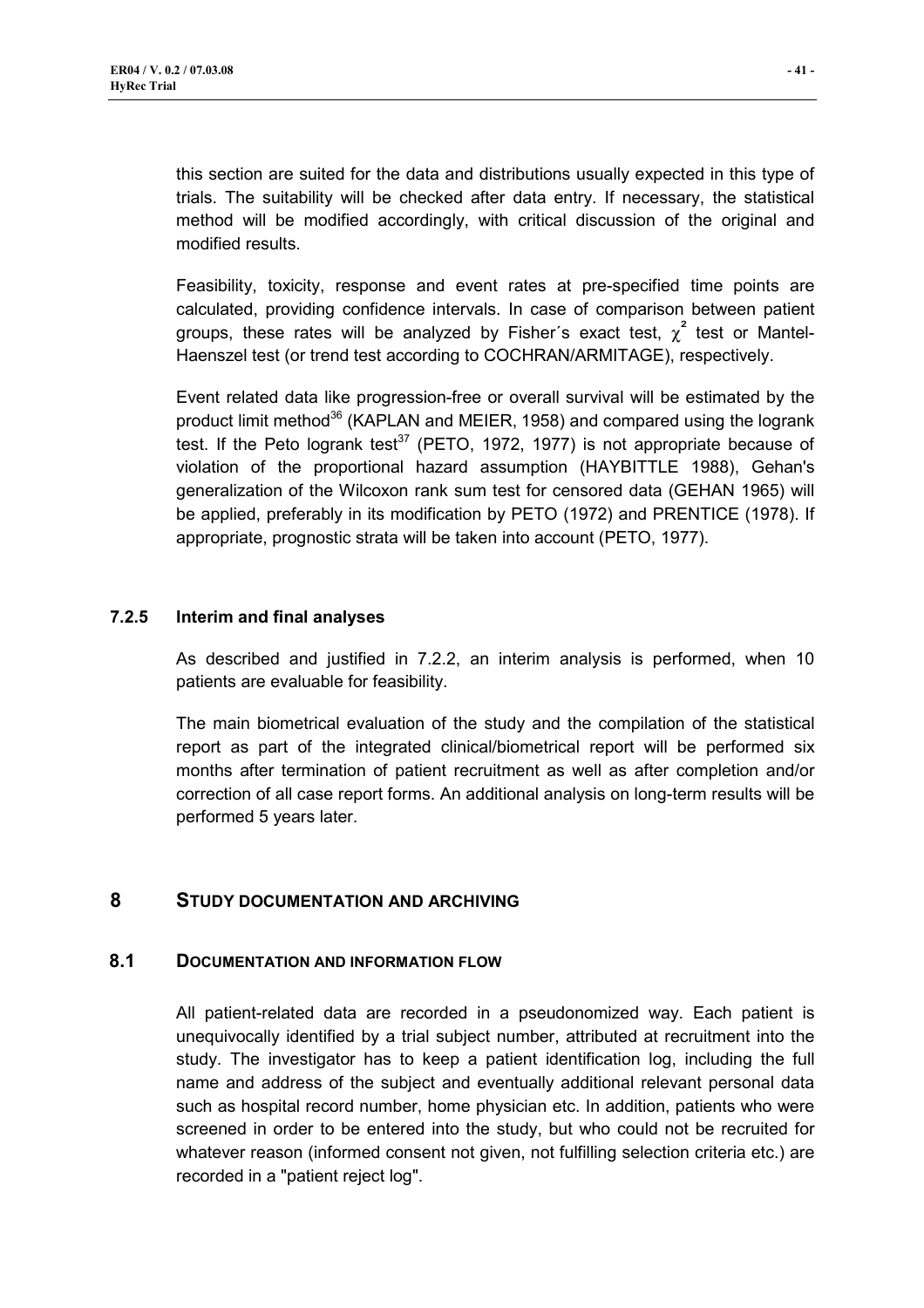All the data retrieved during the conduct of the study are entered into the appropriate case record forms (CRF, appendix 8) by the investigator or another person authorized by the investigator (co-investigator). The CRFs are provided by the study secretariat and are explained to the investigator by the study monitor.

All recorded data have to be plausible and complete. Please respect the following technical details when using the CRFs:

- Use black or blue ballpoint pens only in order to insure that all copies are legible.
- Write only one letter or numeral into each of the open boxes of the respective data fields. Closed boxes have to be crossed only (check boxes).
- All data fields have to be filled, except for those referring to open questions. If a specific test was not performed or an information item is definitely not available or applicable, information on this should be provided (not done= ND, not applicable, not available =  $NA$ , unknown=  $UK$ ).
- If a date is not known exactly, please fill in the respective field according to the following example: - - 08 05.
- If any corrections have to be performed in the CRF by the investigator or coinvestigator, they have to be performed according to GCP principles, i.e. the original entry has to be crossed out but remain legible.

Version to be corrected: version: corrected version:

- The correct version is then written legibly beside or above the original one.
- The correction (or addition) has to be dated and signed or initialled.

|     |  |       | 1 2 1 3 0 3 |
|-----|--|-------|-------------|
| day |  | month | year        |

|                       | 2 date, initials |
|-----------------------|------------------|
| 1   2   1   2   0   2 | 12 2 13 2 2      |

|     |       | 3 | U    | 3 |
|-----|-------|---|------|---|
| day | month |   | year |   |

Please write legibly and use printing letters

The investigator is obliged to complete the case report forms within a reasonable time period after retrieval of the data (i.e. usually within 2 weeks). The completed forms are signed by the investigator, where necessary. The original has to be sent to the data management office or handed over to the monitor in case of on-site visits. A copy remains with the investigator. The study office or monitor checks the forms for completeness and plausibility. In case of queries, the form or a photocopy of it will be sent or given back to the investigator for clarification/correction/ completion. Queries have to be handled within 4 weeks.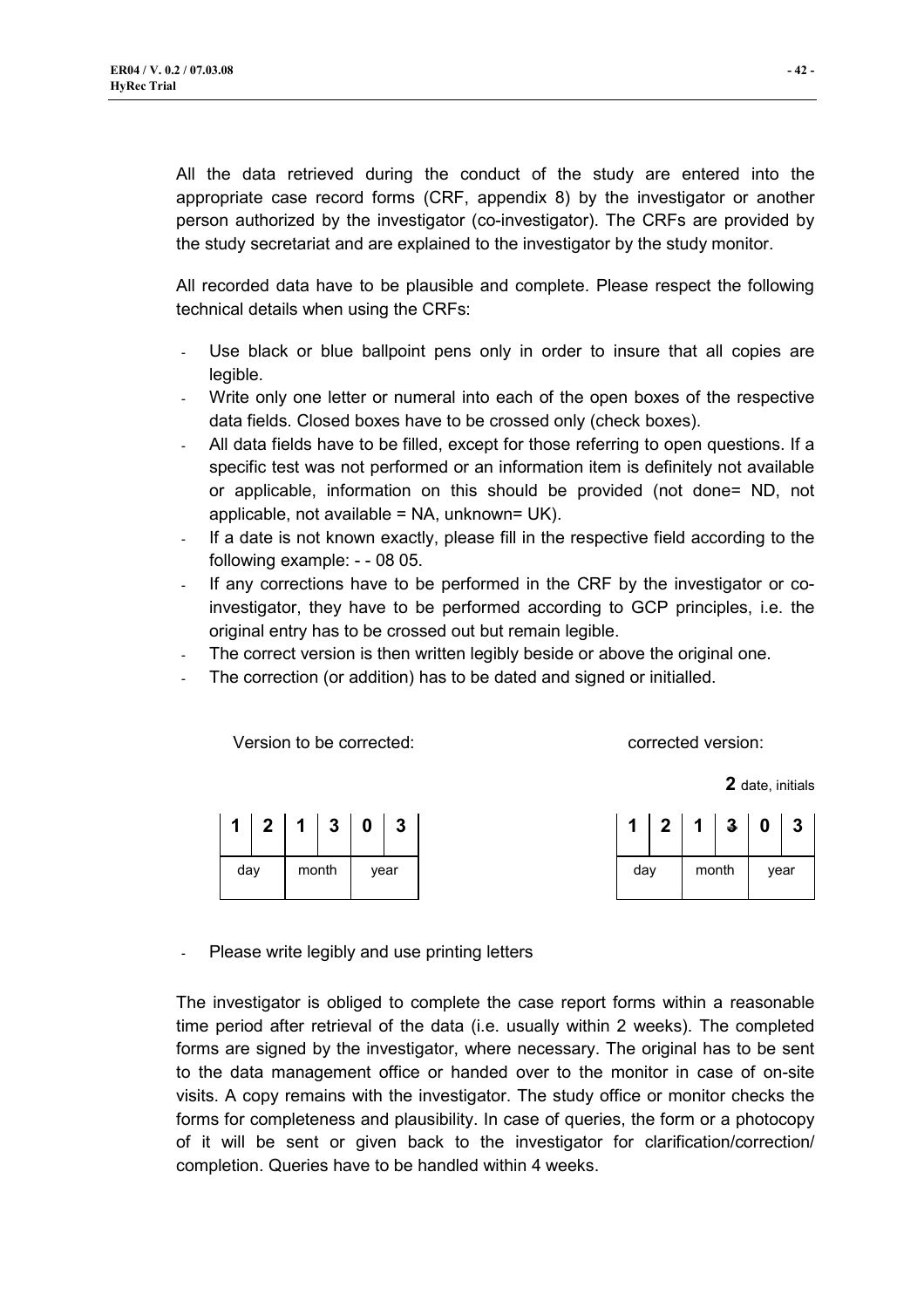# **8.2 DATA ARCHIVING**

The original forms of all relevant study documents including CRFs are stored at the office of the coordinating investigator/sponsor for at least 10 years after completion of the final study report. The investigators have to archive major administrative documents (correspondence with ethical committee, authorities, sponsor etc.), the patient identification log, the signed informed consent forms, and the main study documents (protocol, amendments) for the same time period. The original patient records have to be archived according to the standard procedures of the respective institution, but at least for 10 years.

# **9 FINANCING**

The sponsor/coordinating investigator(s) will take care of the financing/funding of the study. The "Deutsche Krebshilfe" is the main funding source.

# **10 USE OF INFORMATION AND PUBLICATION**

Any documents supplied in connection with this study, and not previously published, are considered confidential information. This information includes the clinical protocol, workbooks if applicable, case report forms etc. This confidential information, shall not be disclosed to others without prior written consent from the coordinating investigator and shall not be used except in the performance of this study.

The information developed during the conduct of this clinical study is also considered confidential. To allow for the use of the information derived from this clinical study and to insure compliance to current regulations, the investigator is obliged to provide the coordinating investigator with complete test results and all data developed in this study.

The authorship list will be agreed by all investigators prior to publication. The study will only be published once it is completed with respect to the primary endpoint and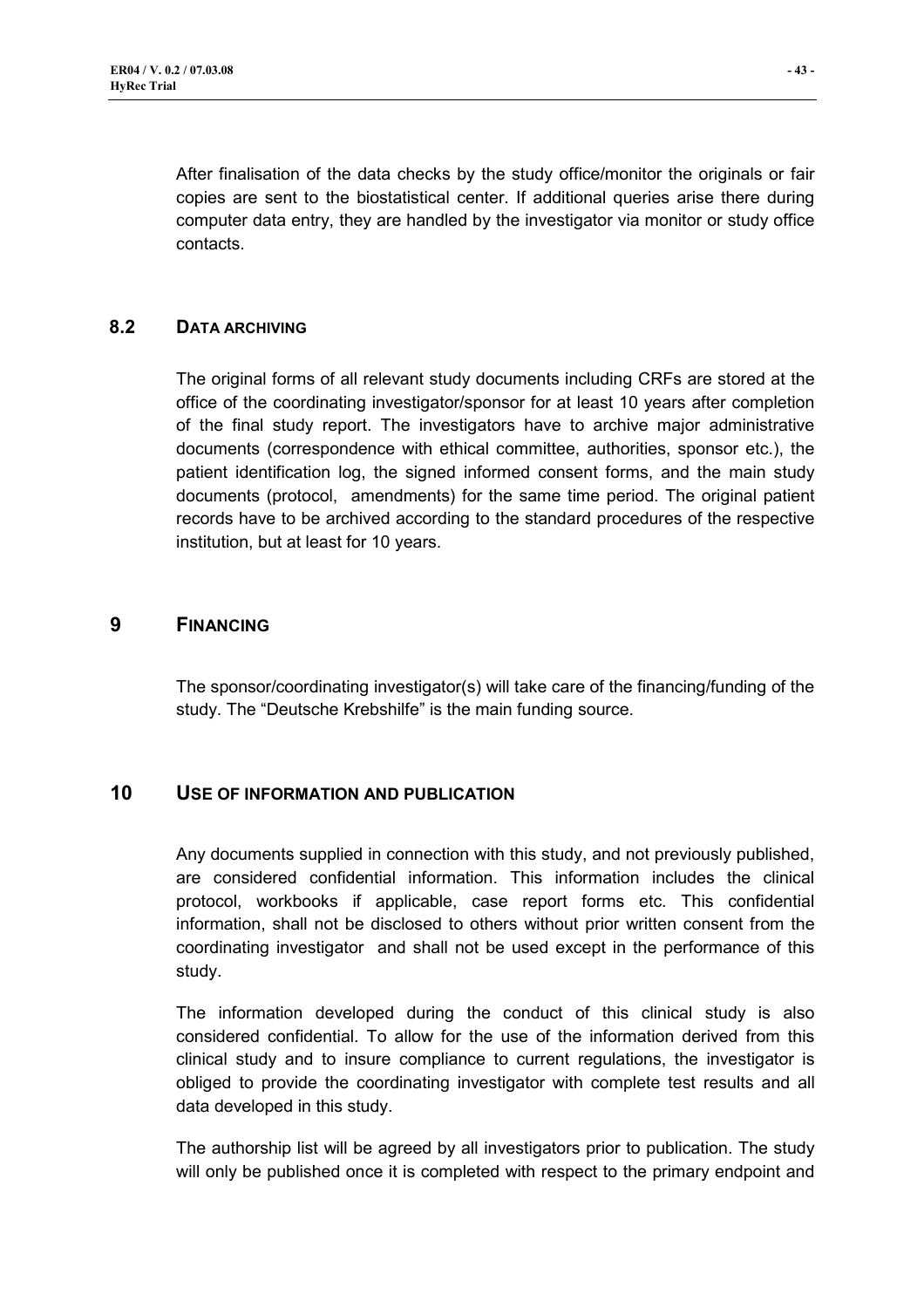the corresponding analysis has been performed by the coordinating investigator or his delegate.

# **11 ETHICAL AND LEGAL REQUIREMENTS**

#### **11.1 GENERAL REQUIREMENTS AND AGREEMENTS**

The study will be performed according to current legal standards. The ICH E6 Harmonised Tripartite Guideline for Good Clinical Practice, dating from 1997, will be taken into account. In Germany, the requirements according to the following documents will be fulfilled: Deutsches Arzneimittelgesetz (AMG, 12. Novelle, 2004), "Grundsätze für die ordnungsgemäße Durchführung der klinischen Prüfung von Arzneimitteln" (Bundesanzeiger Nr. 243 vom 30.12.1987) and "Verordnung über die Anwendung der Guten Klinischen Praxis bei der Durchführung von klinischen Prüfungen mit Arzneimitteln zur Anwendung am Menschen" from 9<sup>th</sup> August 2004. The coordinating investigator has at least two years of experience in clinical trials on medicinal products. He is at the same time sponsor of the study with respect to GCP regulations (according to article 7 of the EC Commission Directive 2005/28/EC), since the trial at hand is a non-commercial or investigator-initiated clinical trial. The sponsor is responsible for the trial master file according to chapter 4 of the EC Directive 2005/28/EC. The sponsor may delegate this function (or other requirements mentioned in the following sections) to another individual, a company, an institution or an organization.

# **11.2 DECLARATION OF HELSINKI**

The trial will be performed in accordance with the Declaration of Helsinki, as decided upon by the 18<sup>th</sup> World Medical Assembly, Helsinki, Finland, June 1964 (amended by subsequent World Medical Assemblies in Tokyo, Japan, October 1975, Venice, Italy, October 1983, Hong Kong, September 1989, Somerset West, South Africa, October 1996, and Edinburgh, Scotland, 2000. The declaration is included as appendix 7.

## **11.3 INFORMED CONSENT OF THE PATIENT**

Before recruitment into the clinical trial each patient will be informed, that participation in the study is completely voluntary, and that he or she may withdraw the participation in the trial at any time without any declaration of reasons. This will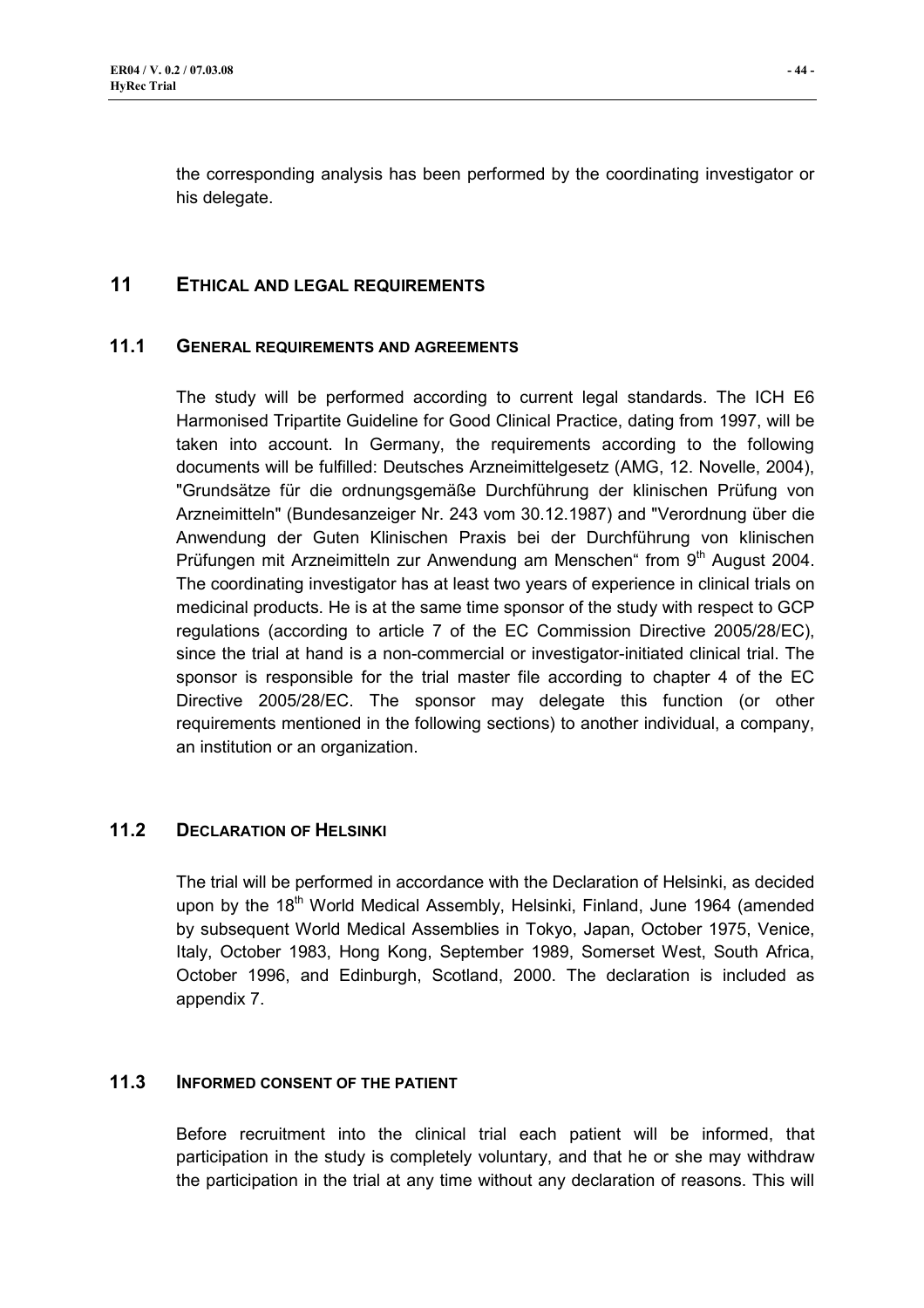not lead to any disadvantage for the respective patient. If the withdrawal is caused by any adverse drug events, the patient should inform the investigator about this fact.

The treating physician will inform the patient about the drugs to be used and their possible adverse effects. At the same time he/she will be informed on the nature and objectives of the study, expected advantages of the participation, possible hazards of the study and alternatives of treatment. The patient will also receive the necessary information on the trial specific insurance and his obligations with this respect. The patient will have sufficient time for his decision and opportunity to ask additional questions. Moreover, the patient will receive a written "patient information" (Appendix 4), containing all relevant information for the patient's decision and the course of the study.

The consent of the patient to participate must be obtained in writing before recruitment into the study. The informed consent form (Appendix 5) must be dated and signed by the patient. Thereby, he declares his voluntary consent to participate in the study and his willingness to comply with the requirements of the trial and the instructions of the treating investigator during the course of the study.

There are two copies of the informed consent form: one for the patient and one to be kept by the investigator in his study documents. The informed consent is only valid after receiving the patient's signature. Thereafter, the patient can be entered into the study if he/she fulfils the selection criteria.

With the declaration of consent the patient agrees that data on his disease are recorded within the framework of the clinical trial and that they are transferred to the sponsor in an pseudonymized way. Moreover, the patient agrees that delegates from the responsible authorities or the sponsor may have direct access to his/her original medical records for trial related monitoring, audit, review and regulatory inspection.

# **11.4 QUALITY ASSURANCE**

#### **11.4.1 Standardisation**

The evaluation criteria are similar for all participating centers. Each center has to report its normal ranges for haematology and blood chemistry to the coordinating investigator. The respective laboratory institutions have to participate in an appropriate quality assurance program. Toxicity is recorded in a standardized way according to the NCI CTC criteria for categorization and grading. Evaluation of response efficacy is performed according to RECIST standards.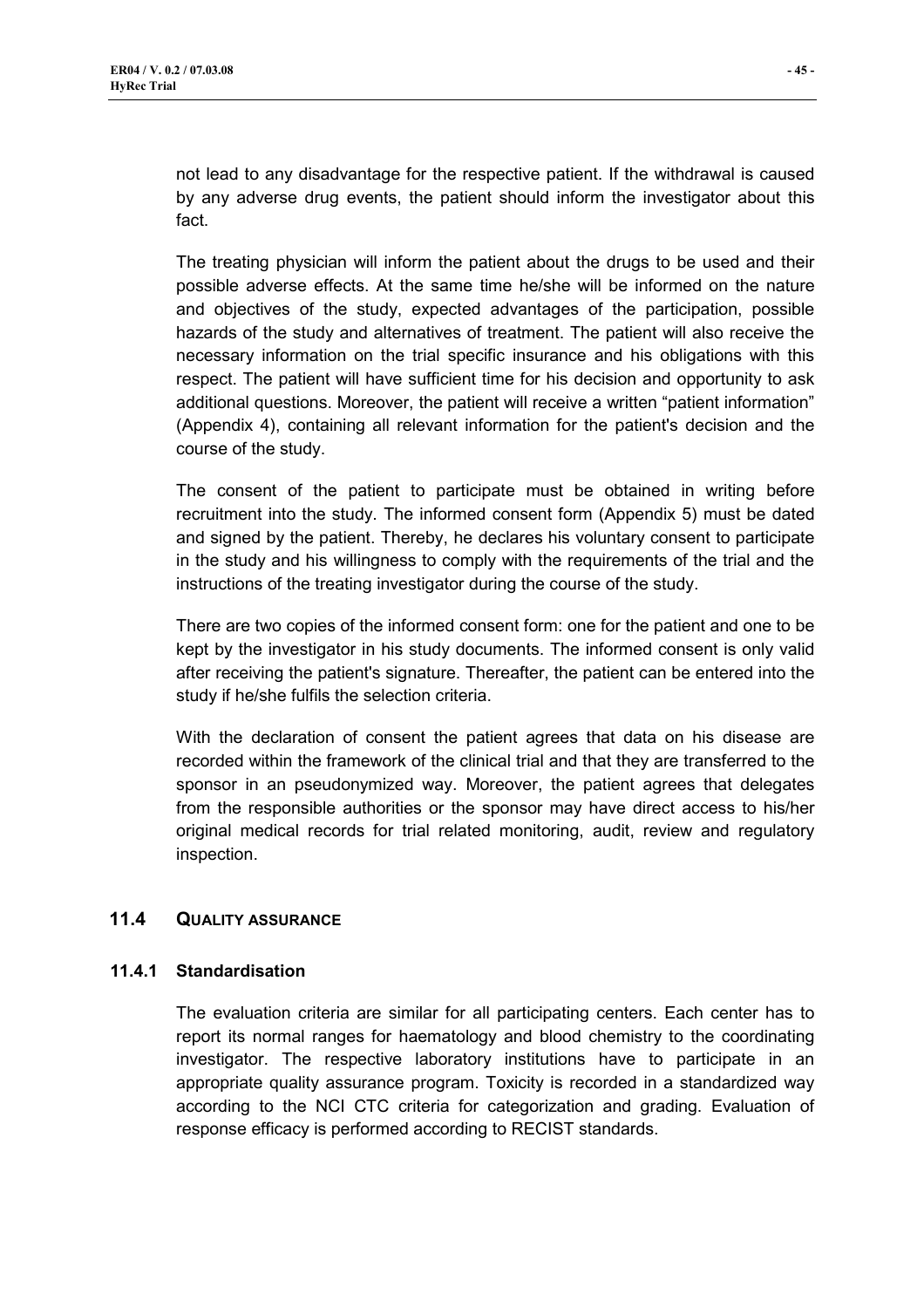#### **11.4.2 Monitoring / source data verification**

The study will be monitored externally by regular site visits and telephone calls to the investigator by authorized personnel of the principal investigator. Queries or monitoring visits may take place before, during and after recruitment of patients into the study. The number of contacts will depend on the characteristics of the respective center, e.g. the number of recruited patients. According to the investigator's agreement, the monitor is allowed to access the trial documentation and the patients' personal medical records in the participating center.

In order to assure the quality of the data, all entries into the CRFs are formally inspected for completeness and plausibility. During site visits, an additional control with respect to identity of the data recorded in the personal patient records and in the CRF (Source Data Verification) may be performed. In addition, the monitor should review original patient records, drug accountability records and document retention (study file). Additionally, the monitor should observe study procedures and will discuss any problems with the investigator.

#### **11.4.3 Audits**

In case of an audit by the sponsor or an appropriate authority the investigator will make available all relevant documents. If an audit visit by a regional authority is announced, the respective center should inform the sponsor/coordinating investigator as early as possible in order to allow for an appropriate preparation and support. The inspected investigator or organisational institution of the study will be informed on the result of the audit.

#### **11.5 REGISTRATION AND REQUEST FOR AUTHORISATION OF THE TRIAL**

Prior to start of the trial the sponsor/coordinating investigator has to issue a request for authorisation according to  $\S$  7, Abs. 1,2,4-6 GCP-V to the "Bundesinstitut für Arzneimittel und Medizinprodukte" (BfArM) and/or to the Paul-Ehrlich-Institut, respectively. At the same time he will issue a request for opinion to his competent ethical committee according to § 7, Abs. 1,2,3,5 and 6 GCP-V. In addition, the request for opinion is sent in parallel to the appropriate "local" ethical committees in Germany, formed according to the law of the respective federal states (§ 7, Abs. 1 GCP-V). On behalf of the individual investigators, the sponsor will also announce all individual trial centers to the respective regional authority, according to § 67 of the Arzneimittelgesetz and § 12, Abs. 1 GCP-V.

The respective federal authority will be informed on the course of the study (in parallel to the competent ethical committee, cf. section 9.5), with respect to safety aspects to be announced (according to § 13 GCP-V, Abs. 1-6) as well as with respect to the termination of the trial and its results (according to § 13 GCP-V, Abs. 8 and 9).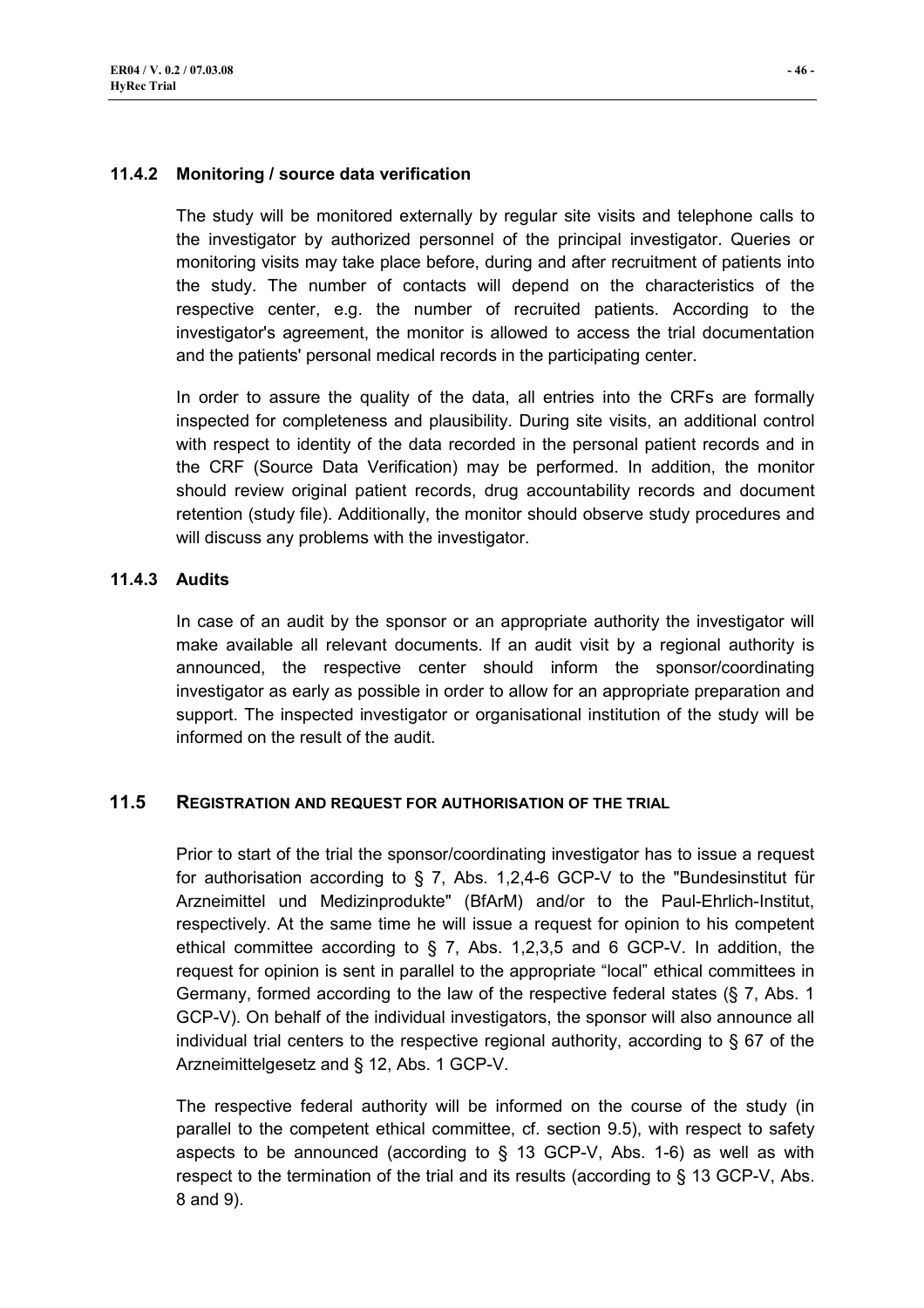## **11.6 ETHICAL COMMITTEE**

Prior to start of the trial the study protocol and all other requested documents (cf. section 11.5) will be sent to the competent ethical committee by the sponsor/coordinating investigator in order to receive its opinion. The trial is only allowed to start when a positive vote of the ethical committee has been received. During the course of the study the sponsor/ coordinating investigator will inform the ethical committee about all study protocol amendments (cf. section 11.7) as well as all SUSARs from the trial according to § 13, Abs. 2 and 3 GCP-V. In addition, the competent ethical committee will receive a report on all SAEs, and/or a statement on the safety of the study subjects once a year or on request during the course of the study (according to § 13, Abs. 6 GCP-V). If need be, recommendations of the ethical committee will be included in the study protocol.

In addition, the competent ethical committee will be informed by the sponsor/coordinating investigator on the course of the study with respect to the termination of the study and its results (according to § 13, Abs. 8 and 9 GCP-V).

Investigators participating in the trial are not allowed to take part in the decision of the ethical committee. A list of the committee members as well as its statutes are included in the trial master file.

#### **11.7 PROTOCOL AMENDMENTS**

Any modifications to the protocol which may impact on the conduct of the study, potential benefit of the study, or may affect patient safety, including changes of study objectives, study design, patient population, sample sizes, study procedures, or significant administrative aspects (cf. § 10, Abs. 1 GCP-V for the decision criteria) will require a formal amendment to the protocol. Such amendment will be agreed upon by the investigators and the sponsor. It requires a new application to the competent authority and to the competent ethical committee prior to implementation, according to §10, Abs. 2 to 4 GCP-V.

Administrative or technical changes of the protocol such as minor corrections and/or clarifications that have no effect on the way the study is to be conducted, nor on the risk-benefit-ratio, will be agreed upon by the sponsor and the investigator(s) and will be documented in a memorandum to the protocol. The competent ethical committee may be notified of such changes at the discretion of the sponsor/coordinating investigator.

The sponsor/coordinating investigator has to assure, that all amendments have been added to the study documents at any site involved in the trial.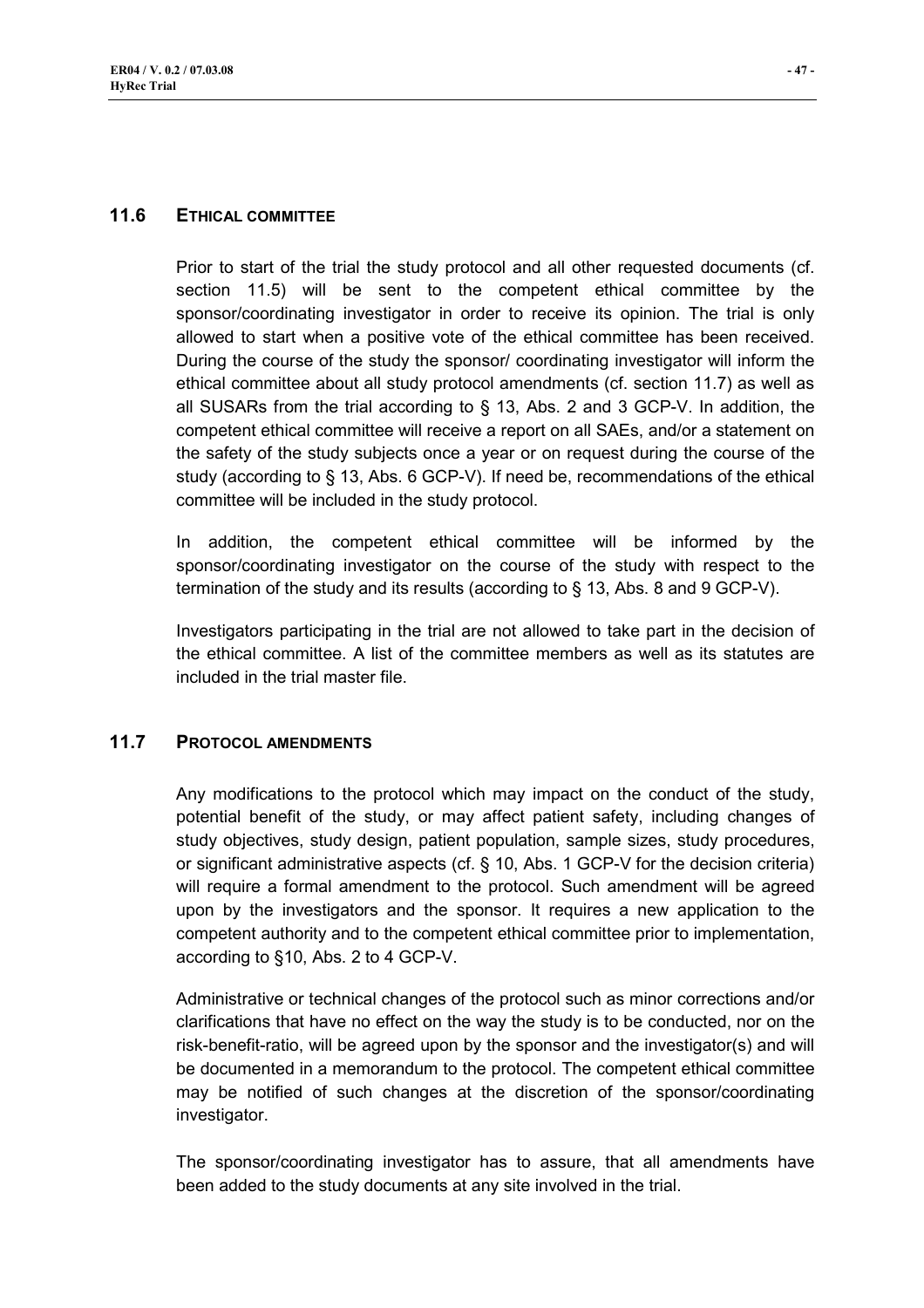An indemnity insurance will be contracted for the trial subjects with XXXXXXXXXXXXXXXXXXXXXXXXXXXXXXXXXXXXX, in accordance with § 40, Abs. 1, Nr.8 and Abs. 3 AMG. The patient will receive all the respective information of relevance to him/her.

In order not to jeopardize insurance protection, any health damage occurring in connection with participation in the clinical trial has to be immediately reported by the subject to the insurance company. The patient has to take all appropriate measures to identify the cause and extent of the damage as well as to limit its extent, if possible. Especially he/she is obliged to

- report any adverse event or additional medication to the treating investigator
- − consult the treating investigator before applying additional medication or other clinical treatment

#### **11.9 INFORMATION ON STUDY DRUGS TO TRIAL INVESTIGATORS**

The investigators will receive all relevant and up-to-date clinical and pre-clinical information on the study drugs (SmPC/Fachinformation). When additional data of major relevance for the conduct of the study become evident, they will be distributed to the investigators via an updated version of the existing SmPC or another document containing the information.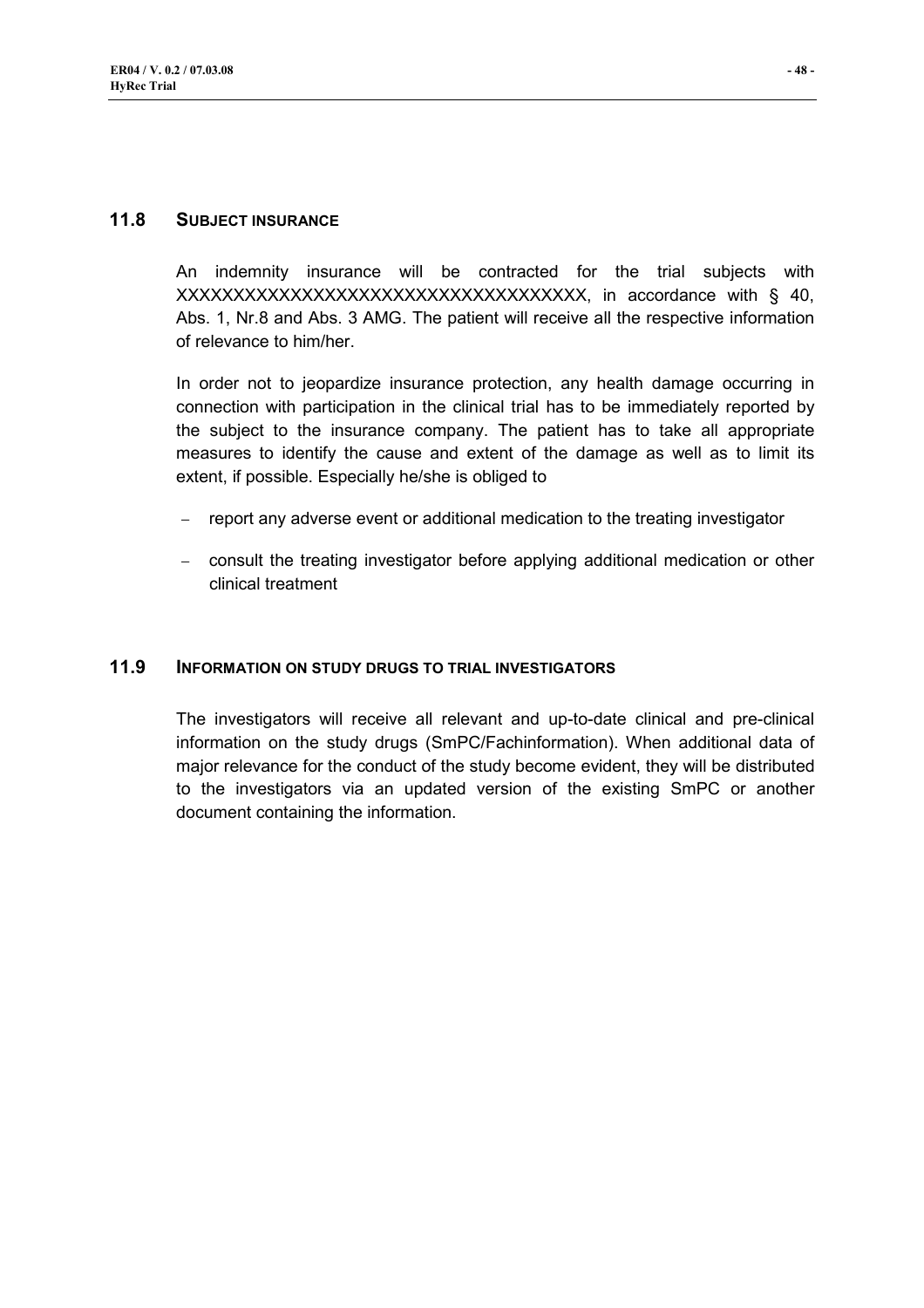# **12 REFERENCES**

- $<sup>1</sup>$  Jauch KW, lesalnieks I, Kreis ME, Fürst A: Prätherapeutische Diagnostik und operative</sup> Therapiestrategien beim Rektumkarzinom. Onkologe 2005; 11: 814-821.
- <sup>2</sup> Minsky BD: Primary treatment of rectal cancer: Present and future. Crit Rey Oncol Hematol 1999; 32: 19-30.
- $3$  Rau B, Koswig S, Gebauer B, et al: Therapieprinzipen beim Lokalrezidiv des Rektumskarzinoms. Onkologe 2005; 11: 840-849.
- <sup>4</sup> Sauer R, Becker H, Hohenberger W et al: Preoperative vs. postoperative radiochemotherapy for rectal cancer. N Engl J Med 2004; 351: 1731-1740
- <sup>5</sup> Hildebrandt B, Wust P, Gellermann J et al: Treatment of locally recurrent rectal cancer with special focus on regional pelvic hyperthermia. Onkologie 2004; 27: 506-511
- $6$  Glimelius B: Recurrent rectal cancer. The pre-irradiated primary tumor: Can more radiotherapy be given? Colorectal Dis 2003; 5: 501-503.
- $<sup>7</sup>$  Hahnloser D, Nelson H, Gunderson LL et al: Curative potential of multimodality therapy for</sup> locally recurrent rectal cancer. Ann Surg 2003; 237: 502-508.
- <sup>8</sup> Rominger CJ, Gunderson LL, Gelber RD, Conner N: Radiation therapy alone or in combination with chemotherapy in the treatment of residual or inoperable carcinoma of the rectum and rectosigmoid or pelvic recurrence after colorectal surgery. Radiation Therapy Oncology Group study (76 - 16). Am J Clin OncoI 1985; 8: 118-127.
- <sup>9</sup> Wanebo HJ, Koness RJ, Vezeridis MP, Cohen SI, Wrobleski DE: Pelvic resection of recurrent rectal cancer. Ann Surg 1994; 220: 586-595.
- <sup>10</sup> Tepper JE, O'Connell M, Hollis D, Niedzwiecki D, Cooke E, Mayer RJ: Analysis of surgical salvage after failure of primary therapy in rectal cancer: Results from Intergroup Study 0114. J Clin Oncol 2003; 21: 3623-3628.
- $11$  Lingareddy V, Ahmad NR, Mohiuddin M: Palliative reirradiation for recurrent rectal cancer. Int J Radiat Oncol Biol Phys 1997; 38: 785-790.
- $12$  Mohiuddin M, Marks G, Marks J: Long-term results of reirradiation for patients with recurrent rectal carcinoma. Cancer 2002; 95: 1144-1150.
- $13$  Wong R, Thomas G, Cummings B et al: In search of a dose-response. relationship with radiotherapy in the management of recurrent rectal carcinoma in the pelvis: A systematic review. Int J Radiat Oncol Biol Phys 1998; 40: 437-446.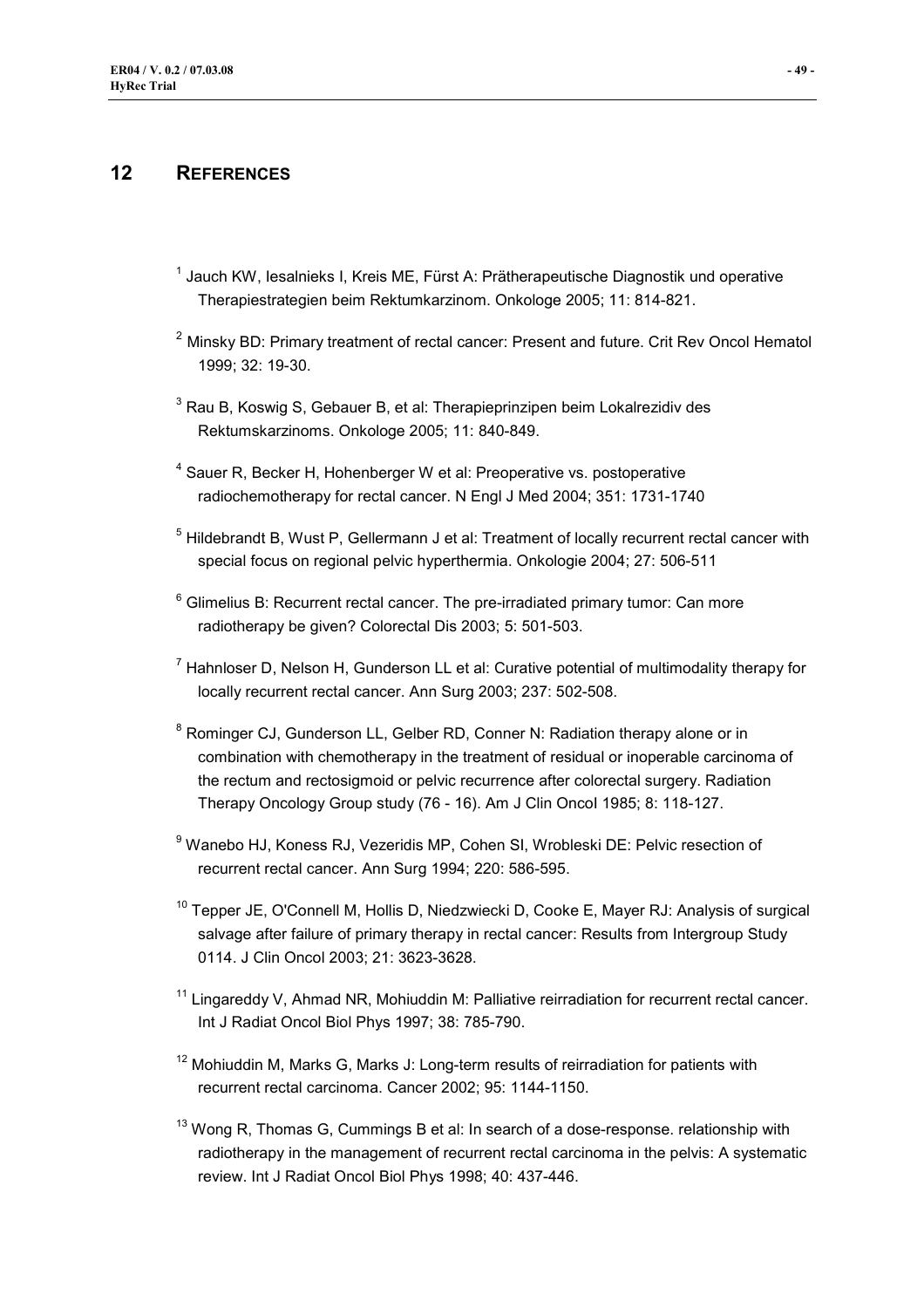- <sup>14</sup> Radice E, Dozois RR; Locally recurrent rectal cancer. Dig Surg 2001; 18: 355-362.
- $15$  Hildebrandt B, Wust P, Dräger J et al: Regional pelvic hyperthermia as an adjunct to chemotherapy (oxaliplatin, folinic acid, 5-flourouracil) in pre-irradiated patients with locally recurrent rectal cancer: A pilot study. lnt J Hyperthermia 2004; 20: 359-369.
- $16$  Valentini V, Morganti AG, Gambacorta MA et al: Preoperative hyperfractionated chemoradiation for locally recurrent rectal cancer in patients previously irradiated to the pelvis: a multicentric phase II study. Int J Radiation Oncology Biol Phys 2006; 64: 1129- 1139
- <sup>17</sup> Rödel C, Grabenbauer GG, Matzel KE et al: Extensive surgery after high-dose preoperative chemoradiotherapy for locally advanced recurrent rectal cancer. Dis Colon Rectum 2000; 43: 312-319.
- <sup>18</sup> Schlag PM, Rau B: Surgical and multimodal therapy of recurrent rectum carcinoma. Langenbecks Arch Chir Suppl Kongressbd 1997; 114: 717-719.
- $19$  Horsman MR, Overgaard J: Hyperthermia: a potent enhancer of radiotherapy. Clin Oncol 2007; 19: 418-426
- $20$  Hill SA, Denekamp J: The response of six mouse tumours to combined heat and X rays: implications for therapy. Br J Radiol 1979; 52: 209-218.
- $21$  Overgaard J: Fractionated radiation and hyperthermia: experimental and clinical studies. Cancer 1981; 48: 1116-1123.
- $22$  Vernon CC, Hand JW, Field SB et al: Radiotherapy with or without hyperthermia in the treatment of superficial localized breast cancer: results from five randomized controlled trials. International Collaborative Hyperthermia Group. Int J Radiat Oncol Biol Phys 35:731-744, 1996
- <sup>23</sup> Jones EL, Oleson JR, Prosnitz et al: Randomized trial of hyperthermia and radiation for superficial tumors. J Clin Oncol. 2005; 23: 3079-8.
- $24$  Overgaard J, Gonzalez D, Hulshof MC et al: Randomised trial of hyperthermia as adjuvant to radiotherapy for recurrent or metastatic malignant melanoma. European Society for Hyperthermic Oncology. Lancet 1995; 345: 540-543.
- $25$  Valdagni R, Amichetti M, Pani G: Radical radiation alone versus radical radiation plus microwave hyperthermia for N3 (TNM-UICC) neck nodes: a prospective randomized clinical trial. Int J Radiat Oncol Biol Phys 1988; 15: 13-24.,